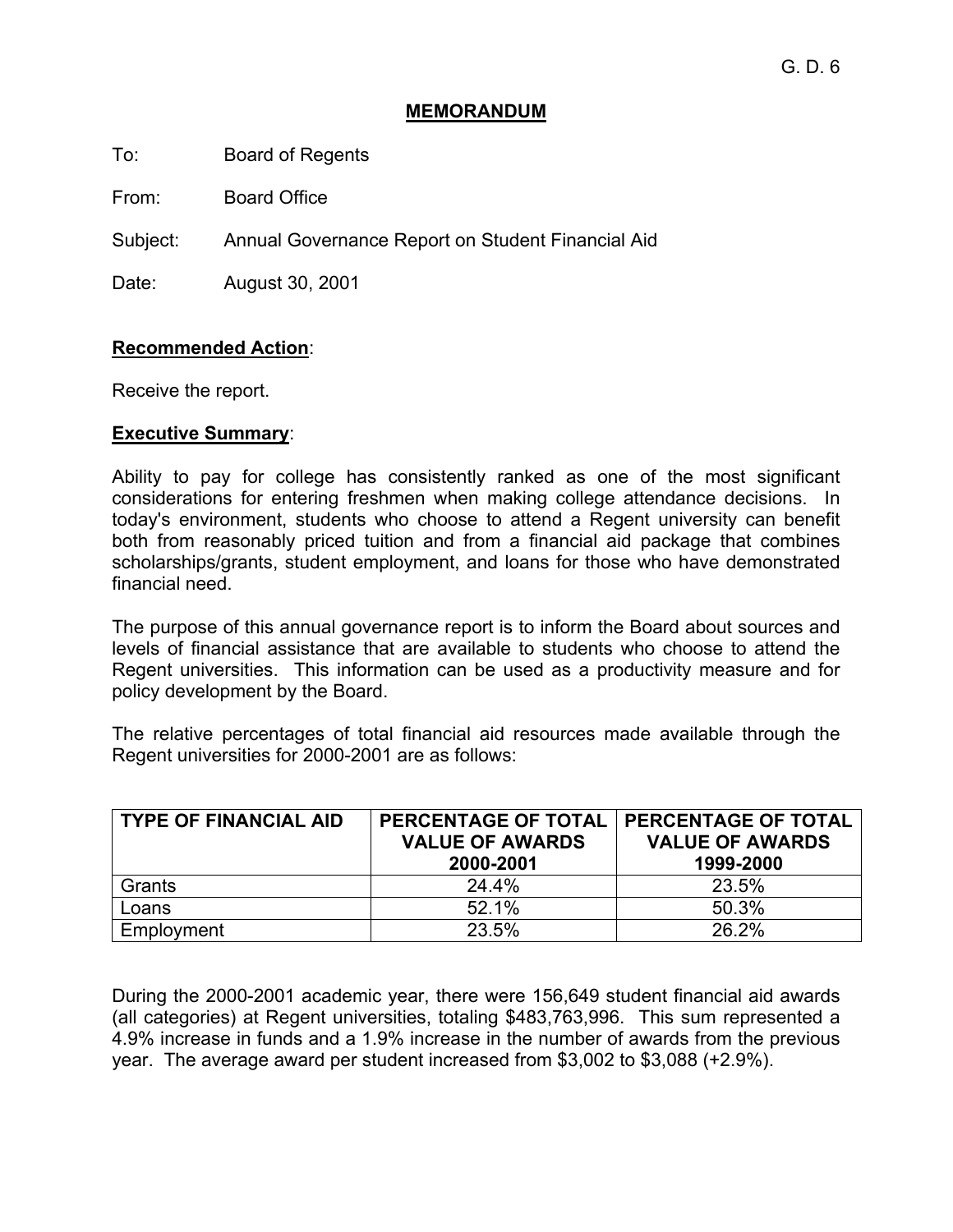During 2000-2001, the breakdown of student financial aid provided by the Regent universities by category is as follows:

## $\triangleright$  Grants

| Number of awards in 2000-2001 | 59,405                  |
|-------------------------------|-------------------------|
| Number of awards in 1999-2000 | 58,390                  |
| Difference from prior year    | $+1,015 (+1.7%)$        |
|                               |                         |
| Funds awarded in 2000-2001    | \$118,004,169           |
| Funds awarded in 1999-2000    | \$110,752,212           |
| Difference from prior year    | $+$ \$7,251,957 (+6.5%) |
|                               |                         |
| Average award in 2000-2001    | \$1,986                 |
| Average award in 1999-2000    | \$1,897                 |
| Difference from prior year    | $+$ \$89 (+4.7%)        |
|                               |                         |

## ¾ Loans

| Number of awards in 2000-2001 | 65,650                |
|-------------------------------|-----------------------|
| Number of awards in 1999-2000 | 63,380                |
| Difference from prior year    | $+2,270 (+3.6%)$      |
|                               |                       |
| Funds awarded in 2000-2001    | \$252,182,932         |
| Funds awarded in 1999-2000    | \$237,278,707         |
| Difference from prior year    | +\$14,904,225 (+6.3%) |
|                               |                       |
| Average award in 2000-2001    | \$3,841               |
| Average award in 1999-2000    | \$3,744               |
| Difference from prior year    | $+$ \$97 (+2.6%)      |

## ¾ Employment

| 31,594                |
|-----------------------|
| 31,922                |
| $-328(-1.0\%)$        |
|                       |
| \$113,576,895         |
| \$113,320,536         |
| $+$ \$256,359 (+0.2%) |
|                       |
| \$3,595               |
| \$3,550               |
| $+$ \$45 (+1.3%)      |
|                       |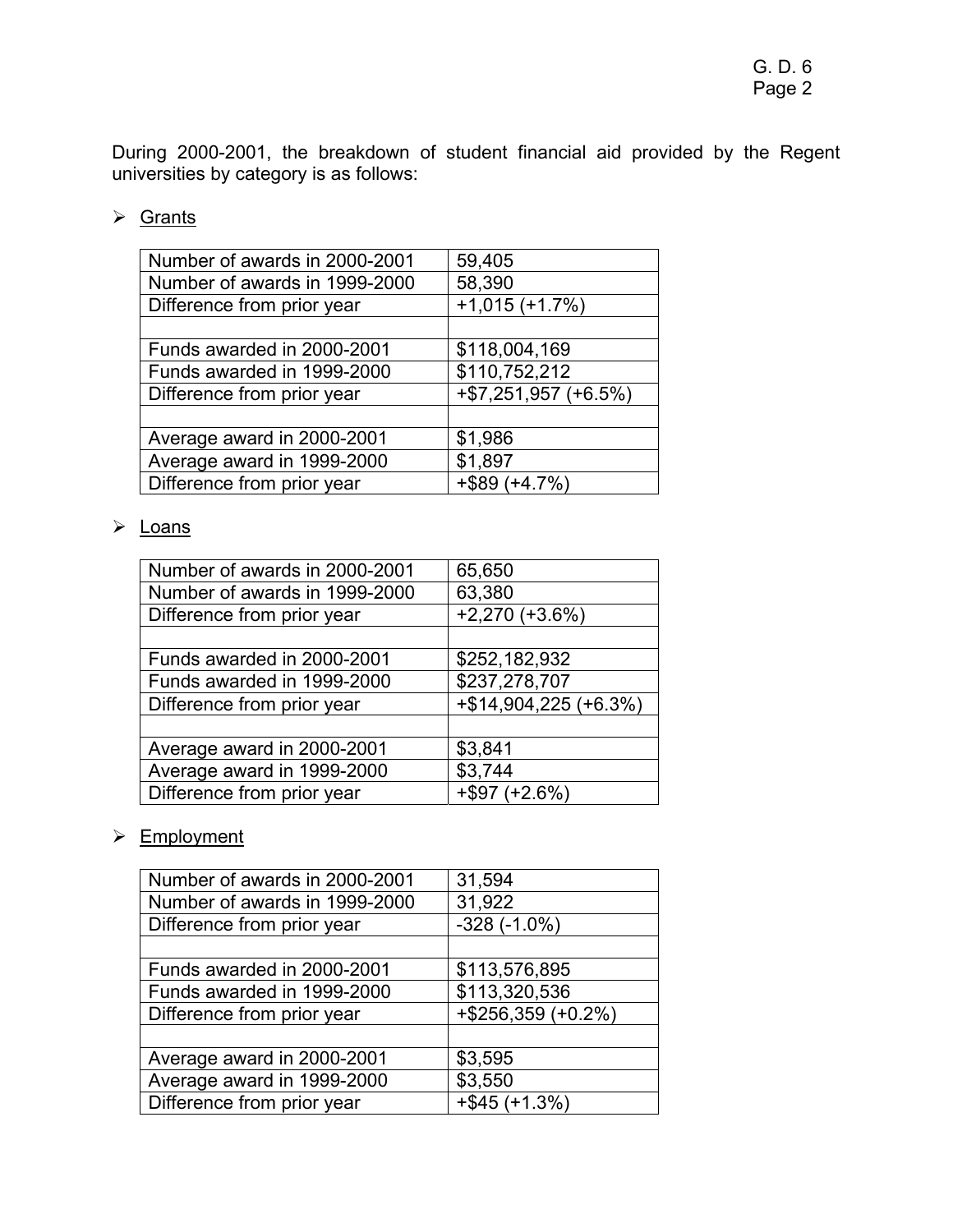A five-year comparison of financial aid categorized by grants, loans, and employment at Regent institutions is included in Table 1 on pages 54-61.

#### Indebtedness

| Proportion of seniors graduating without debt from Regent universities   | 33%         |
|--------------------------------------------------------------------------|-------------|
| <b>SUI</b>                                                               | 38%         |
| <b>ISU</b>                                                               | 33%         |
| <b>UNI</b>                                                               | 29%         |
| Proportion of seniors graduating without need-based debt from Regent     | 46%         |
| universities                                                             |             |
| <b>SUI</b>                                                               | 59%         |
| <b>ISU</b>                                                               | 40%         |
| <b>UNI</b>                                                               | 38%         |
| Average indebtedness for graduating seniors $-$ all sources <sup>1</sup> | $$12,683^2$ |
| Average need-based indebtedness for graduating seniors                   | \$6,561     |
| Average non-need-based indebtedness for graduating seniors               | \$7,317     |

#### Financial Aid for Iowa Residents

In 2000-2001, there were 91,342 financial aid awards made to undergraduates who are Iowa residents; this represents 81.7% of the total awards to undergraduates, which compares favorably with the Fall 2000 enrollment where 78.3% of the undergraduates were Iowa residents. During 2000-2001, there was \$233,219,854 awarded to undergraduates who were Iowa residents; this represents 78.4% of all awards to undergraduates. Table 1R/NR (page 64) identifies the financial aid awarded to undergraduates who are Iowa residents.

During 2000-2001, there was \$69,303,768 awarded to graduate students who were Iowa residents; this represents 52.2% of all awards to graduate students. This compares favorably with the fact that 53.0% of all graduate students who are receiving aid are residents of Iowa. Table 2 (page 65) identifies the financial aid awarded to graduate students who are Iowa residents.

#### IMAGES/College Bound Programs

 $\overline{a}$ 

In 1989, legislation was approved to establish the College Bound and Iowa Minority Academic Grants for Economic Success (IMAGES) programs for the Regent universities.

<sup>&</sup>lt;sup>1</sup> Includes Parent Loans for Undergraduate Students (PLUS) and Partnership (alternative student nonfederal loans).

 $2$  The annual average cost of attending Regent universities during the past five years is approximately \$10,646.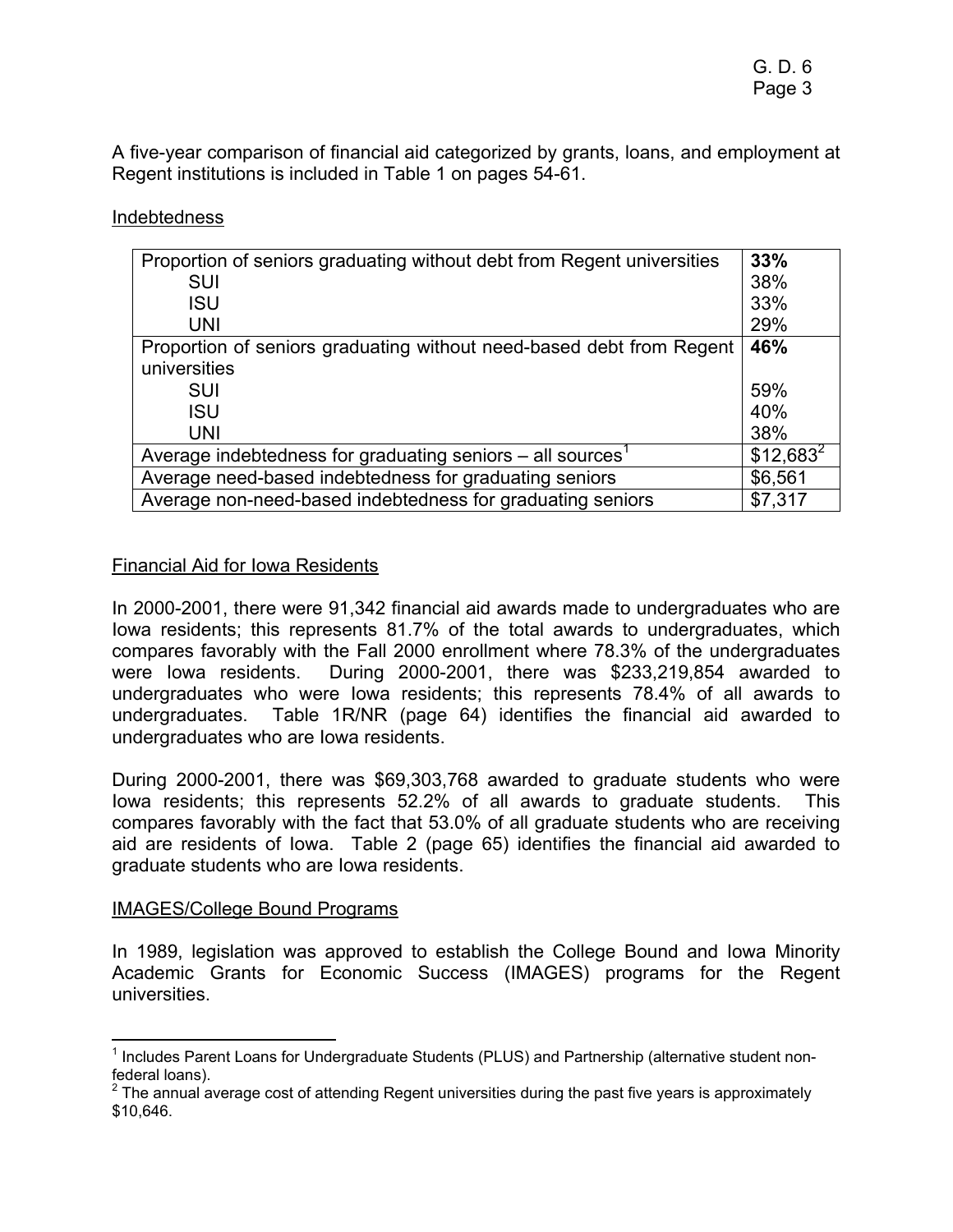IMAGES awards are made to racial/ethnic minority students who attend one of the Regent universities and who have demonstrated financial need. Students may receive grants of up to \$3,500 per year for a maximum of eight semesters.

| <b>INSTITUTION</b>           | <b>AMOUNT</b>    | <b>NUMBER OF</b>    |  |
|------------------------------|------------------|---------------------|--|
|                              | <b>ALLOCATED</b> | <b>PARTICIPANTS</b> |  |
| University of Iowa           | \$735,006        | 296                 |  |
| <b>Iowa State University</b> | \$680,000        | 314                 |  |
| University of Northern Iowa  | \$335,843        | 192                 |  |
| <b>REGENT TOTAL</b>          | \$1,750,849      | 802                 |  |

## **IMAGES**

College Bound programs are developed and provided by the Regent universities to racial/ethnic minority elementary and secondary school students throughout Iowa. The purpose of the programs is to assist students in their preparation for college. Attendance at a College Bound activity results in receiving a voucher that gives a student priority for an IMAGES grant after enrolling in a Regent university.

## **COLLEGE BOUND**

| <b>INSTITUTION</b>           | <b>AMOUNT</b><br><b>ALLOCATED</b> | <b>NUMBER OF</b><br><b>PARTICIPANTS</b> |
|------------------------------|-----------------------------------|-----------------------------------------|
| University of Iowa           | \$110,000                         | 1,872                                   |
| <b>Iowa State University</b> | \$95,526                          | 1,035                                   |
| University of Northern Iowa  | \$80,000                          | 851                                     |
| <b>REGENT TOTAL</b>          | \$285,526                         | 3,758                                   |

The Regent universities have identified a number of concerns regarding the availability of student financial aid:

- $\Diamond$  federal aid has not kept pace with rising tuition and fees;
- relative lack of available state funding for student financial aid programs; and
- heavier student reliance on borrowing, due to limitations in federal and state aid.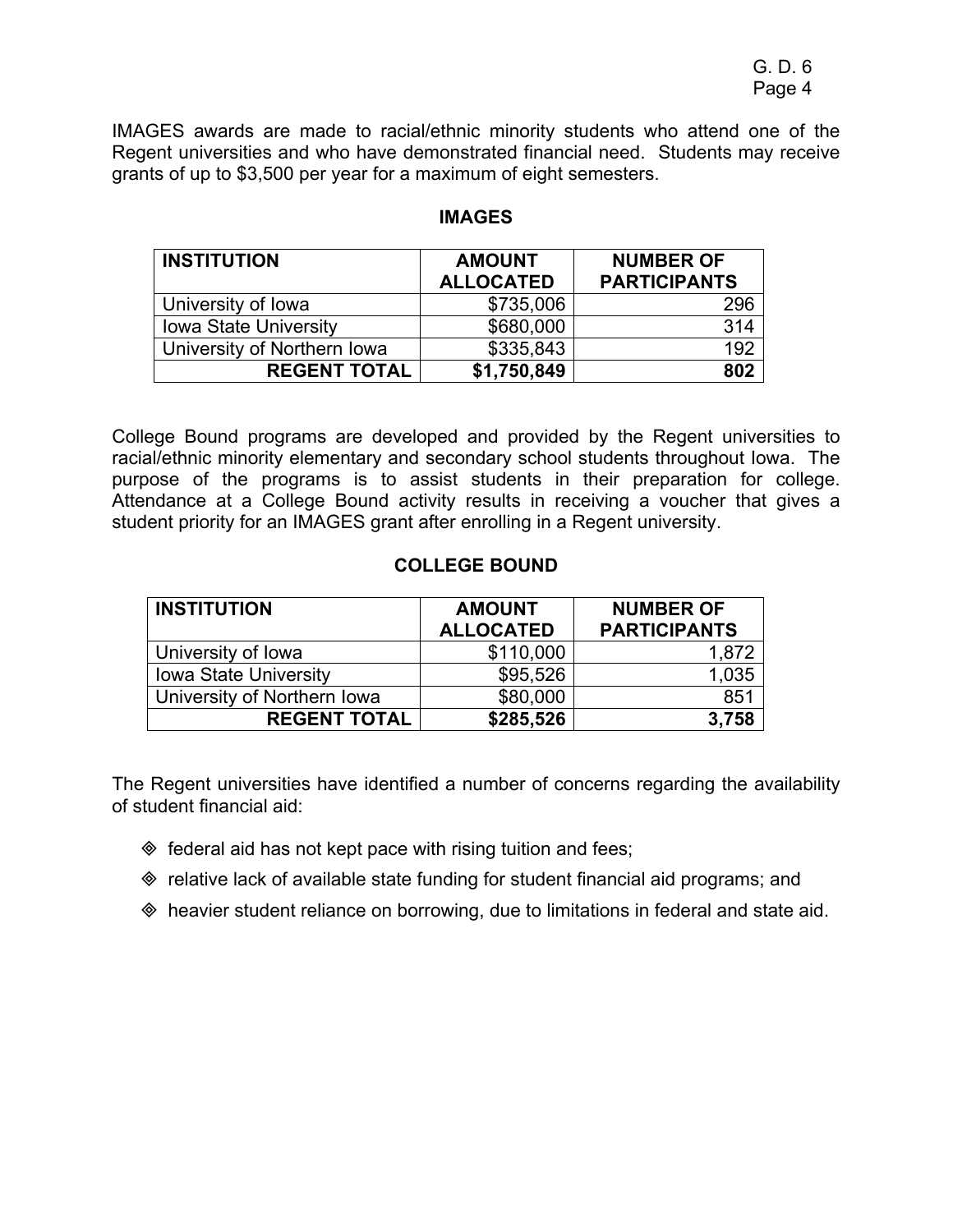This report addresses the following Key Result Areas and Objectives that are included in the Board's Strategic Plan:

- KRA 2.0.0.0 Provide access to educational, research, and service opportunities within the missions of the Regent institutions.
	- Objective 2.1.0.0 Annually assess educational opportunities, tuition policy, and financial aid policy to identify and to eliminate impediments to access and retention at Regent institutions.
- KRA 3.0.0.0 Establish policies to encourage continuous improvement of the climate for diversity, and ensure equal educational and employment opportunities.
	- Objective 3.1.0.0 Reaffirm or revise Board policy to ensure continuous improvement of the climate for diversity and ensure equal educational and employment opportunities.
- KRA 4.0.0.0 Meet the objectives of the Board and institutional strategic plans and provide effective stewardship of the institutions' state, federal, and private resources.
	- Objective 4.4.0.0 Strengthen public understanding and confidence in the Board of Regents, its governance authority, and the programs and services of the institutions under its jurisdiction by measurable indicators of legislative outcomes and public support to be annually reported to the Board.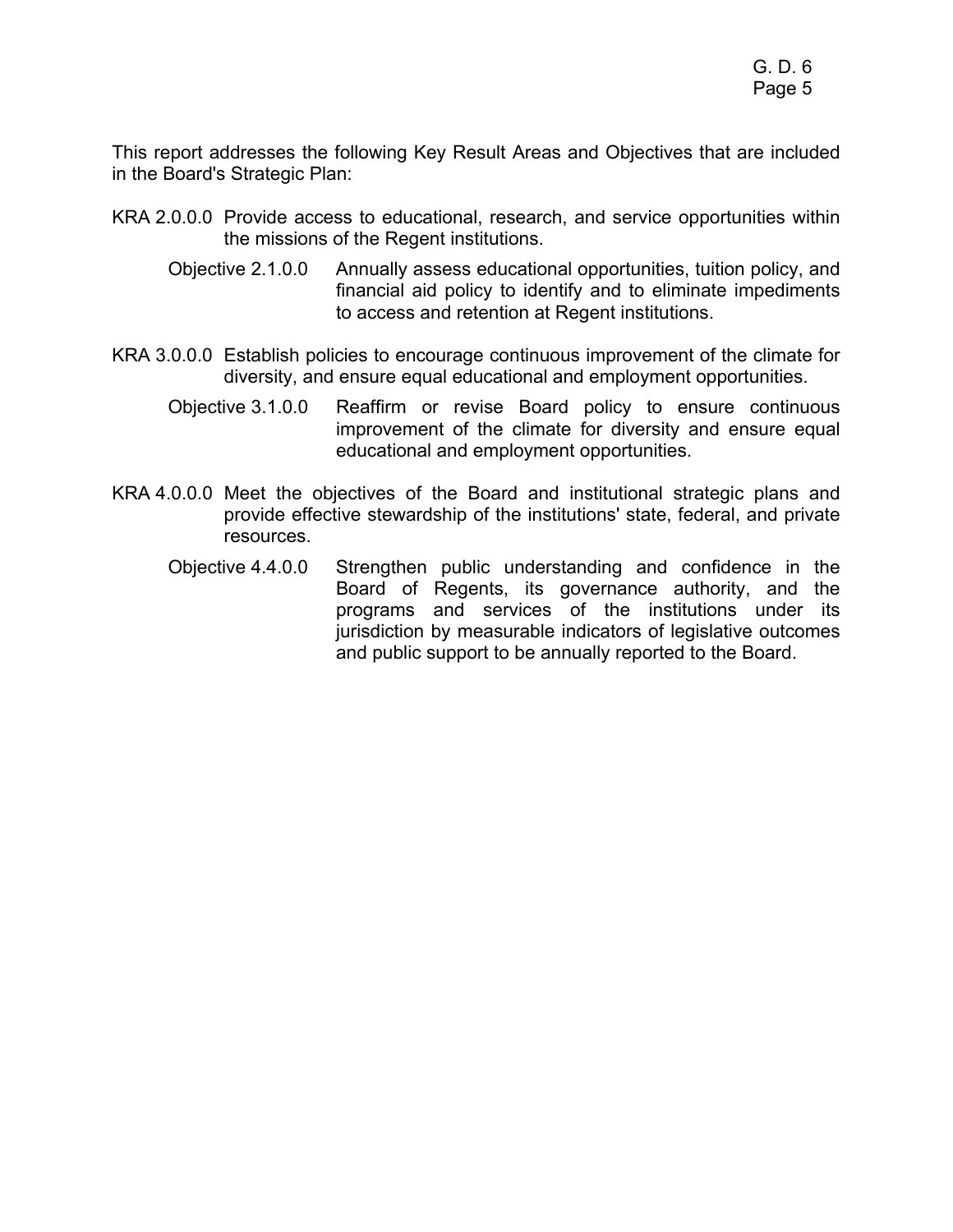Given the length and complexity of this report, the following table of contents has been developed for reference to specific topics.

| <b>Topic</b>                                                  | Page      |
|---------------------------------------------------------------|-----------|
| Part I - Student Financial Aid                                |           |
| Sources of Funds                                              | 7         |
| Five-Year Comparison of Student Financial Aid Awards          | $9 - 10$  |
| Five-Year Comparison of Student Financial Aid                 | $11 - 12$ |
| 2000-2001 Financial Aid Awards and Changes from 1999-2000     | 12        |
| Accessibility                                                 | $13 - 19$ |
| Grants/Scholarships                                           | 19-20     |
| Loans                                                         | $20 - 21$ |
| Indebtedness                                                  | $21 - 24$ |
| Employment                                                    | 24-26     |
| <b>Federal Legislation</b>                                    | 26-27     |
| <b>Student Financial Aid Concerns and Initiatives</b>         | $27 - 29$ |
| Part II - IMAGES/College Bound                                |           |
| <b>IMAGES</b>                                                 | $30 - 34$ |
| <b>College Bound Programs</b>                                 | 34-49     |
| Appendices                                                    |           |
| Glossary                                                      | 50-52     |
| Federal Student Financial Assistance Comparison by Year       | 53        |
| Table 1 - Financial Aid by Categories                         | 54-61     |
| Grants                                                        | 54-57     |
| Loans                                                         | 58-59     |
| Employment                                                    | 60        |
| Summary                                                       | 61        |
| Graph of Total Financial Aid at Regent Universities           | 62        |
| Graph of Total Financial Aid Awards at Regent Universities    | 63        |
| Table 1R/NR - Financial Aid by Residence (Undergraduates)     | 64        |
| Table 2 - Financial Aid by Residence (Graduates)              | 65        |
| Table 3 - Financial Aid by Source                             | 66        |
| Table 4 – Average Indebtedness by Residency (Undergraduates)  | 67        |
| Table 5 – Financial Aid Need of FAFSA Filers (Undergraduates) | 68        |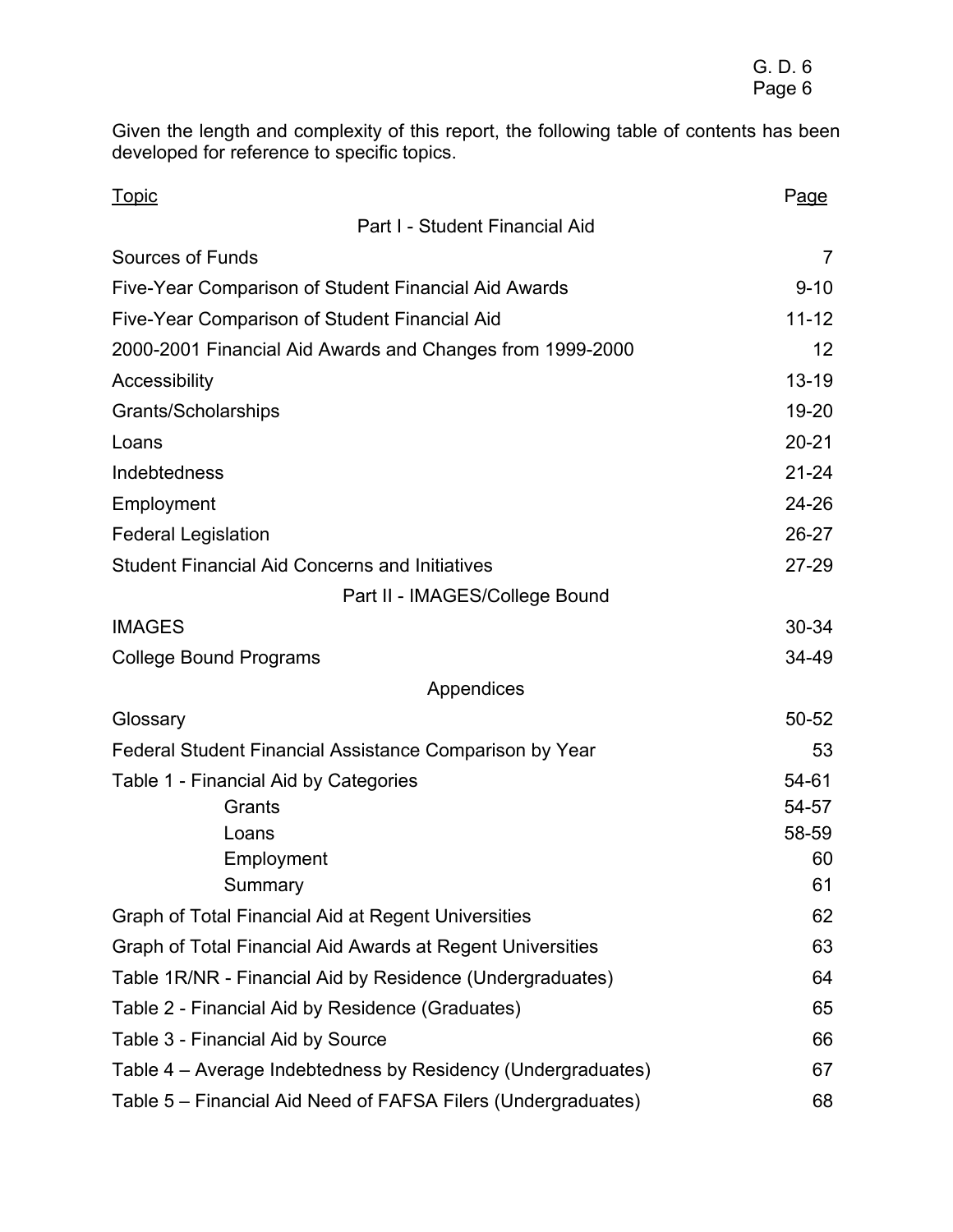### PART I - STUDENT FINANCIAL AID

### **Background**:

#### **Sources of Funds**

There are four sources of revenue that Regent universities use for their financial aid portfolios:

- $\Diamond$  Institutionally-controlled federal programs;
- Non-institutionally-controlled federal programs;
- $\Diamond$  Institutional programs; and
- **♦ State programs.**

A five-year comparison of financial aid programs by source of aid at Regent institutions is provided in Table 3 (page 66). The following data were reported for 2000-2001:

- $\triangleright$  Institutionally controlled federal programs are given to the institution for distribution according to guidelines established by the federal government. The amount of financial aid available to students in these programs increased by \$1,677,353 (+9.9%) from \$16,937,182 in 1999-2000 to \$18,614,535 in 2000-2001.
- $\triangleright$  Non-institutionally controlled federal programs include programs, such as the loan programs and Pell Grants, in which the federal government determines a student's eligibility and the award is made through the government. The amount of financial aid available to students in these programs increased by \$6,453,561 (+2.8%) from \$231,652,988 in 1999-2000 to \$238,106,549 in 2000-2001.
- $\triangleright$  The amount of financial aid available to students in institutional programs, such as scholarships and long-term loans, increased by \$14,099,496 (+6.8%) from \$206,754,928 in 1999-2000 to \$220,854,424 in 2000-2001.
- $\triangleright$  The amount of financial aid available to students in state programs, such as lowa Work-Study, increased by \$182,131 (+3.0%) from \$6,006,357 in 1999-2000 to \$6,188,488 in 2000-2001.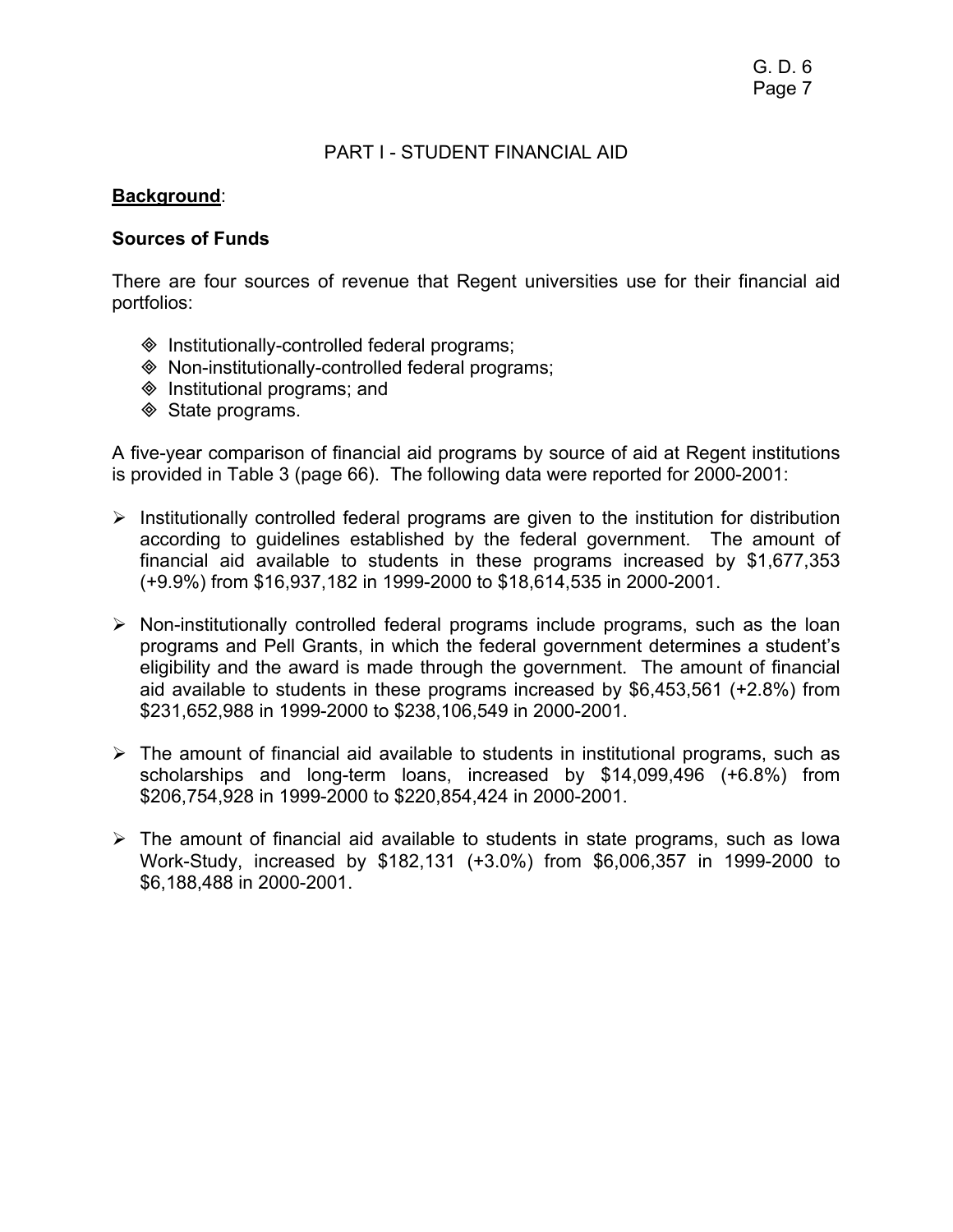The relative composition of the sources described above for each institution's portfolio is included in the following table:

|                     | <b>Federal</b> | <b>State</b> | <b>Institutional/Private</b> |
|---------------------|----------------|--------------|------------------------------|
| <b>GRANTS</b>       |                |              |                              |
| <b>SUI</b>          | 28.5%          | 3.2%         | 68.3%                        |
| <b>ISU</b>          | 39.1%          | 3.0%         | 57.9%                        |
| <b>UNI</b>          | 40.6%          | 6.0%         | 53.4%                        |
| <b>REGENT TOTAL</b> | 35.0%          | 3.5%         | 61.5%                        |
|                     |                |              |                              |
| <b>LOANS</b>        |                |              |                              |
| <b>SUI</b>          | 91.9%          | 0.0%         | 8.1%                         |
| <b>ISU</b>          | 70.7%          | 0.0%         | 29.3%                        |
| UNI                 | 91.2%          | 0.0%         | 8.8%                         |
| <b>REGENT TOTAL</b> | 83.3%          | 0.0%         | 16.7%                        |
|                     |                |              |                              |
| <b>EMPLOYMENT</b>   |                |              |                              |
| <b>SUI</b>          | 3.6%           | 1.5%         | 94.9%                        |
| ISU                 | 5.1%           | 1.7%         | 93.2%                        |
| <b>UNI</b>          | 9.9%           | 3.0%         | 87.1%                        |
| <b>REGENT TOTAL</b> | 4.7%           | 1.7%         | 93.6%                        |

## **Percent Comparison of Sources of Funds in 2000-2001**

## **Students Served**

During the 2000-2001 academic year, at least seven out of 10 students received some form of financial aid through the Regent universities as described in the following table.

> **Percentage of Undergraduate Students Receiving Financial Aid at Regent Universities between 1995-96 and 2000-20011**

|            | 1995-1996 | 1996-1997 | 1997-1998 | 1998-1999 | 1999-2000 | 2000-2001 |
|------------|-----------|-----------|-----------|-----------|-----------|-----------|
| <b>SUI</b> | 88.5%     | 90.0%     | 90.0%     | 91.0%     | 83.0%     | 82.6%     |
| <b>ISU</b> | 74.6%     | 75.4%     | 76.8%     | 78.7%     | 77.2%     | 78.8%     |
| UNI        | 73.2%     | 73.4%     | 71.7%     | 73.4%     | 76.0%     | 76.3%     |

 1 This includes all students (need-based and non-need-based) who received a grant, loan, or employment award at the University.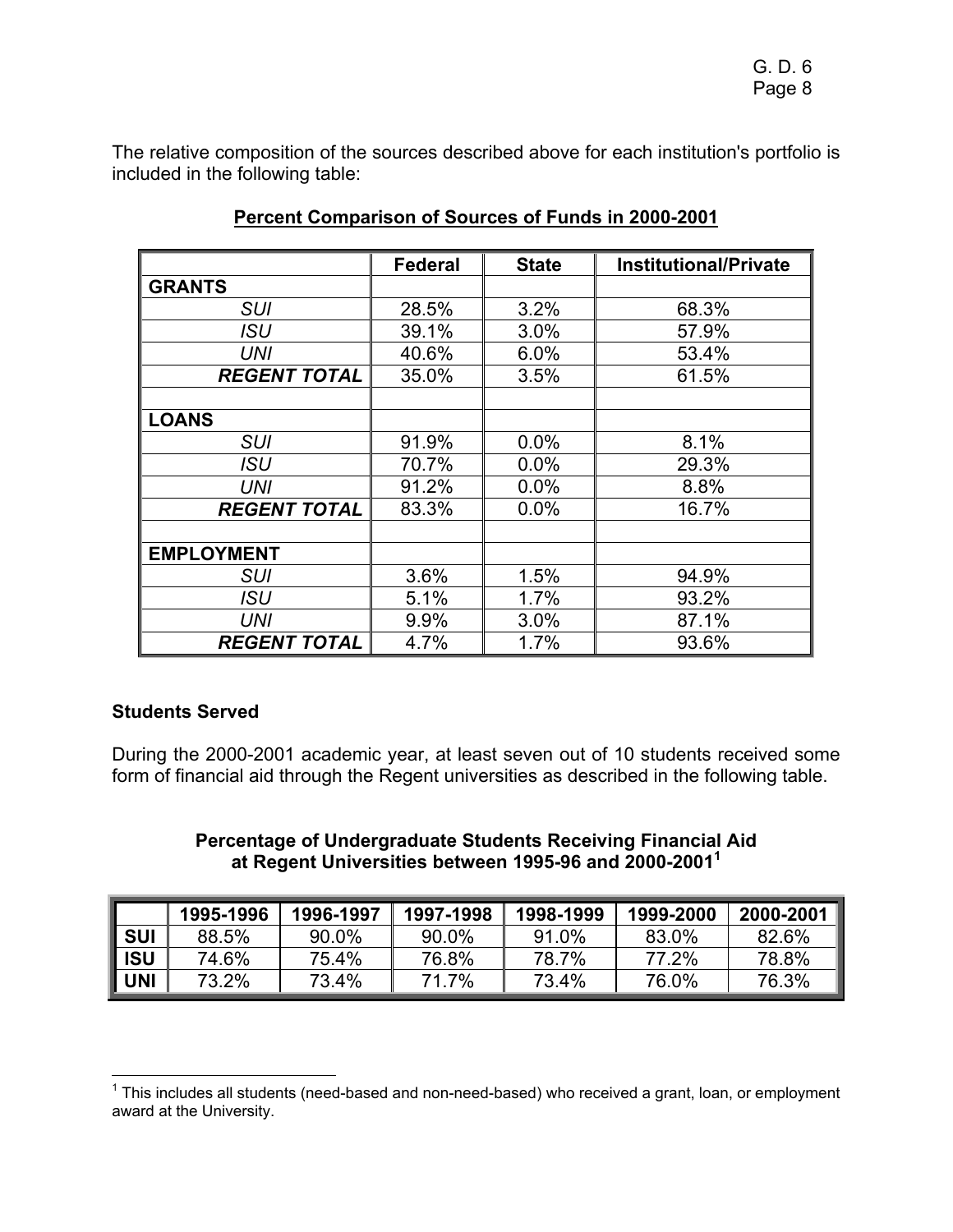The next two pages set forth tables showing five-year comparisons of the percent of student financial awards provided at each university by category (grants, loans, employment).



## **Five-Year Comparison by Number of Student Financial Aid Awards University of Iowa**

# **Five-Year Comparison by Number of Student Financial Aid Awards Iowa State University**

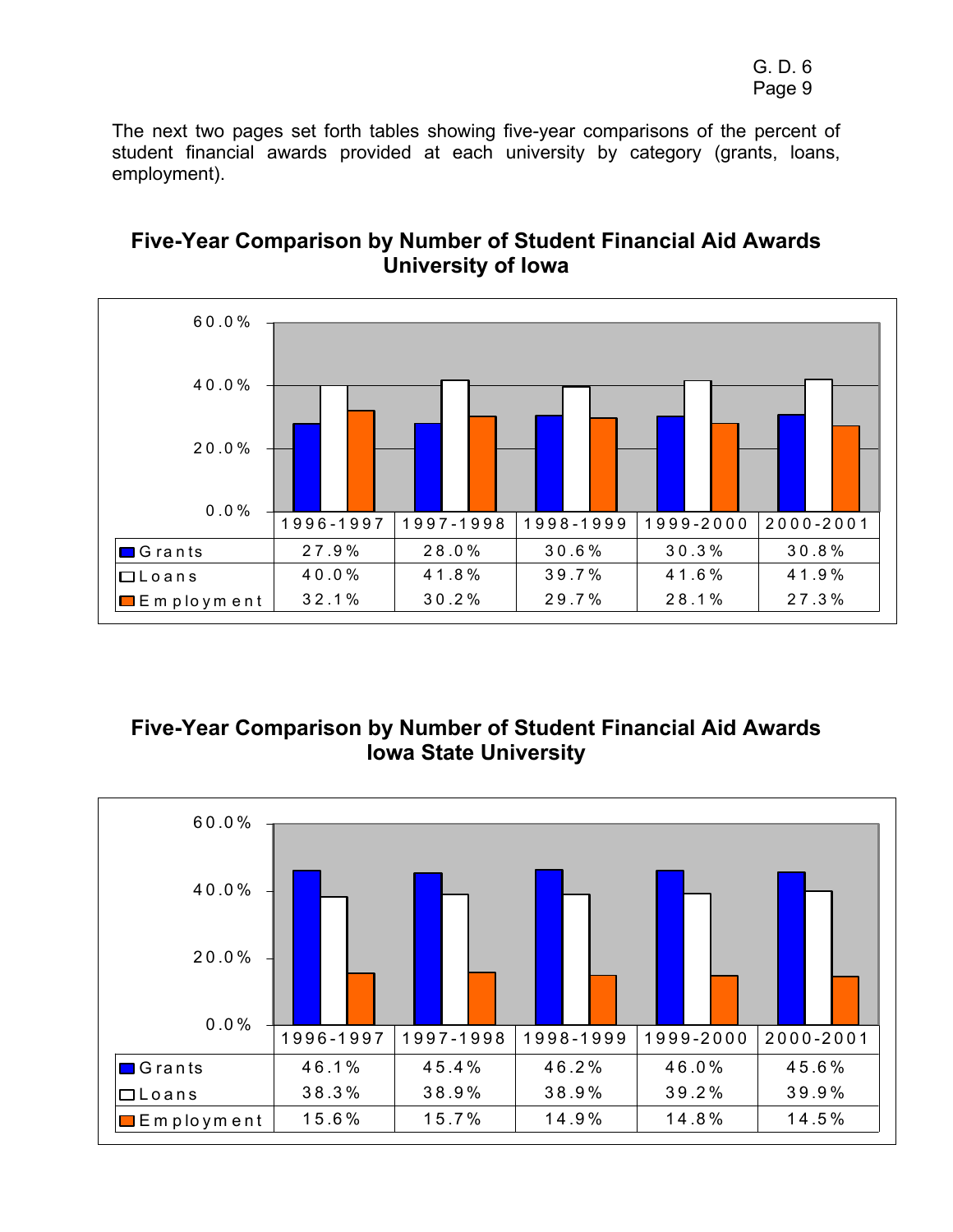

# **Five-Year Comparison by Number of Student Financial Aid Awards University of Northern Iowa**

# **Five-Year Comparison by Number of Student Financial Aid Awards Regent Universities**

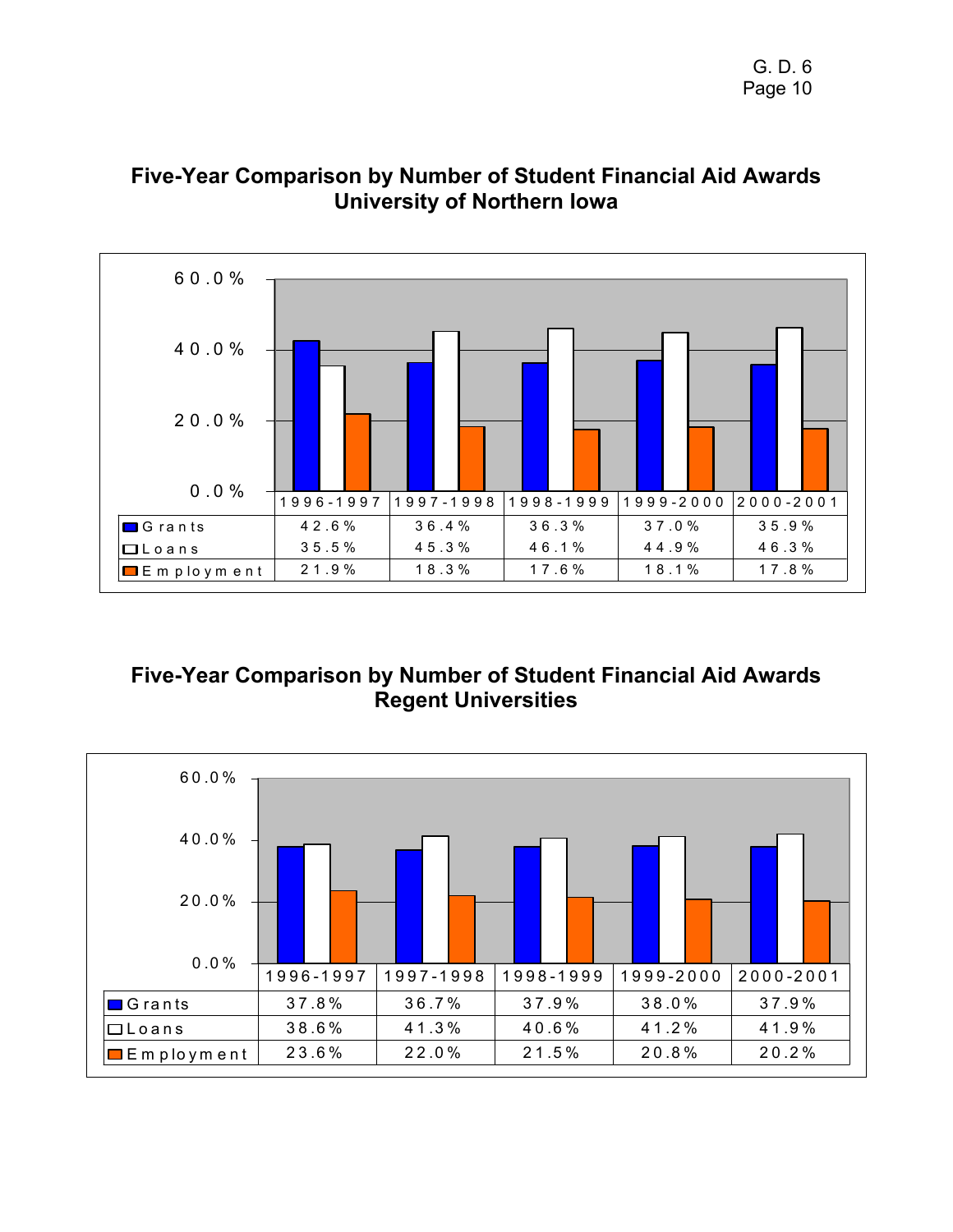The next two pages set forth tables showing five-year comparisons of the percent of student financial aid awards at each university by category (grants, loans, employment).



## **Five-Year Comparison by Amount (\$) of Student Financial Aid Awarded University of Iowa**

**Five-Year Comparison by Amount (\$) of Student Financial Aid Awarded Iowa State University** 

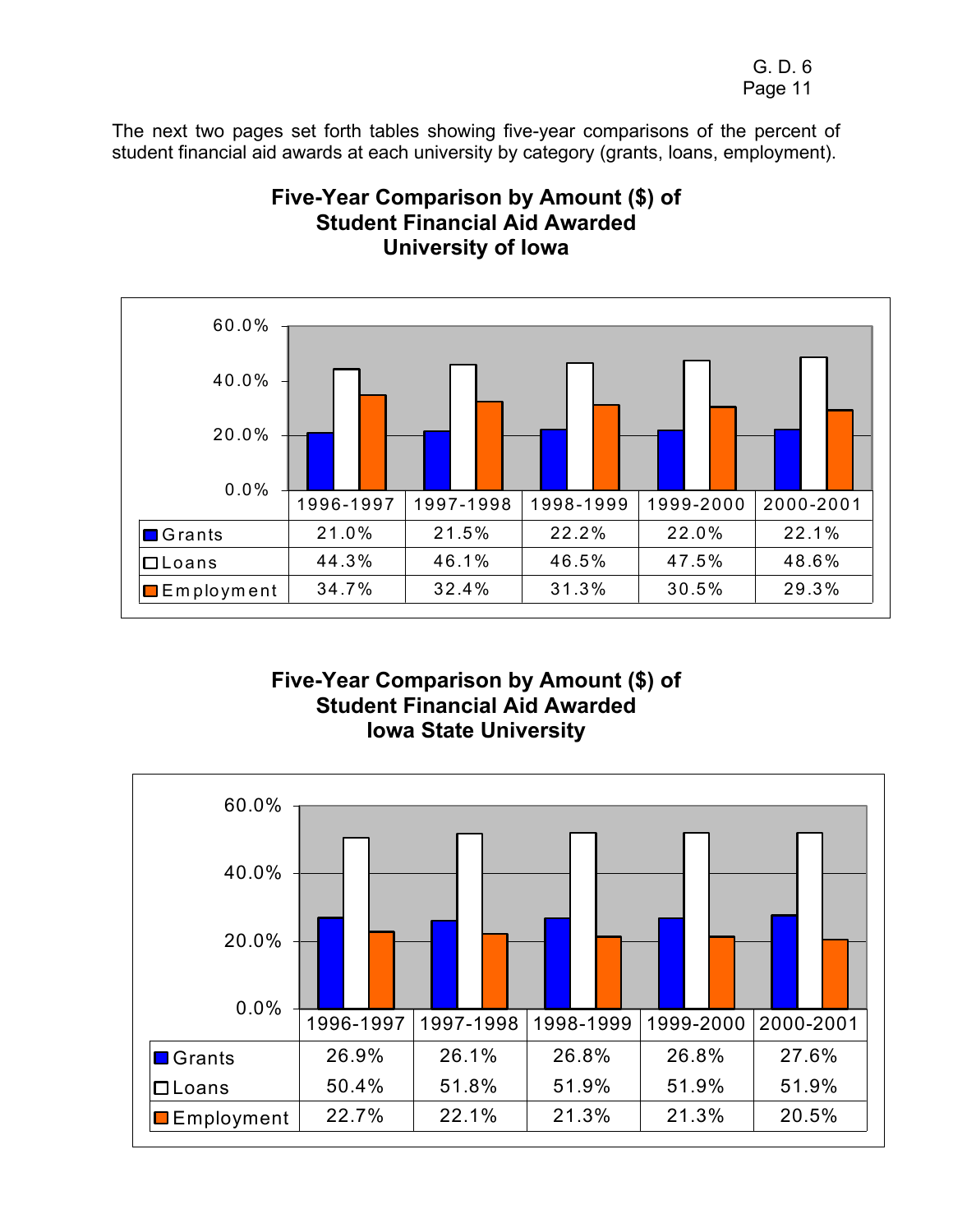

## **Five-Year Comparison by Amount (\$) of Student Financial Aid Awarded University of Northern Iowa**

## **Five-Year Comparison by Amount (\$) of Student Financial Aid Awarded Regent Universities**

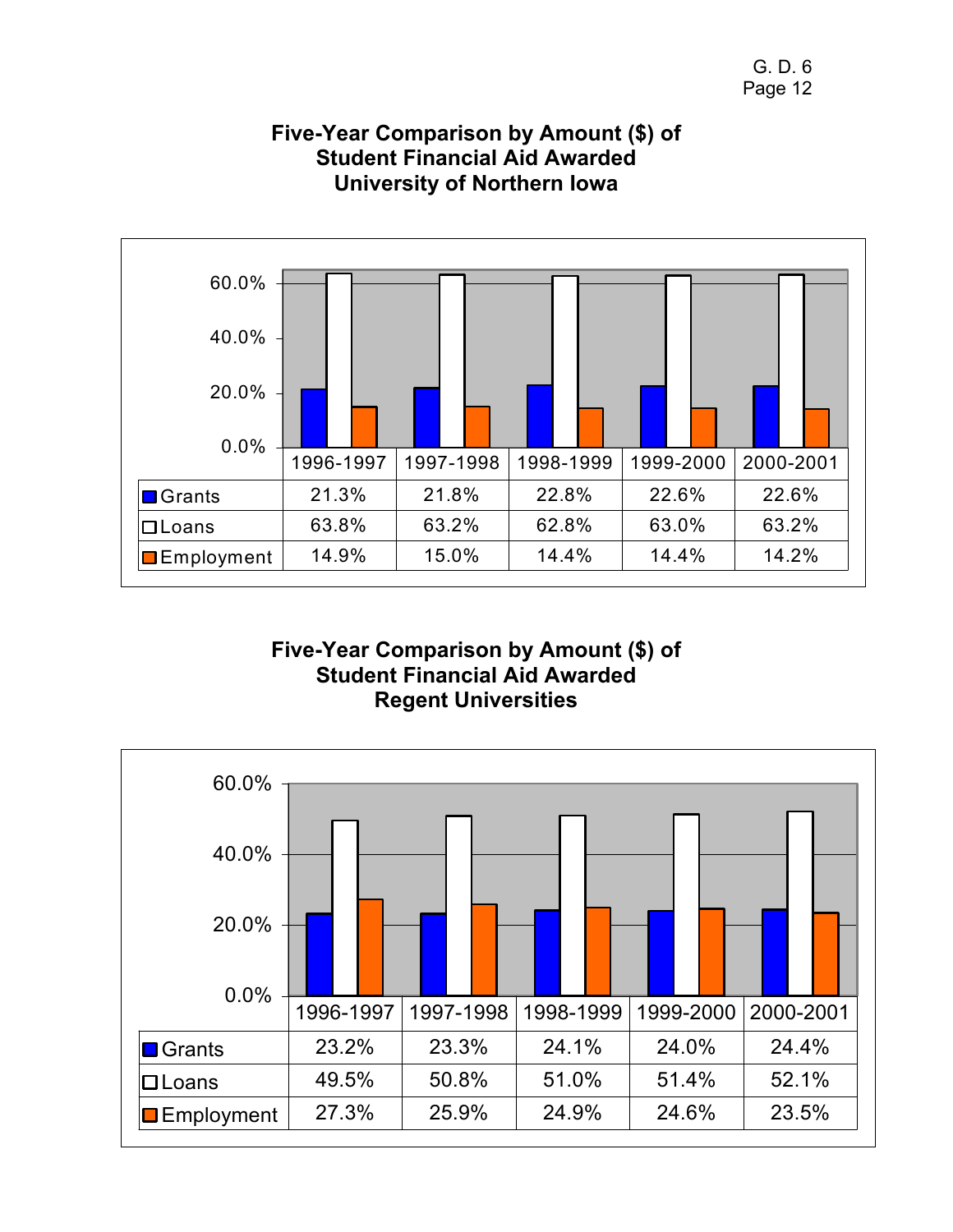The number of students receiving some form of financial aid has grown during the past few years because of the increased availability of non-need-based loan programs to students and their families. Each of the Regent universities experienced an increase in the amount of financial aid distributed. ISU and UNI also experienced an increase in the number of students receiving awards during 2000-2001.

|                | # of          | # of          |                | Total \$      | Total \$      |                |
|----------------|---------------|---------------|----------------|---------------|---------------|----------------|
|                | <b>Awards</b> | <b>Awards</b> | <b>Percent</b> | <b>Awards</b> | <b>Awards</b> | <b>Percent</b> |
|                | 2000-2001     | 1999-2001     | Change         | 2000-2001     | 1999-2001     | Change         |
| <b>SUI</b>     |               |               |                |               |               |                |
| Grants         | 19,015        | 18,852        | $+0.9%$        | \$47,716,084  | \$47,055,740  | $+1.4%$        |
|                |               |               |                |               |               |                |
| Loans          | 25,848        | 25,877        | $-0.1%$        | \$104,843,863 | \$101,276,011 | $+3.5%$        |
| Employment     | 16,828        | 17,444        | $-3.5%$        | \$63,373,763  | \$65,153,903  | $-2.7%$        |
| <b>TOTAL</b>   | 61,691        | 62,173        | $-0.8%$        | \$215,933,710 | \$213,485,654 | $+1.1%$        |
|                |               |               |                |               |               |                |
| <b>ISU</b>     |               |               |                |               |               |                |
| Grants         | 29,628        | 28,995        | $+2.2%$        | \$53,607,690  | \$48,655,096  | $+10.2%$       |
| Loans          | 25,919        | 24,689        | $+5.0%$        | \$100,792,042 | \$93,994,924  | $+7.2%$        |
| Employment     | 9,411         | 9,321         | $+1.0%$        | \$39,735,755  | \$38,572,975  | $+3.0%$        |
| <b>TOTAL</b>   | 64,958        | 63,005        | $+3.1%$        | \$194,135,487 | \$181,222,995 | $+7.1%$        |
|                |               |               |                |               |               |                |
| <b>UNI</b>     |               |               |                |               |               |                |
| Grants         | 10,762        | 10,543        | $+2.1%$        | \$16,680,395  | \$15,041,376  | +10.9%         |
| Loans          | 13,883        | 12,814        | $+8.3%$        | \$46,547,027  | \$42,007,772  | $+10.8%$       |
| Employment     | 5,355         | 5,157         | $+3.8%$        | \$10,467,377  | \$9,593,658   | $+9.1%$        |
| <b>TOTAL</b>   | 30,000        | 28,514        | $+5.2%$        | \$73,694,799  | \$66,642,806  | +10.6%         |
|                |               |               |                |               |               |                |
| <b>REGENTS</b> |               |               |                |               |               |                |
| Grants         | 59,405        | 58,390        | $+1.7%$        | \$118,004,169 | \$110,752,212 | $+6.5%$        |
| Loans          | 65,650        | 63,380        | $+3.6%$        | \$252,182,932 | \$237,278,707 | $+6.3%$        |
| Employment     | 31,594        | 31,922        | $-1.0%$        | \$113,576,895 | \$113,320,536 | $+0.2%$        |
| <b>TOTAL</b>   | 156,649       | 153,692       | $+1.9%$        | \$483,763,996 | \$461,351,455 | $+4.9%$        |

#### **Financial Aid Awards by Regent University and Changes between 1999-2000 and 2000-2001**

## **Accessibility at Regent Universities**

Accessibility, especially for minority and non-traditional students, continues to be an institutional concern for Regent universities seeking to provide a diverse educational setting. Consequently, financial aid opportunities have been designed to reflect these institutional objectives.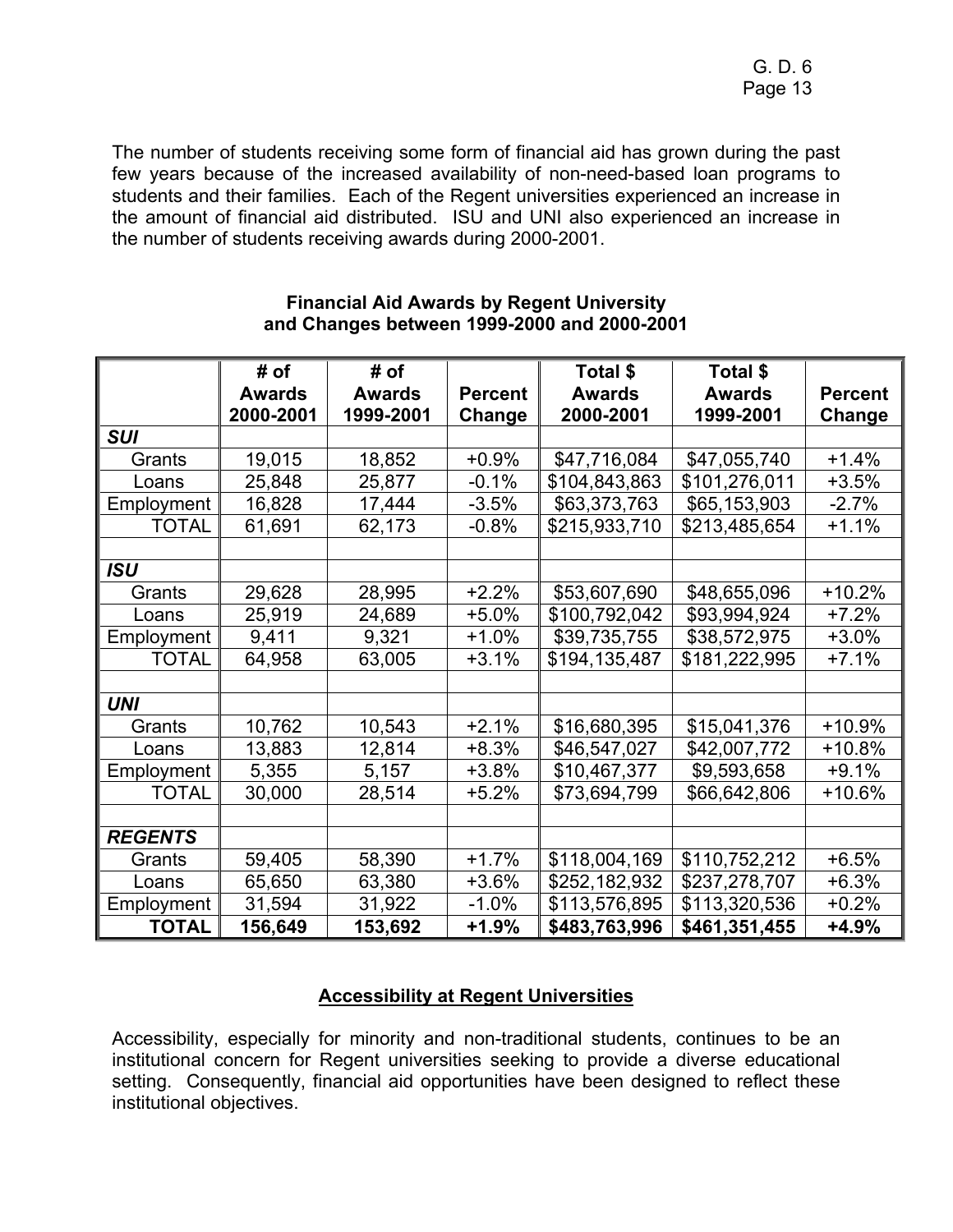#### **University of Iowa**

During 2000-2001, there were 2,992 undergraduate, graduate, and professional students who received \$7,645,859 in need-based grant/scholarship aid and 1,512 students who received \$3,914,564 in merit-based scholarships through some of the major financial aid programs administered by the Student Financial Aid Office at the University. This represents a decrease of 50 students (-1.6%) receiving need-based grants and an increase of 676 students (+80.9%) receiving merit-based scholarships. There was also a decrease of \$129,089 (-1.7%) in need-based grant aid and an increase of \$1,255,222 (+47.2%) in merit-based scholarship aid.

The following are some of the major need-based institutional aid awards provided by the University of Iowa during 2000-2001 (some of these programs also have a merit component in the criteria):

| <b>SCHOLARSHIPS/GRANTS</b>                     | # OF STUDENTS | <b>AMOUNT</b> |
|------------------------------------------------|---------------|---------------|
| <b>College of Pharmacy Tuition Scholarship</b> | 115           | \$457,169     |
| <b>Cross Cultural Scholarship</b>              | 28            | 12,216        |
| <b>Dental Scholarship</b>                      | 138           | 727,775       |
| <b>Farm Access Grant</b>                       | 201           | 192,470       |
| Freshman Scholarship                           | 431           | 1,129,900     |
| IA Community College Transfer Scholarship      | 58            | 148,140       |
| Law Scholarship                                | 102           | 623,461       |
| <b>Medical Scholarship</b>                     | 330           | 242,800       |
| <b>Transfer Scholarship</b>                    | 143           | 385,912       |
| Upperclass Scholarship                         | 1,382         | 3,676,016     |
| <b>Study Abroad Scholarship</b>                | 64            | 50,000        |

The following are some of the major merit-based institutional aid awards provided by the University of Iowa during 2000-2001 (many of these scholarship recipients also demonstrated financial need):

| <b>SCHOLARSHIPS/GRANTS</b>                 | # OF STUDENTS | <b>AMOUNT</b> |
|--------------------------------------------|---------------|---------------|
| Dean's Scholarship                         | 248           | \$248,000     |
| Iowa "Yes" Scholarship                     | 25            | 25,000        |
| <b>Music Scholarship</b>                   | 93            | 165,540       |
| National Merit/Provost Scholarship         | 141           | 368,255       |
| Opportunity at Iowa Scholarship            | 207           | 969,162       |
| <b>Presidential Scholarship</b>            | 197           | 1,285,500     |
| <b>Public Speaking Scholarship</b>         | 9             | 18,000        |
| Undergraduate Scholar Assistantship Prog.  | 51            | 102,357       |
| University of Iowa Enrichment Scholarship  | 24            | 72,000        |
| University of Iowa National Scholars Award | 517           | 660,750       |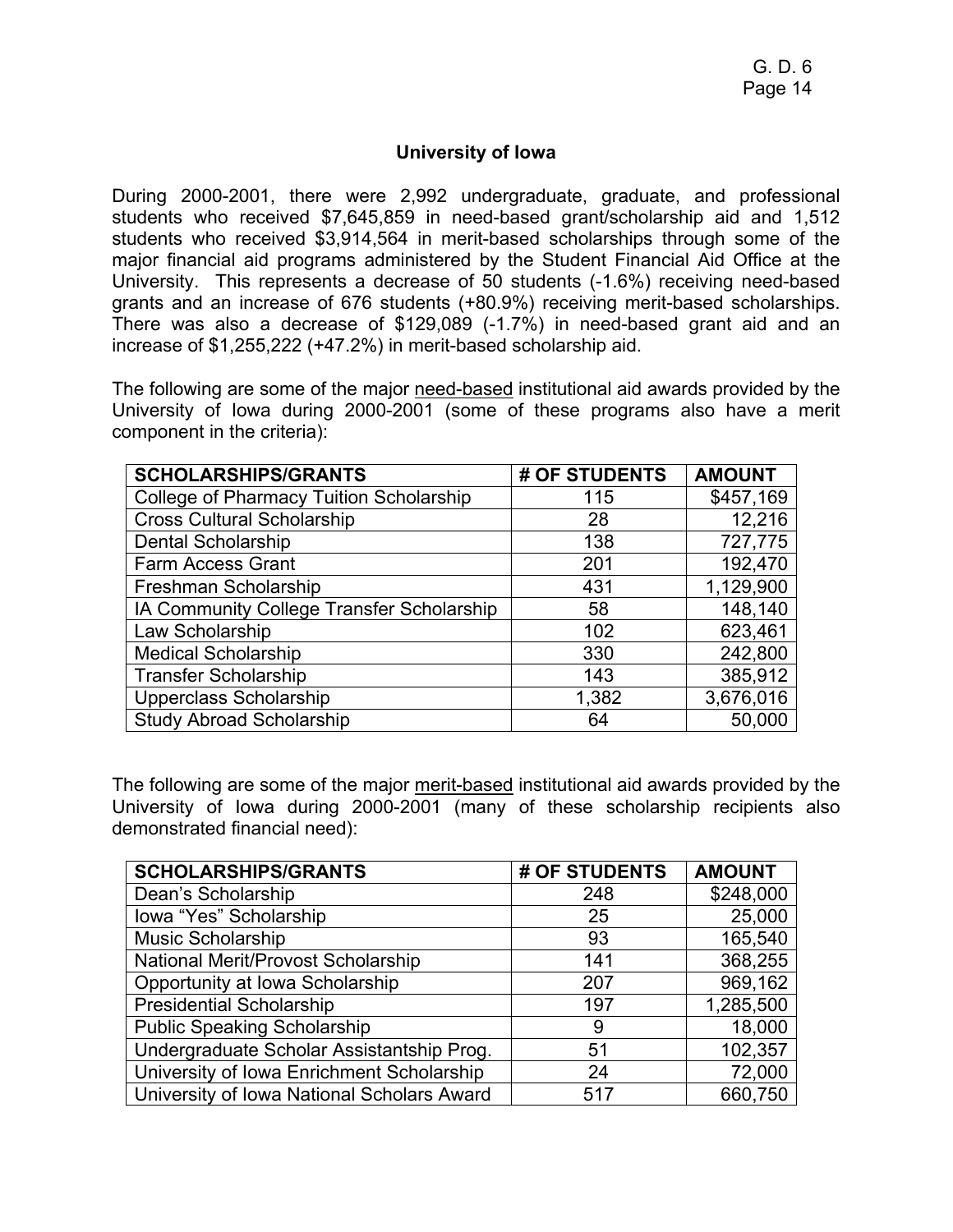The following student aid programs that target minority students and underrepresented populations in specific professions awarded \$6,558,506 to 1,067 undergraduate, graduate, and professional students. This represents an increase of 29 students (+2.8%) and an increase of \$349,745 (+5.6%) from the prior year.

| <b>TYPE OF AWARD</b>                            | <b>NUMBER OF</b> | <b>AMOUNT</b> | <b>AVERAGE</b> |
|-------------------------------------------------|------------------|---------------|----------------|
|                                                 | <b>STUDENTS</b>  |               | <b>AWARD</b>   |
| Undergrad. Educational Opportunity Prog.        | 190              | \$1,284,111   | \$6,758        |
| Opportunity at Iowa Scholarship Program         | 207              | 969,162       | 4,682          |
| <b>IMAGES Grant</b>                             | 296              | 735,006       | 2,483          |
| <b>Graduate Opportunity Fellowship Program</b>  | 107              | 898,577       | 8,398          |
| <b>Graduate Educational Opportunity Program</b> | 77               | 311,075       | 4,040          |
| <b>Medical Education Opportunity Program</b>    | 68               | 1,202,858     | 17,689         |
| <b>Dental Minority Grant</b>                    | 41               | 510,340       | 12,447         |
| Law Opportunity Fellowship Program              | 68               | 567,168       | 8,341          |
| <b>MBA Educational Opportunity Program</b>      | 13               | 80,209        | 6,170          |

For financial aid purposes, undergraduate students at the University of Iowa are defined as non-traditional if they are at least 24 years of age or are single with a dependent child. Those students who are enrolled less than half-time in a degree program through the Division of Continuing Education are also considered non-traditional students for financial aid purposes.

 During 2000-2001, undergraduate non-traditional students at the University of Iowa received \$3,811,833 in federal, state, and institutional grants and \$8,659,693 in federal, state, and institutional need-based loans. In addition, the Division of Continuing Education was allocated \$56,678 for scholarships to students enrolled on a part-time basis.

Each year, the University allocates a pool of funds from its tuition revenues for student scholarships. During 2000-2001, 77% of its tuition set-aside was awarded as needbased scholarships and 23% was awarded as merit-based scholarships. Approximately 48% of the merit-based awardees also demonstrated financial need.

## **Iowa State University**

During 2000-2001, students received \$61.1 million in need-based student aid from federal, state, and institutional sources. During 2000-2001, ISU also awarded \$18 million as merit-based gift aid; \$10 million was awarded as gift aid using both need and merit criteria. The financial aid awards are individually reviewed to ensure that eligible minority students receive adequate student financial aid packages that bridge existing financial gaps so that families view ISU as affordable.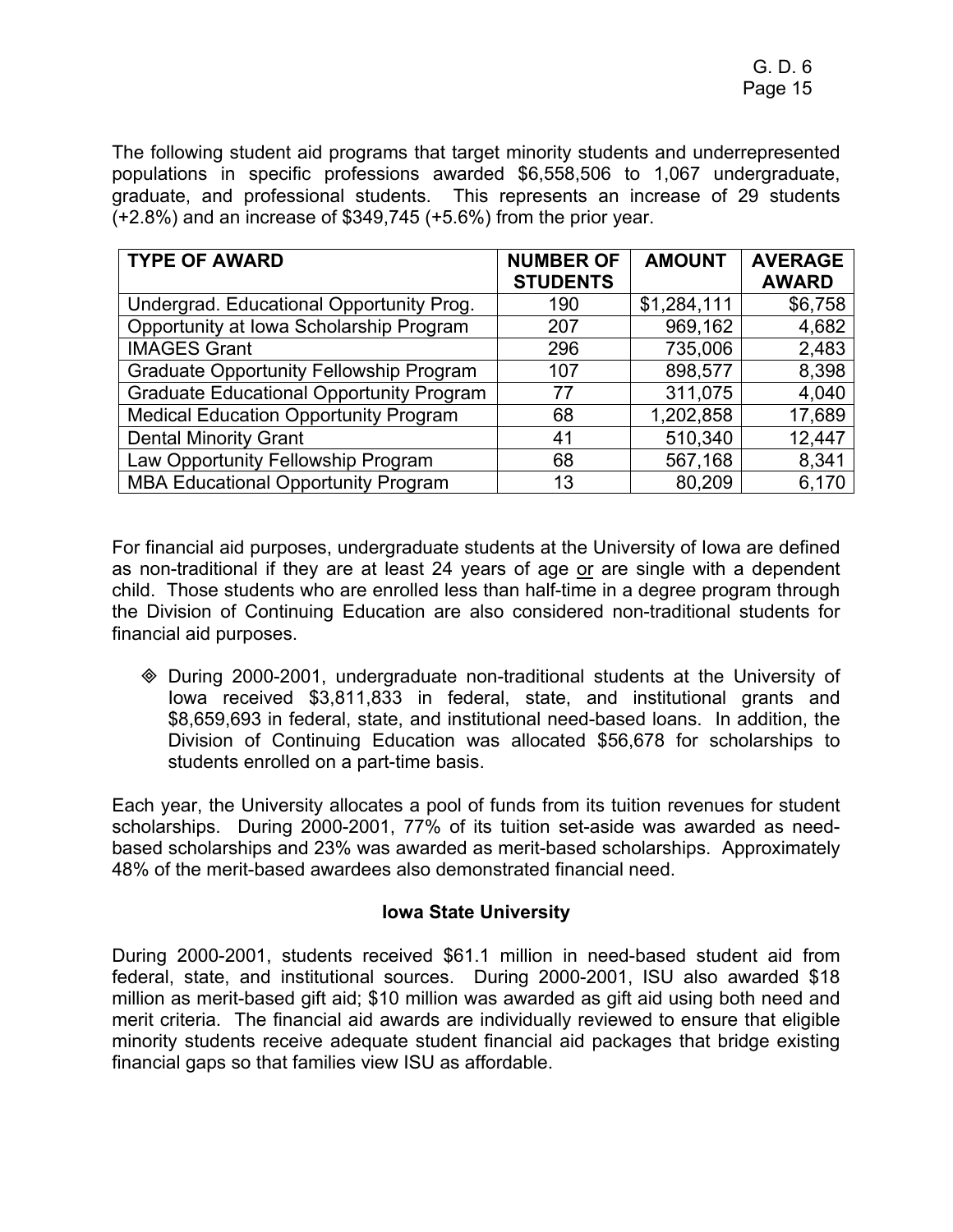During 2000-2001, Iowa State University provided the following opportunities to minority students:

- The George Washington Carver (GWC) program continues to serve as the primary academic scholarship targeting high-ability minority students. During 2000-2001, 262 GWC Scholars were enrolled and received \$1,810,647 in financial assistance.
- The Project Open Door Scholarship was initiated during the 1997-98 academic year. It provides an institutional complement of \$50,000 to the Iowa Minority Grants for Economic Success (IMAGES) Program.
- The IMAGES program was established by the State of Iowa to help Iowa minority students who have financial need. During 2000-2001, 314 students received IMAGES grants totaling \$678,224.
- Academic Program for Excellence (APEX) is a seven-week intensive academic program designed for 60 minority freshmen. The students live in residence halls, which gives them the opportunity to experience small group interaction firsthand and develop a familiarity with their new surroundings before the beginning of the fall semester. APEX Scholars take three classes - English, Library, and Math. The grades earned count toward the student's permanent record. There are weekly seminars with presenters from different University areas, such as the Dean of Students, student financial aid, study abroad, and career development. The University allocated \$60,539 to this project in 2000-2001.
- The Fred Schleiter Scholarship is awarded to minority students who have demonstrated high financial need and who are nonresidents. During 2000-2001, a total of \$23,900 was awarded to 12 students.
- The License Plate Scholarship is awarded to minority students who have demonstrated high financial need. During 2000-2001, a total of \$21,053 was awarded to 12 students.
- The Morris Matching Scholarship is awarded to minority students who desire to pursue secondary and postsecondary education. The Morris Foundation awards a \$1,500 annual scholarship that is matched by ISU with an additional \$1,500 annual scholarship. During 2000-2001, a total of \$13,500 was awarded to 10 students.

For financial aid purposes, non-traditional students at ISU are defined as those students who are at least 24 years of age or who are single with a dependent child. During 2000-2001, 1,838 undergraduate non-traditional students received \$5,359,095 in federal, state, and institutional grants; \$14,190,461 in federal, state, and institutional loans; and \$91,463 in federal and state work-study funds.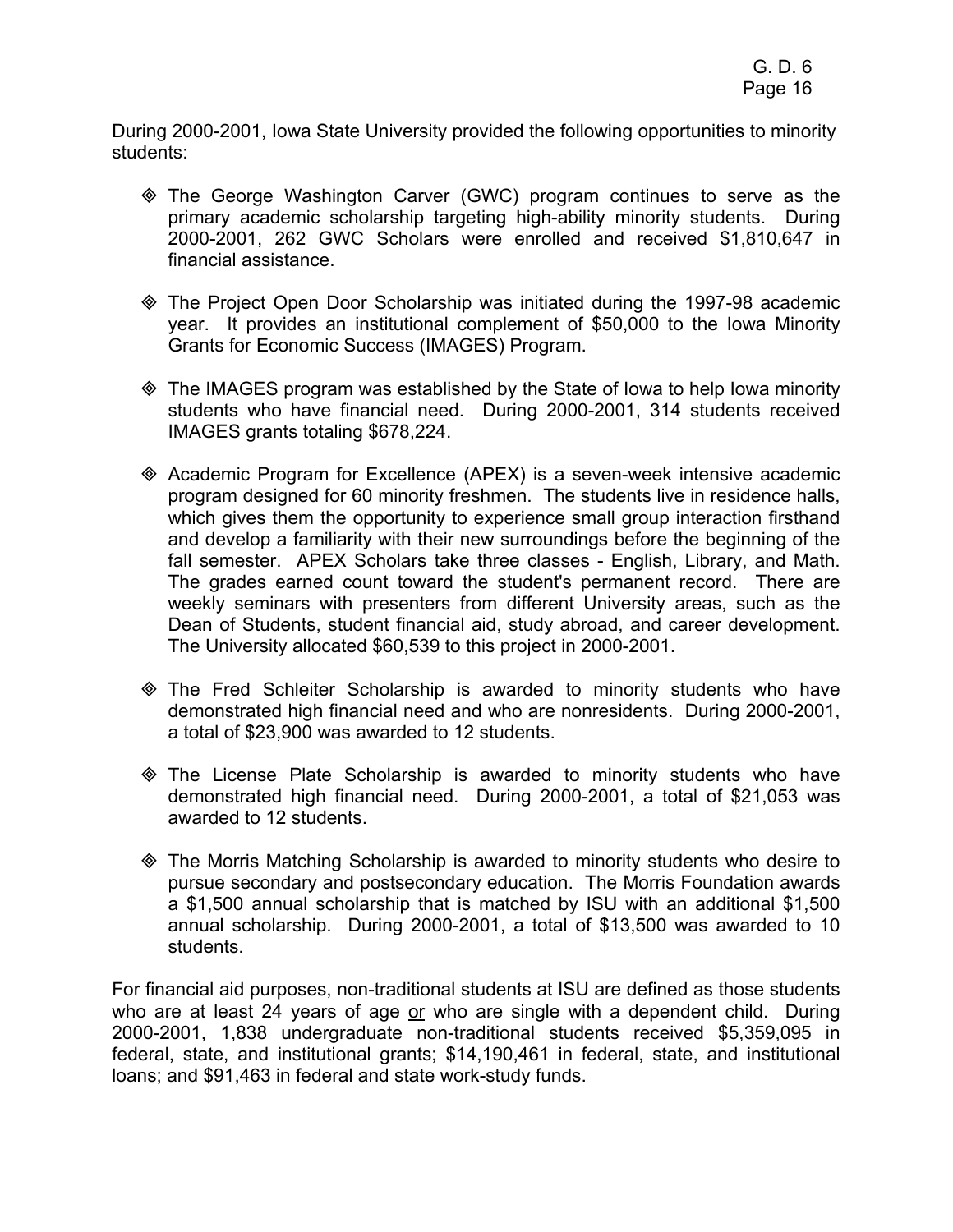- The University allocated \$190,000 for the Adult Student Scholarships at Iowa State (ASSISt) Program. Scholarships are awarded to students who are 25 years of age or older and who are pursuing their first undergraduate degree. Selection is based on demonstrated financial need and academic merit. Awards range from \$500 to \$2,000 and assist approximately 125 students each year.
- The University provided \$100,000 to approximately 65 Phi Theta Kappa scholars. An award of \$1,500 each was made to members of Phi Theta Kappa, an academic honorary society for high ability community college students.
- The Roy J. Carver Scholarship provided \$114,000 for 30 scholarships to students who graduated from an Iowa high school. These scholarships, valued at \$3,800 each, are divided equally between new and continuing students. These scholarships are intended to recognize individuals who have overcome some of life's struggles and who otherwise would not be able to afford to attend ISU.
- The University allocated \$50,000 to provide scholarships to students transferring from a community college. Selection was based on demonstrated financial need and academic merit.

During 2000-2001, 66% of ISU's tuition set-aside was awarded based on an evaluation of the student's or family's financial eligibility; 34% was awarded based on recognition of the student's academic performance or non-athletic related talent.

## **University of Northern Iowa**

Minority students at UNI receive assistance from a variety of sources. Some students receive scholarship aid from institutional and foundation accounts, while others receive scholarships from their hometowns. Minority students also receive federal and state aid as part of their financial aid packages to provide maximum assistance.

During 2000-2001, \$5,888,487 was awarded to 623 undergraduate and graduate minority students. The average award was \$9,452. This included the following sources of funds:

| <b>SOURCE</b>           | <b>AMOUNT</b> | <b>NUMBER OF STUDENTS</b> |
|-------------------------|---------------|---------------------------|
| Federal aid             | \$3,465,838   | 532                       |
| State aid               | 396,126       | 210                       |
| Institutional aid       | 1,805,550     | 338                       |
| <b>External sources</b> | 220,973       | 85                        |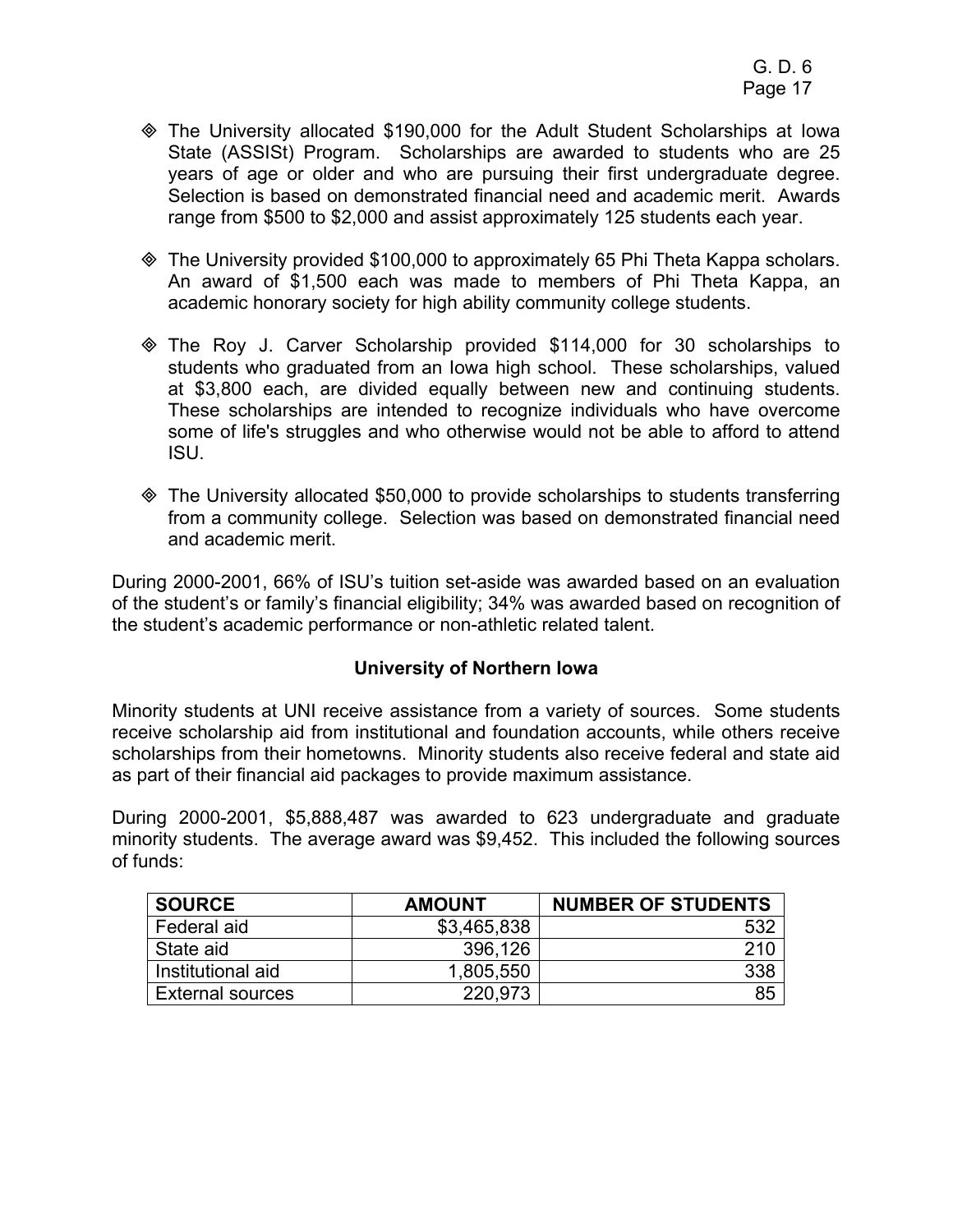The University of Northern Iowa provided the following opportunities for minority students:

- $\Diamond$  A total of 192 undergraduate students received \$332,200 through the lowa Minority Academic Grants for Economic Success (IMAGES) Program. A total of \$3,643 of institutional funds was also used to assist IMAGES recipients.
- Other state funding, such as Iowa Grant, Iowa Work-Study, and State of Iowa Scholarships, provided \$45,222 for 38 awards.
- The Educational Opportunity Program assisted 41 students with \$40,720. The average award was \$993.
- Minority Achievement/Talent Scholarships were awarded to 121 students in the amount of \$226,413.
- $\Diamond$  A total of \$688,213 was awarded to 190 students through institutional grants; the average award was \$3,622.
- $\textcircled{}$  Sixty graduate students received \$182,742 through the Graduate College; the average award was \$3,046.
- The University of Northern Iowa Foundation scholarships provided \$179,384 for 109 minority students.
- Nine students received Bureau of Indian Affairs awards for a total of \$27,476.
- There were 273 Pell, SEOG, and Federal Work Study awards totaling \$698,776.
- $\Diamond$  A total of \$1,161,028 was made available to 317 minority students through needbased undergraduate loans; a total of \$984,098 was provided to 273 minority students through non-need-based undergraduate loans.
- Hometown scholarships/gifts were awarded to 52 students in the amount of \$76,472.

For financial aid purposes, non-traditional students at UNI are defined as those students who are at least 24 years of age or who are single with a dependent child. During 2000-2001, a total of \$11,388,338 was awarded to 1,387 undergraduate non-traditional students, with an average award of \$8,211. The funds were provided through the following sources:

| <b>SOURCE</b>           | <b>AMOUNT</b> | <b>NUMBER OF STUDENTS</b> |
|-------------------------|---------------|---------------------------|
| Federal aid             | \$10,177,391  | .365                      |
| State aid               | 383,729       | 267                       |
| Institutional aid       | 648,056       | 405                       |
| <b>External sources</b> | .162<br>179.  | 89                        |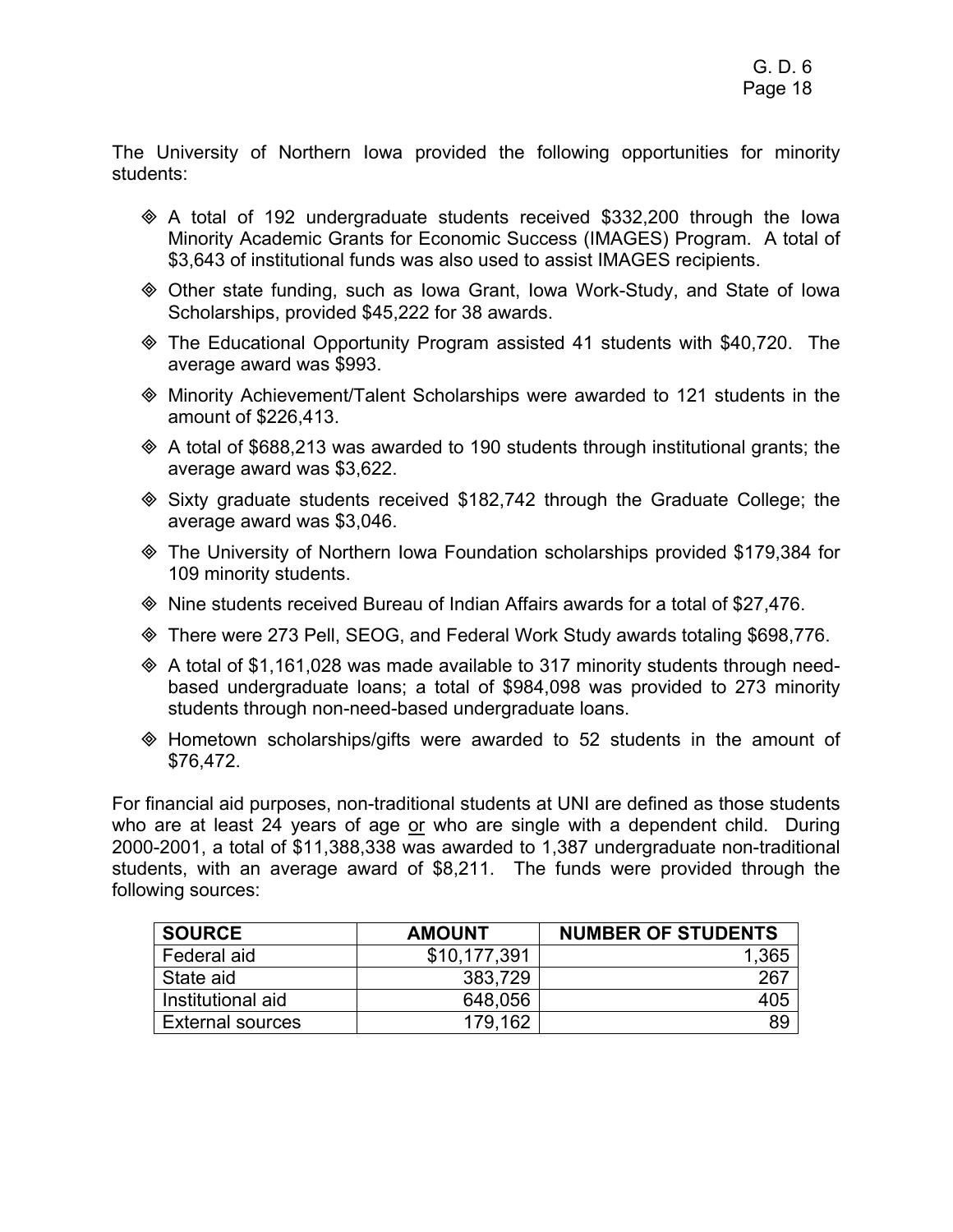- $\textcircled{*}$  Need-based loans were awarded to 1,211 students in the amount of \$5,077,863.
- Non-need-based loans were awarded to 864 students in the amount of \$2,879,196.
- Ninety-one undergraduate non-traditional students received \$111,478 through the Iowa Minority Academic Grant for Economic Success (IMAGES) Program.
- Federal and state grant, work-study, and scholarship assistance was provided to 988 students in the amount of \$2,588,580.
- The University of Northern Iowa Foundation provided \$163,808 of scholarships to 85 non-traditional students.
- $\textcircled{}$  Institutional grants were awarded to 287 students in the amount of \$318,541.
- $\Diamond$  Hometown scholarships/gifts were awarded to 25 students in the amount of \$23,400.

During 2000-2001, 43% of UNI's tuition set-aside was awarded as need-based aid and 57% was awarded as merit-based aid. Approximately 40% of the merit-based awardees also demonstrated financial need.

## **Grants/Scholarships**

Securing private support for student financial aid is a high priority for each university foundation.

- **EXA** The University of Iowa and the University of Iowa Foundation reported new gifts, bequests, and expectancies from wills and trusts of more than \$171 million for calendar year 2000 which represents an increase of 17% from the prior year. Of that total, approximately \$147 million was received and committed through the Foundation. Of the total amount given, \$18,733,459 was designated for student financial aid grants and scholarships. This represents an increase of 23.3% compared to the \$15,196,949 designated for student financial aid in 1999 and 12.7% of the outright gifts and deferred income recorded by the Foundation in 2000.
	- $\bullet$  The University's primary goal is to raise sufficient private money through the University of Iowa Foundation to provide full support of the following undergraduate merit scholarship programs - the Presidential Scholarship, the Opportunity at Iowa Scholarship, the Deans Scholarship, the National Merit/Provost Scholarship, and the Enrichment Scholarship. During 2000- 2001, approximately \$2.9 million was awarded through the merit scholarship programs. This represented an increase of \$500,000 from the prior year.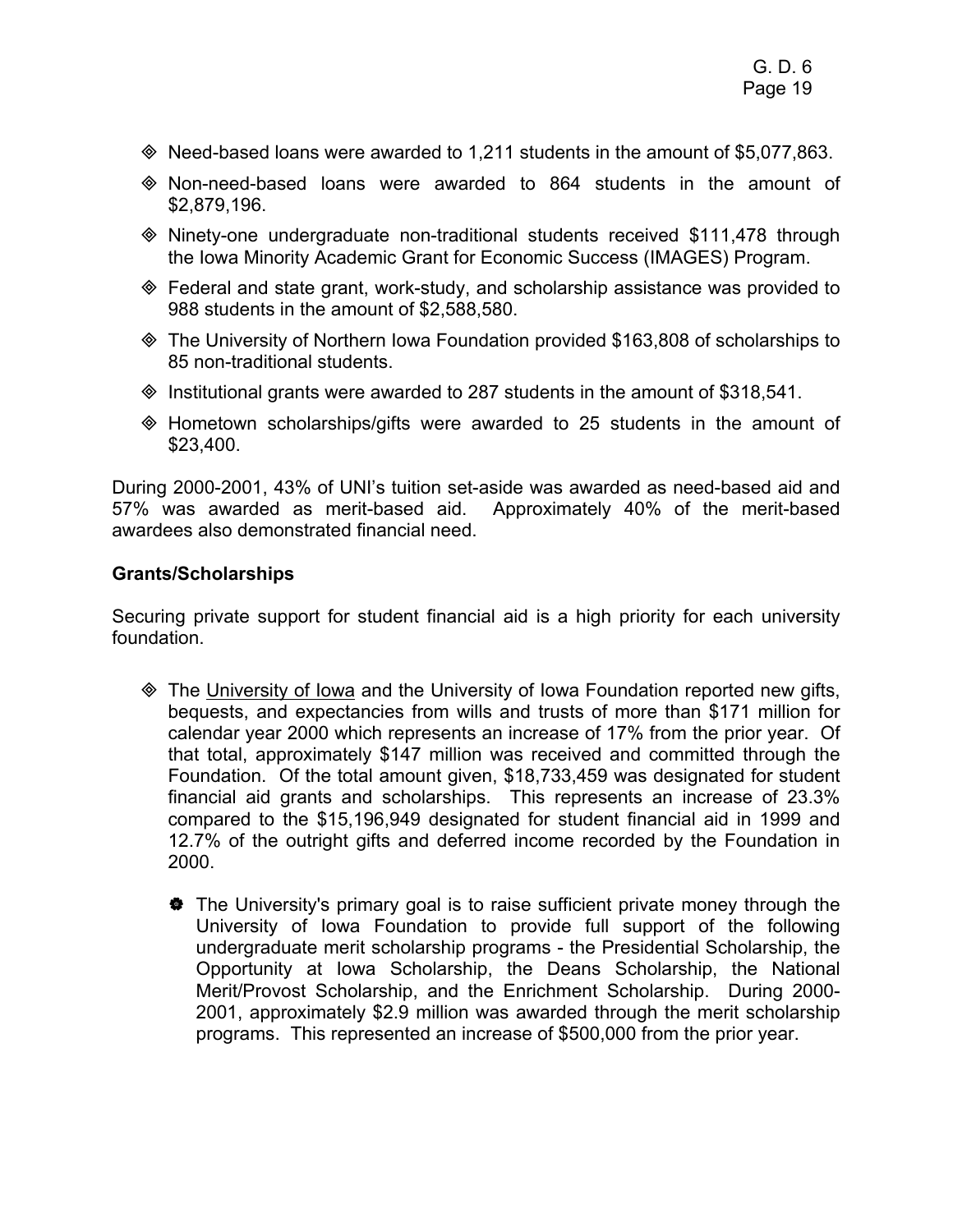- $\bullet$  In 2000-2001, the University implemented Phase II of its Farm Access Program by awarding \$192,470 in Farm Access Grants to 201 students. These grants were awarded to students whose families' incomes had been adversely affected by the downturn of the agricultural economy.
- V During 2000-2001, the University allocated \$50,000 for a new Study Abroad Scholarship program. The purpose of this program is to assist SUI students to enhance their overall education with experiential learning opportunities.
- $\bullet$  During 2000-2001, the University implemented a new National Scholars Award which helped to attract the highest quality students from other states and countries who help create an invigorating learning environment for all undergraduate students. More than 500 scholarships were awarded with an average award of \$1,280.
- During 2000-2001, private gift receipts for scholarships at Iowa State University totaled \$8,583,408. A significant portion of this amount is for endowments, of which only some of the annual earnings are used for scholarship awards. In addition, the ISU Foundation obtained \$1,093,365 in new pledge commitments and \$11,163,153 in deferred commitments and trust gifts to provide scholarship support in the future. The private support goal for 2001-2002 is \$13,250,000 in receipts and new commitments. Much of this will be established in endowments, of which only a part of the annual earnings are made available for scholarship awards.
- At the University of Northern Iowa, the UNI Foundation transferred approximately \$2.2 million to the University for student scholarships during 2000-2001. This represents almost a 30% increase from the previous year. In addition, the UNI Foundation has initiated the Students First Campaign that includes a \$36 million goal for student scholarships. To date, the Campaign, which ends in 2005, has raised more than \$20.5 million for that purpose.

#### **Loans**

Loans represent the largest percentage of the total financial aid awarded among all Regent universities in terms of both the number of awards and the amount of funds distributed. At Iowa State University and the University of Northern Iowa, the number of loan awards increased from the prior year; at the University of Iowa, the number of loan awards decreased slightly from the prior year. The value of the awards and the average award increased at all three Regent universities.

Loan portfolios of the Regent universities have expanded since the 1992 reauthorization of the Higher Education Act. With the reauthorization, Congress created new programs that increased availability of educational loan funds to students and their families. Unsubsidized supplemental loans, which have fairly low interest rates, have proven popular with students and their families as a means of financing a college education.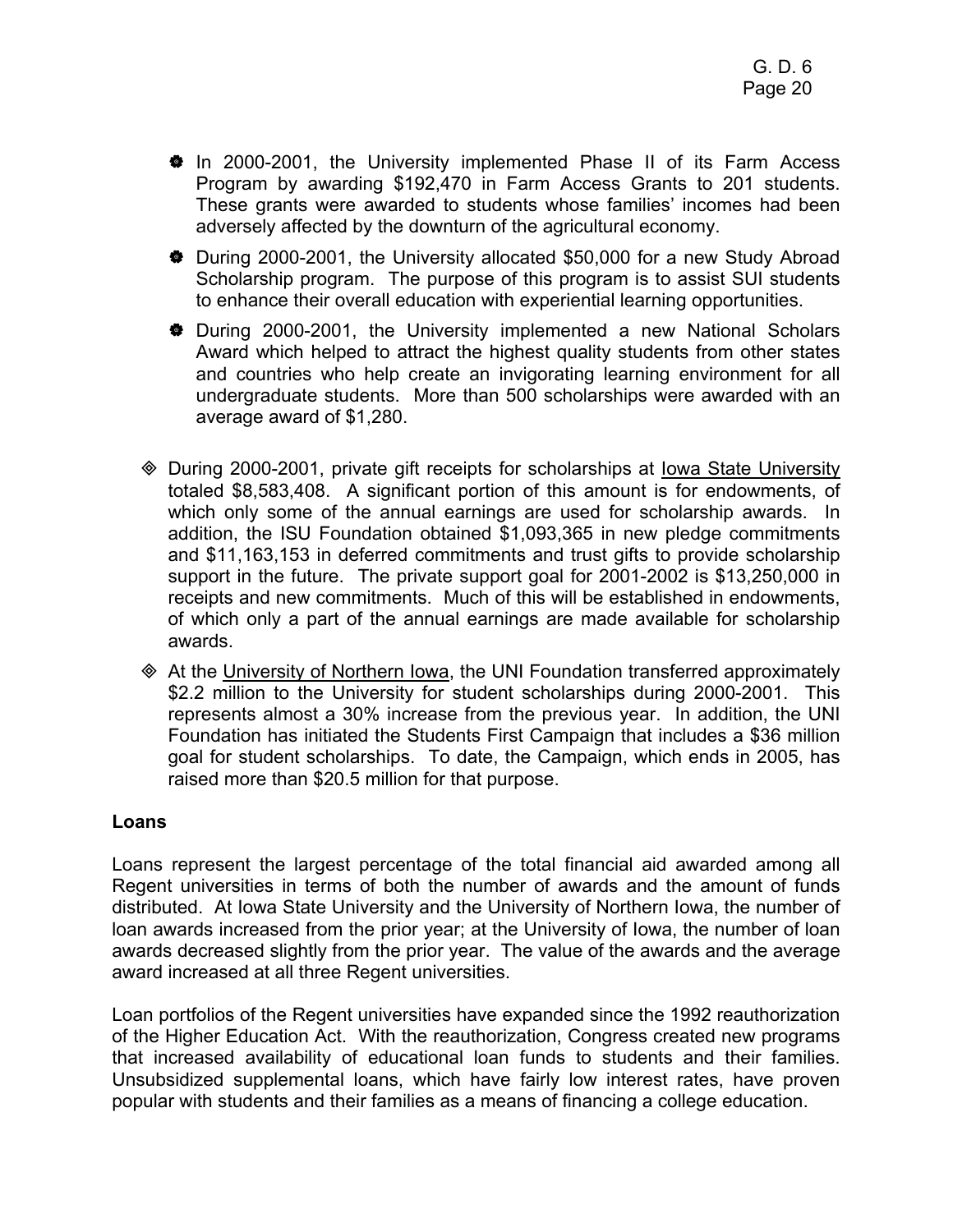The Federal Direct Student Loan program has had a major positive impact on the student borrower population. In 1999, the U. S. Department of Education announced a package of three discounts for all students who borrow under the Direct Loan program. The package of discounts includes: (1) a 1% point reduction in the up-front loan origination fee from four percent to three percent; (2) a .25% point interest rate deduction for borrowers who pay off loans electronically; and (3) a .6% point interest rate deduction for borrowers who consolidate their loans while they are in school, or during the six-month grace period before they enter the repayment period.

In addition, the introduction of the Mastery Promissory Note reduced the turnaround time on subsequent borrowing because there is no longer a need for continuing students to sign new promissory notes. Beginning in 2000-2001, students who borrowed direct student loans received an immediate rebate on the origination fee equal to 1.5% of the loan. Over a standard ten-year loan, the rebate amounts to an interest rate reduction of .24 percentage points per year.

- $\triangleright$  At the University of Iowa, the Federal Direct Loan volume increased by 0.4% from \$91,150,975 in 1999-2000 to \$91,491,912 in 2000-2001. The number of awards decreased by 0.8% (from 21,725 to 21,553). The average award increased by \$49 (+1.2%) from \$4,196 in 1999-2000 to \$4,245 in 2000-2001.
- $\triangleright$  During 2000-2001, Iowa State University expanded its participation in the alternative loan marketplace to accommodate the needs of parents who wished to pay their students' educational expenses. "Parent Partnership" loans were available at a lower cost than federal Parent Loans for Undergraduate Students (PLUS). Seventythree parents took advantage of this new initiative and borrowed almost \$400,000.
	- As a result of the implementation of the Master Promissory Note for the Federal Direct Stafford Loan, students who had signed a promissory note in 1999-2000 and who were borrowing through the program again in 2000-2001 were not required to sign a new promissory note. Less than one-third of the students who received Federal Direct Stafford Loan funds in 2000-2001 were required to sign a promissory note. This streamlined the delivery of funds to students and created efficiencies for the financial aid office.
- ¾ At the University of Northern Iowa, the Ford/Stafford Federal Direct Loan program rose from \$31.8 million in 1999-2000 to \$33 million in 2000-2001, an increase of 3.8%. There was also an increase in private loans from 571 borrowers in 1999-2000 to 919 borrowers in 2000-2001, an increase of 60.9%. This type of borrowing occurs when parents are either unwilling or unable to borrow under the PLUS program. In these situations, banks are willing to make loans in the student's name rather than in the parents' names as required by the PLUS program.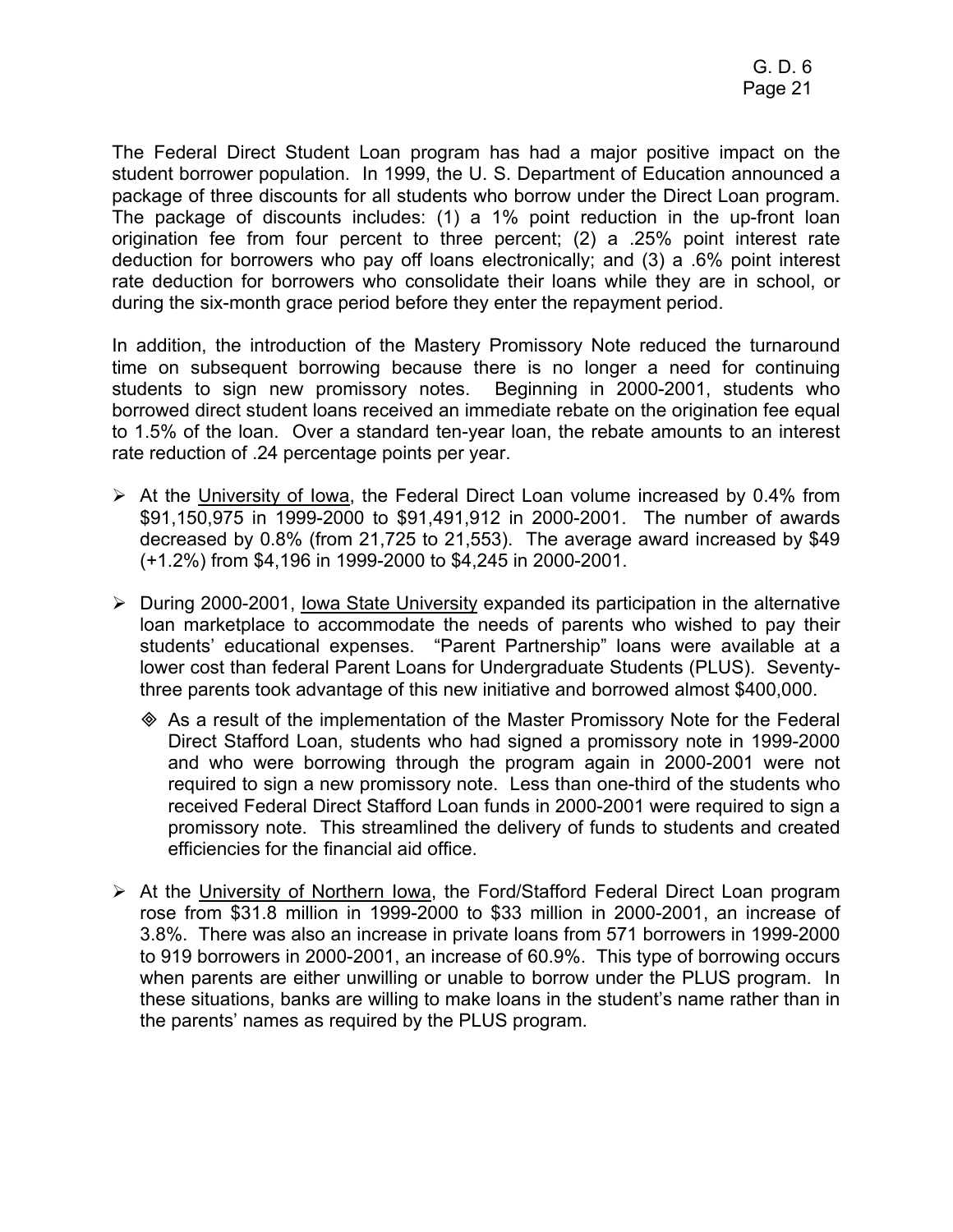#### Indebtedness

Currently, there is a variety of loan programs available to students and their parents:

- Federal Perkins Loan is a low-interest for students with exceptional financial need;
- Federal Stafford Loan is a simple interest, government guaranteed, no collateral loan;
- Federal PLUS (Parent Loan for Undergraduate Students) is a simple interest, government guaranteed, no collateral loan; parents are eligible for the PLUS if they meet the minimum government credit requirements.
- Partnership Loan and Parent Partnership Loan are private, non-need based loans that have flexible features, such as a choice between a fixed or variable interest rate.

Many families have chosen to use non-need-based loans to finance theirs students' postsecondary education because the interest rates are very competitive and are tax deductible. Concern about the increased availability of loan funds has been the level of debt of undergraduate students at the time of graduation. The student graduating with \$17,000 of indebtedness would have a monthly payment of \$208 in order to repay the loan in 10 years with an interest rate of 8.25%.

With an entry-level salary of \$25,000, the debt service would amount to approximately 10% of the graduate's salary. The ability to repay college-related loans is obviously affected by the type of job obtained by the graduates, i.e., some jobs provide higher starting salaries while other jobs provide loan forgiveness. "During the 1990s, it would have taken four-year public college graduates fewer months to recover their net college expenses with their additional earnings than at any time since the early 1970s<sup>1</sup>."

According to University Business (July/August, 1998), "students who graduate with indebtedness and whose debt service is higher than 8% of gross income after graduation have an excessive burden."

Regent universities continue to apply their comprehensive understanding of repayment problems graduates may be encountering. All three institutions indicated that students are counseled on debt repayment when students first take a loan and before they exit the university**.** Students may receive further counseling at any other time that they seek it.

 $\overline{a}$ <sup>1</sup> USAGroup Foundation Monograph, "College Affordability: Overlooked Long-Term Trends and Recent 50-State Patterns," November 2000.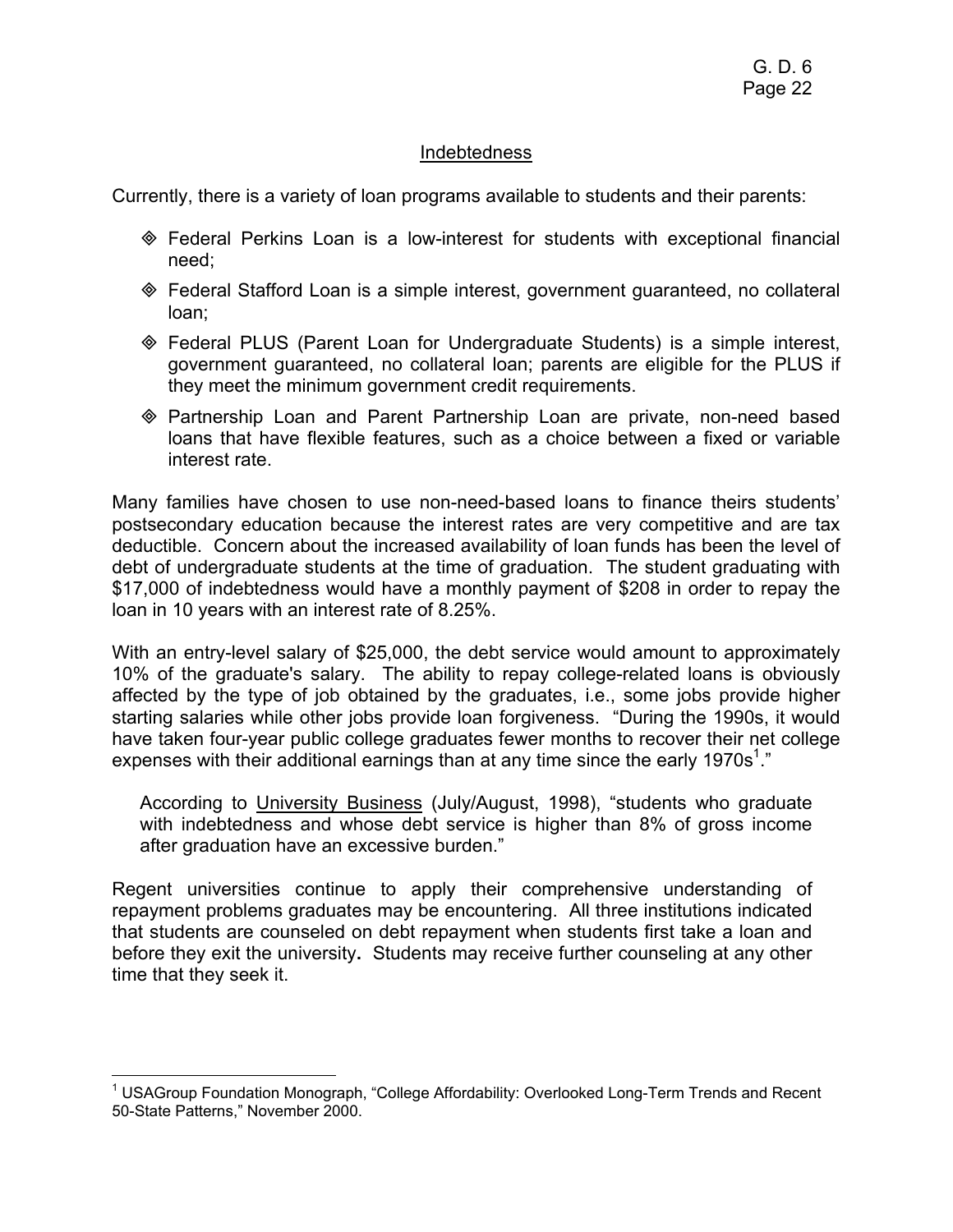The Regent universities have implemented the following procedures to apprise students of their financial obligations:

- $\Diamond$  financial award letters that include cumulative loan information;
- $\Diamond$  interactive software that allows students to access their records and calculate loan amortization;
- U. S. Department of Education literature that provides repayment information in prominent locations; and
- counseling on other options, such as employment and reducing costs of living.

According to a study conducted by the U.S. Department of Education in 2000, student borrowers repay only a quarter of their loans four years after graduating, but they generally are in a position to pay off the rest over the following five years. The Department's first efforts to track students' debt burdens also found that debt - while discouraging enrollment in graduate school in the short-term - did not affect major lifestyle choices such as getting married, buying a house, or saving money.

The most recent information on default rates places Regent universities well below available national averages identified on the following table:

| <b>Federal Stafford</b> | SUI       | <b>ISU</b>    | <b>UNI</b> | <b>National</b> |
|-------------------------|-----------|---------------|------------|-----------------|
| $1994 - 1995$           | 4.0%      | 3.6%          | 2.9%       | 10.4%           |
| $1995 - 1996$           | 3.5%      | 4.7%          | 4.3%       | 9.6%            |
| $1996 - 1997$           | 3.9%      | 4.2%          | 4.0%       | 8.8%            |
| $1997 - 1998$           | 4.2%      | 3.6%          | 2.8%       | 6.9%            |
| $1998 - 1999$           | 3.7%      | 3.8% (prelim) | <b>NA</b>  | <b>NA</b>       |
| 1999 - 2000             | 3.1%      | <b>NA</b>     | <b>NA</b>  | <b>NA</b>       |
| 2000 - 2001             | <b>NA</b> | <b>NA</b>     | <b>NA</b>  | <b>NA</b>       |
|                         |           |               |            |                 |
| <b>Federal Perkins</b>  |           |               |            |                 |
| $1994 - 1995$           | 5.5%      | <b>NA</b>     | 4.7%       | <b>NA</b>       |
| $1995 - 1996$           | 6.6%      | 10.4%         | 3.5%       | <b>NA</b>       |
| 1996 - 1997             | 7.5%      | 10.5%         | 6.9%       | <b>NA</b>       |
| $1997 - 1998$           | 7.7%      | 9.0%          | 7.8%       | 12.5%           |
| $1998 - 1999$           | 6.6%      | 7.8%          | 6.5%       | 10.6%           |
| $1999 - 2000$           | 5.7%      | 6.9%          | 4.1%       | <b>NA</b>       |
| $2000 - 2001$           | <b>NA</b> | 6.7%          | 3.4%       | <b>NA</b>       |

### **Default Rates for Federal Stafford and Perkins Programs**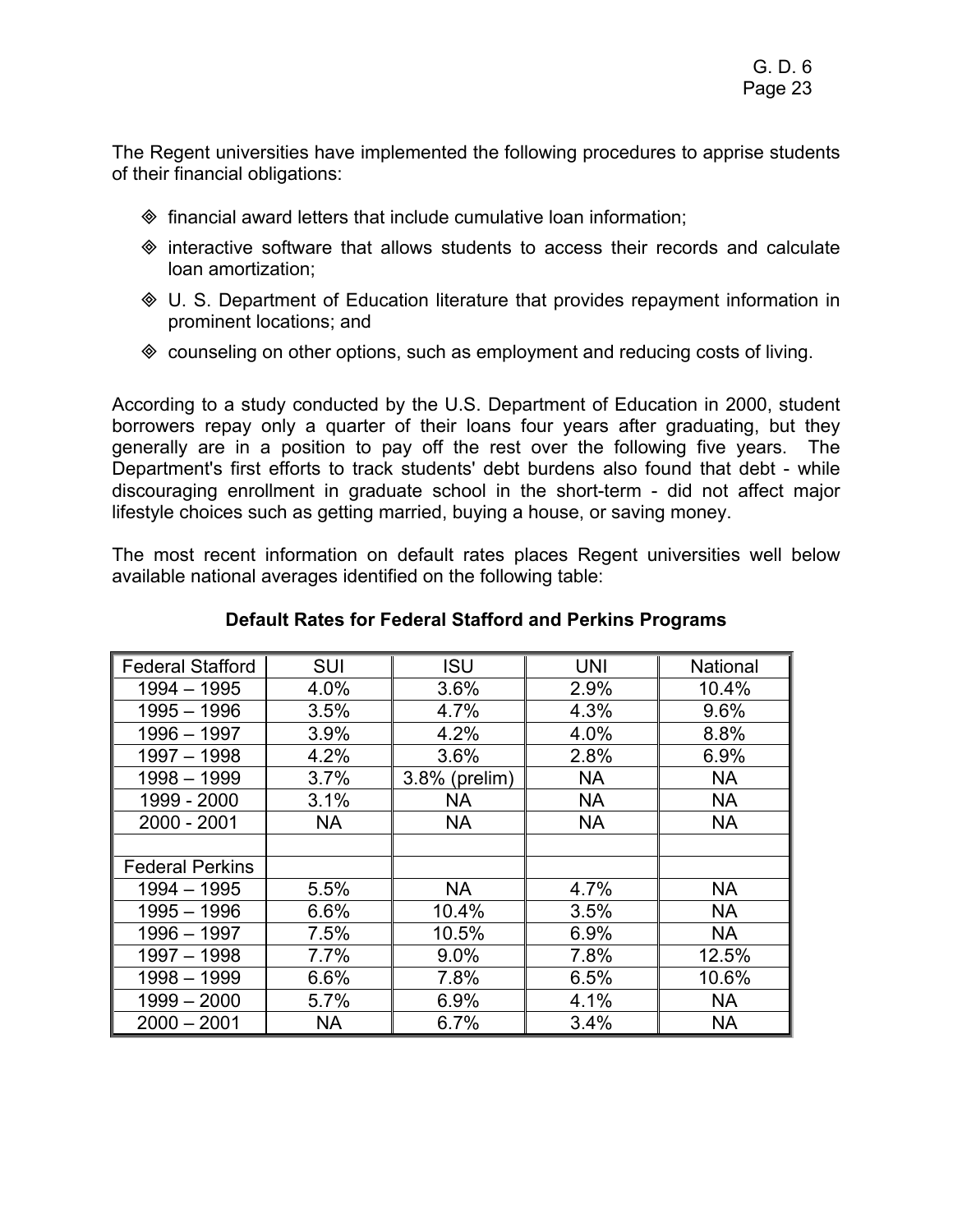## **Average Undergraduate Indebtedness at the Time of Graduation by Residency 1999-2000 to 2000-2001<sup>1</sup>**

|                   | Average Indebtedness -<br>All Sources <sup>2</sup> |             | <b>Average Non-Need-</b><br>Based Indebtedness <sup>3</sup> |             | <b>Average Need-Based</b><br>Indebtedness |             |
|-------------------|----------------------------------------------------|-------------|-------------------------------------------------------------|-------------|-------------------------------------------|-------------|
| Year              | Resident                                           | Nonresident | Resident                                                    | Nonresident | Resident                                  | Nonresident |
| 1999-2000         |                                                    |             |                                                             |             |                                           |             |
| <b>SUI</b>        |                                                    |             |                                                             |             |                                           |             |
| Seniors with debt | \$19,462                                           | \$20,143    | \$7,993                                                     | \$8,400     | \$9,633                                   | \$9,774     |
| All seniors       | \$10,942                                           | \$11,466    | \$4,216                                                     | \$4,401     | \$5,325                                   | \$5,664     |
|                   |                                                    |             |                                                             |             |                                           |             |
| <b>ISU</b>        |                                                    |             |                                                             |             |                                           |             |
| Seniors with debt | \$20,038                                           | \$25,708    | \$18,911                                                    | \$22,902    | \$12,609                                  | \$14,762    |
| All seniors       | NP <sup>4</sup>                                    | <b>NP</b>   | <b>NP</b>                                                   | <b>NP</b>   | <b>NP</b>                                 | <b>NP</b>   |
|                   |                                                    |             |                                                             |             |                                           |             |
| <b>UNI</b>        |                                                    |             |                                                             |             |                                           |             |
| Seniors with debt | \$18,126                                           | \$19,706    | \$6,771                                                     | \$8,402     | \$12,121                                  | \$11,656    |
| All seniors       | \$12,006                                           | \$10,814    | \$3,571                                                     | \$3,936     | \$7,882                                   | \$7,039     |
|                   |                                                    |             |                                                             |             |                                           |             |
| 2000-2001         |                                                    |             |                                                             |             |                                           |             |
| <b>SUI</b>        |                                                    |             |                                                             |             |                                           |             |
| Seniors with debt | \$19,612                                           | \$20,201    | \$8,062                                                     | \$8,405     | \$9,699                                   | \$9,919     |
| All seniors       | \$11,001                                           | \$11,505    | \$4,388                                                     | \$4,511     | \$5,399                                   | \$5,818     |
|                   |                                                    |             |                                                             |             |                                           |             |
| <b>ISU</b>        |                                                    |             |                                                             |             |                                           |             |
| Seniors with debt | \$21,166                                           | \$25,781    | \$19,952                                                    | \$23,306    | \$12,170                                  | \$13,564    |
| All seniors       | \$15,380                                           | \$12,431    | \$14,476                                                    | \$11,221    | \$8,047                                   | \$5,564     |
|                   |                                                    |             |                                                             |             |                                           |             |
| <b>UNI</b>        |                                                    |             |                                                             |             |                                           |             |
| Seniors with debt | \$17,729                                           | \$21,113    | \$7,492                                                     | \$8,210     | \$10,959                                  | \$8,924     |
| All seniors       | \$12,766                                           | \$10,155    | \$3,694                                                     | \$2,910     | \$6,903                                   | \$3,727     |

The matasart matasart and the USA Group Foundation, the share of undergraduates owing<br><sup>1</sup> According to a study conducted by the USA Group Foundation, the share of undergraduates owing \$10,000 or more has increased from 33.7% in 1995 to 40.1% in 1999. However, the percentage of borrowers who are delinquent in making payments has been moving downward since 1995.<br><sup>2</sup> Includes Parents Loans for Undergraduate Students (PLUS) and Partnership (alternative student nonfederal loans).

 $^3$  Excludes PLUS but includes Partnership.<br><sup>4</sup> Not provided.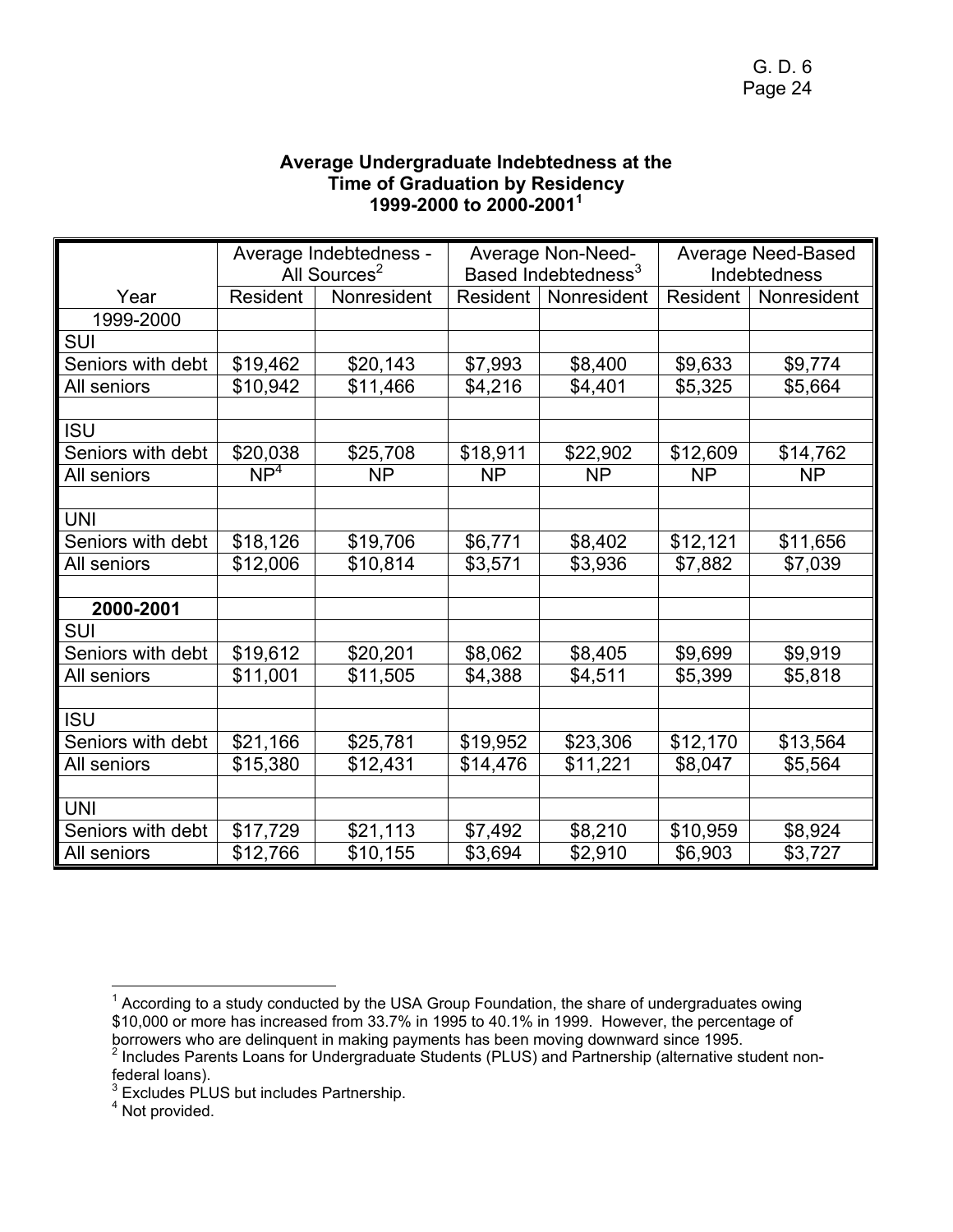## **Employment**

Employment opportunities include college work-study positions, a variety of assistantships, and other university employment that can occur both on- and off-campus. Regent universities make efforts to ensure that the work performed will be beneficial to a student's career aspirations. The majority of students are employed in the following types of jobs - office assistant/clerk, computer programmer, lab or research assistant, web development assistant, tutor, and maintenance.

|                | Work Study <sup>1</sup>     | <b>Assistantships</b> | Other $2$     | <b>Total</b>  |
|----------------|-----------------------------|-----------------------|---------------|---------------|
| <b>SUI</b>     | \$3,234,043<br>\$37,848,229 |                       | \$22,291,491  | \$63,373,763  |
|                | 2,234 awards                | 3,373 awards          | 11,221 awards | 16,828 awards |
| <b>ISU</b>     | \$2,720,454                 | \$22,849,897          | \$14,165,404  | \$39,735,755  |
|                | 2,068 awards                | 2,338 awards          | 5,005 awards  | 9,411 awards  |
| <b>UNI</b>     | \$1,351,193                 | \$1,817,391           | \$7,298,793   | \$10,467,377  |
|                | 842 awards                  | 397 awards            | 4,116 awards  | 5,355 awards  |
| <b>REGENTS</b> | \$7,305,690                 | \$62,515,517          | \$43,755,688  | \$113,576,895 |
| <b>TOTAL</b>   | 5,144 awards                | 6,108 awards          | 20,342 awards | 31,594 awards |

#### **Employment and Financial Aid Provided through Work Experience At Regent Universities in FY 2001**

Work-study funds come from federal and state programs in which a maximum of 75% of the wages is covered by the federal or state program. However, the institution may choose to cover more than 25% of the wages through internal allocations. The federal government covers 100% of the wages for students who are employed in community service positions, such as America Reads $3$  and America Counts<sup>4</sup> . The federal government covers 75% of the wages for students who are employed in community based organizations; the employing organization covers the other 25% of the wages. During 2000-2001, more than 1,030 students were employed in community service positions through the Regent universities.

Graduate, teaching, and research assistantships provide opportunities for students to finance their education. At SUI and ISU, assistantships are the largest financial commitment to employment opportunities for students.

Campus employers have experienced difficulty filling both work-study and non-workstudy jobs due to the increase in local job opportunities and competitive wages. The universities do not have a mechanism to gauge the number of students employed in

 $\overline{a}$ 1 Federal and state.

<sup>&</sup>lt;sup>2</sup> Other institutional employment.

 $3$  Federal initiative to improve elementary students' reading skills.

<sup>4</sup> Federal initiative to improve elementary students' math skills.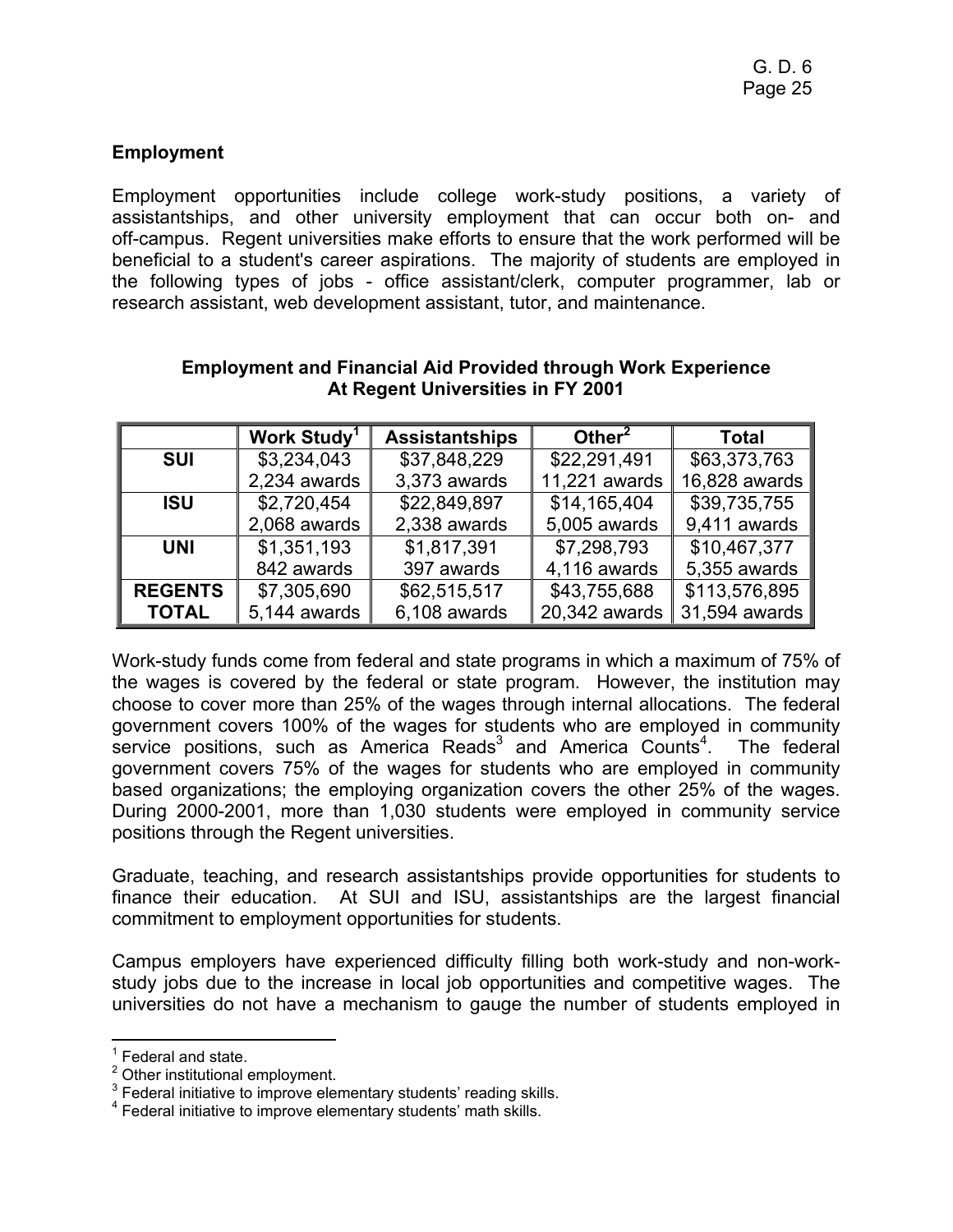local communities or the number of hours that they are employed. Students employed by the university are restricted to 20 hours per week of employment. However, the university does not have the means to restrict the number of hours of employment for those students employed outside of the university.

Studies have shown that working between 10 and 20 hours a week while attending school provides an optimum experience. Working more than 20 hours per week can impede some students' progress toward degrees. Studies have also shown that students who work on campus have higher retention and persistence rates than students who work off campus.

Typically, the number of students and the number of hours of employment are restricted by the amount of funds available.

- At SUI, both the number of awards and the value of the awards decreased during 2000-2001. The number of awards decreased by 3.5% (from 17,444 to 16,828); the value of the awards decreased by 2.7% (from \$65,153,903 to \$63,373,763).
- At ISU, both the number of awards and the value of the awards increased during 2000-2001. The number of awards increased by 1.0% (from 9,321 to 9,411); the value of the awards increased by 3.0% (from \$38,572, 975 to \$39,735,755).
- At UNI, both the number of awards and the value of the awards increased during 2000-2001. The number of awards increased by 3.8% (from 5,157 to 5,355); the value of the awards increased by 9.1% (from \$9,593,658 to \$10,467,377).

The institutions make significant efforts to inform incoming students about employment opportunities on-campus and about the benefits of on-campus employment, including posting job openings in on-line job boards, conducting job fairs, and providing information about campus employment at summer orientation sessions.

## **Federal Legislation**

## Federal Appropriations

The following student financial aid appropriations were approved during the 2000-2001 fiscal year:

- The maximum award in Pell Grants, the basic assistance program that helps students with the greatest financial needs, was increased from \$3,300 to \$3,750.
- Congress appropriated \$8.76 billion in Pell Grants, an increase of 14.7% from the prior year.
- The federal work-study program received an increase of 8.6% from \$.93 billion to \$1.01 billion from the prior year.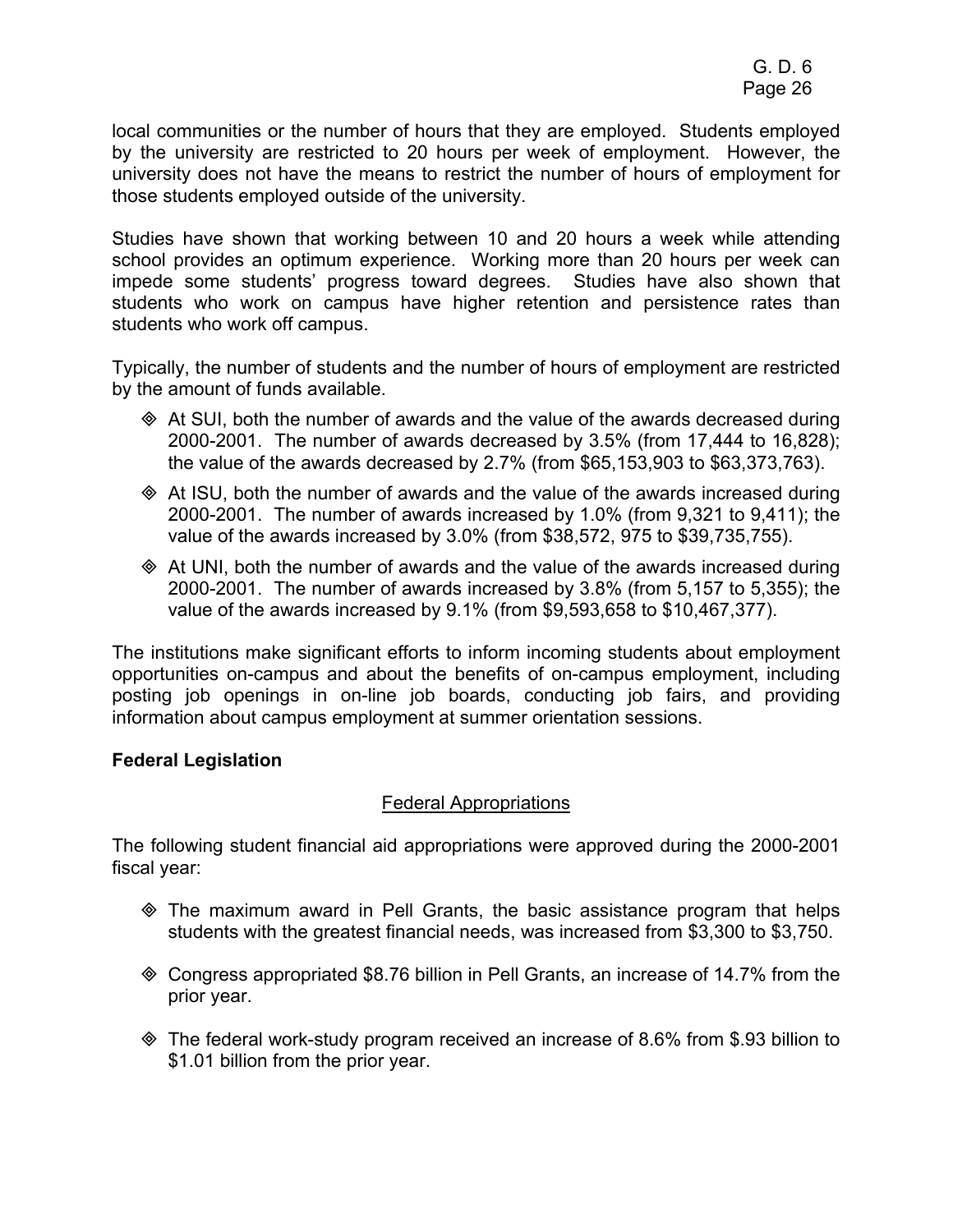The Perkins Loan program received an increase of 23.1% from \$130 million to \$160 million from the prior year.

## Economic Growth and Tax Relief Reconciliation Act of 2001

Several provisions of this Act apply to parents who are saving or paying for college expenses:

- Up to \$5,250 in annual employer-provided educational assistance for graduate and professional studies is allowed.
- The income eligibility for student loan interest deduction has been increased for single taxpayers and for married taxpayers who file jointly. After 2002, income eligibility will be adjusted annually for inflation. The 60-month limit on tax deductibility for interest paid on student loans was eliminated.
- Tax-free treatment of withdrawals from qualified tuition plans is allowed.
- The annual contribution for education IRAs is increased from \$500 to \$2,000 per year; the income eligibility is increased also.

## **Analysis**

## **Concerns Regarding Future Student Financial Aid**

- ¾ The Iowa Work Study Program was eliminated for 2001-2002. This is a reduction of almost \$2 million for the Regent universities; more than 1,600 students will be affected. Students who would have availed themselves of these funds will either have to rely on loans or other employment, including off-campus jobs. They will also likely lose the benefit of being employed in positions that relate to their educational programs and career goals
- $\triangleright$  Reduced funding for the Iowa Grant Program decreased the individual annual award to students.
- $\triangleright$  A survey by the Student Aid Alliance reported that members of the public believe that "without financial aid, most low- and middle-income families cannot afford to send their children to college." However, funding for Title IV student financial aid programs has lagged behind inflation and student need for two decades. In constant dollars, the Federal Pell Grant declined 14% and campus-based aid declined 35% between 1980-81 and 1998-99<sup>1</sup>. As illustrated on Table 5 (page 68), only approximately 30% of the total need of FAFSA filers is met by grant aid. The balance of the filers' need will have to be met through either loans or employment.

 $\overline{a}$ 

<sup>&</sup>lt;sup>1</sup> Source: University of Iowa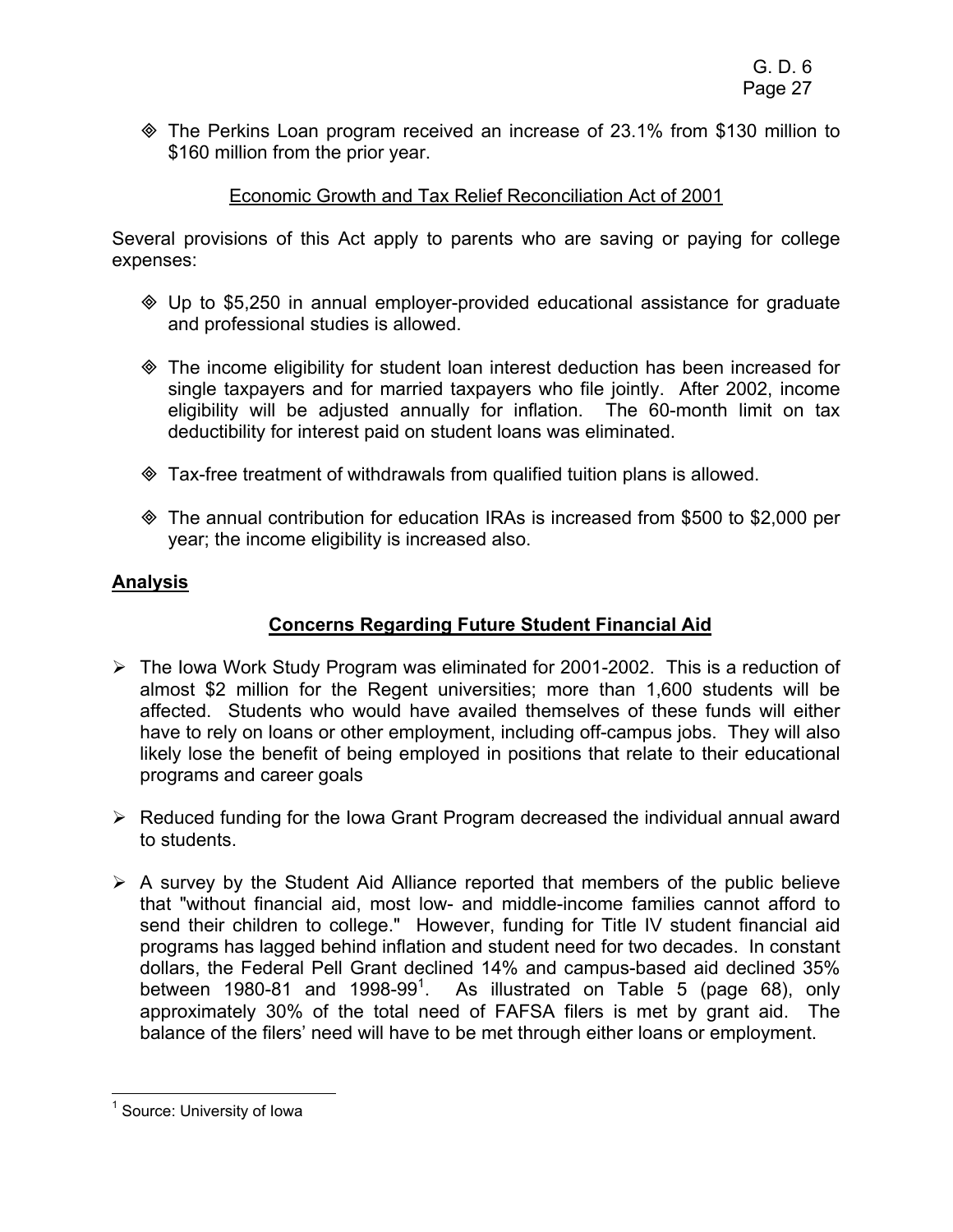- ¾ According to a recently released U.S. Department of Education report, total borrowing more than doubled between 1989 and 1996 largely as a result of changes to the Federal Stafford Loan Program. Stafford program changes under the 1992 amendments to the Higher Education Act allowed increased participation of middleand higher-income dependent students to participate in the program and to borrow large amounts. Many families have chosen these non-need-based loans as a means of financing their students' postsecondary education.
- $\triangleright$  There is a concern that the freshman and sophomore loan limits of the direct loan program are too low to meet the rising costs of a college education.
- $\triangleright$  Elimination of student loan origination fees would reduce the cost of loans to students. The financial conditions of the early 1980s when the origination fee was implemented no longer apply.
- ¾ A report recently released by the State Public Interest Research Groups' Higher Education Project calls on Congress to increase spending on Pell Grants and maintain flexible repayment options that help students avoid defaulting on their loans.

## **Future Initiatives**

The University of Iowa identified the following initiatives for 2001-2002:

- $\triangleright$  Implement a University of Iowa Valedictorian Scholarship a one-time \$1,000 scholarship for entering first-year students who are ranked first in their high school graduating class.
- $\triangleright$  Implement the University of Iowa Scholars Award. A \$500 scholarship will be awarded to resident first-year students who rank in the top 15% of their high school class and who do not receive other University-awarded scholarships of \$500 or more. The scholarship may be awarded for three additional years, provided full-time enrollment and a minimum grade point average of 2.7.
- ¾ Implement the University of Iowa Phi Theta Kappa Scholarship. Fifteen scholarships with an individual value of \$1,000 will be awarded to select Phi Theta Kappa International Honor Society members who enter the University directly from a community college with a minimum transfer grade point average of 3.5 on at least 30 semester hours. The scholarship is renewable for one or two additional years based on a University of Iowa grade point average of 3.0 or better.
- ¾ Implement the Iowa Community College Transfer Academic Scholarship. Thirty-five scholarships with an individual value of \$1,000 will be awarded to select Iowa community college transfer students who have a 3.85 or better grade point average on at least 30 semester hours. The scholarship is renewable for one or two additional years based on a University of Iowa grade point average of 3.0 or better.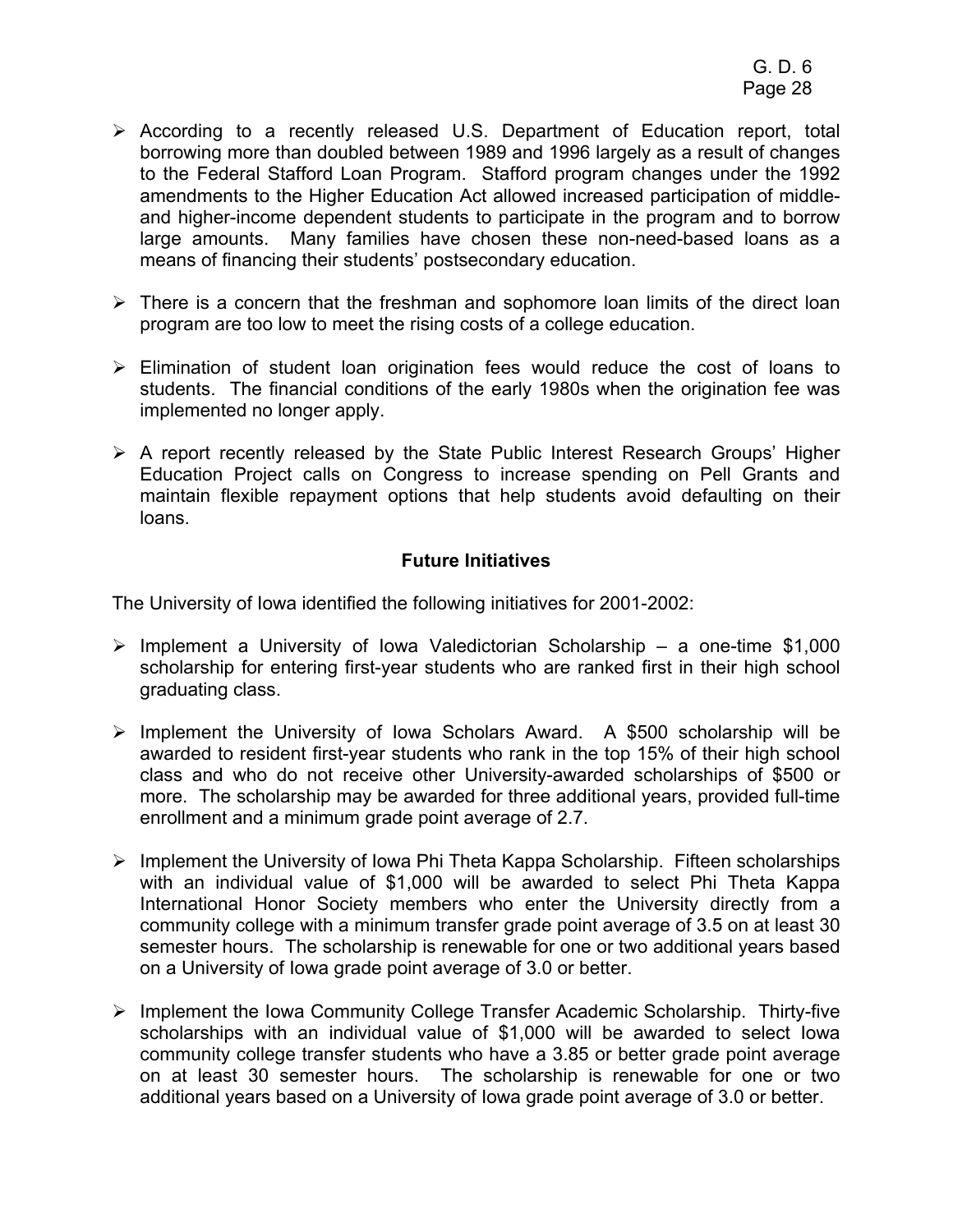Iowa State University identified the following expanded initiatives:

- $\triangleright$  The partnership between the Office of Student Financial Aid and the Financial Counseling Clinic, a unit of the Department of Human Development and Family Studies, resulted in programs relating to students' debt management activities. This year, the partnership was expanded to include a new class taught by the directors of each unit. Students were introduced to the need for personal budget development and credit card management exercises. This partnership has proven beneficial to students as they develop their personal finance positions.
- $\triangleright$  Building upon successes achieved during the first year of the Student Answer Center, a "one-stop" service concept of providing students and visitors advice and assistance, the Office of Student Financial Aid has expanded its cross training activities to include staff from the Treasurer's Office, Accounts Receivable, Registrar, and Admissions. This cross training has permitted the staff to provide more personal information and attention to currently enrolled students and prospective students.

The University of Northern Iowa identified the following initiative for 2001-2002:

 $\triangleright$  The Students First Campaign will continue until 2005 with a goal of raising \$36 million for student scholarships.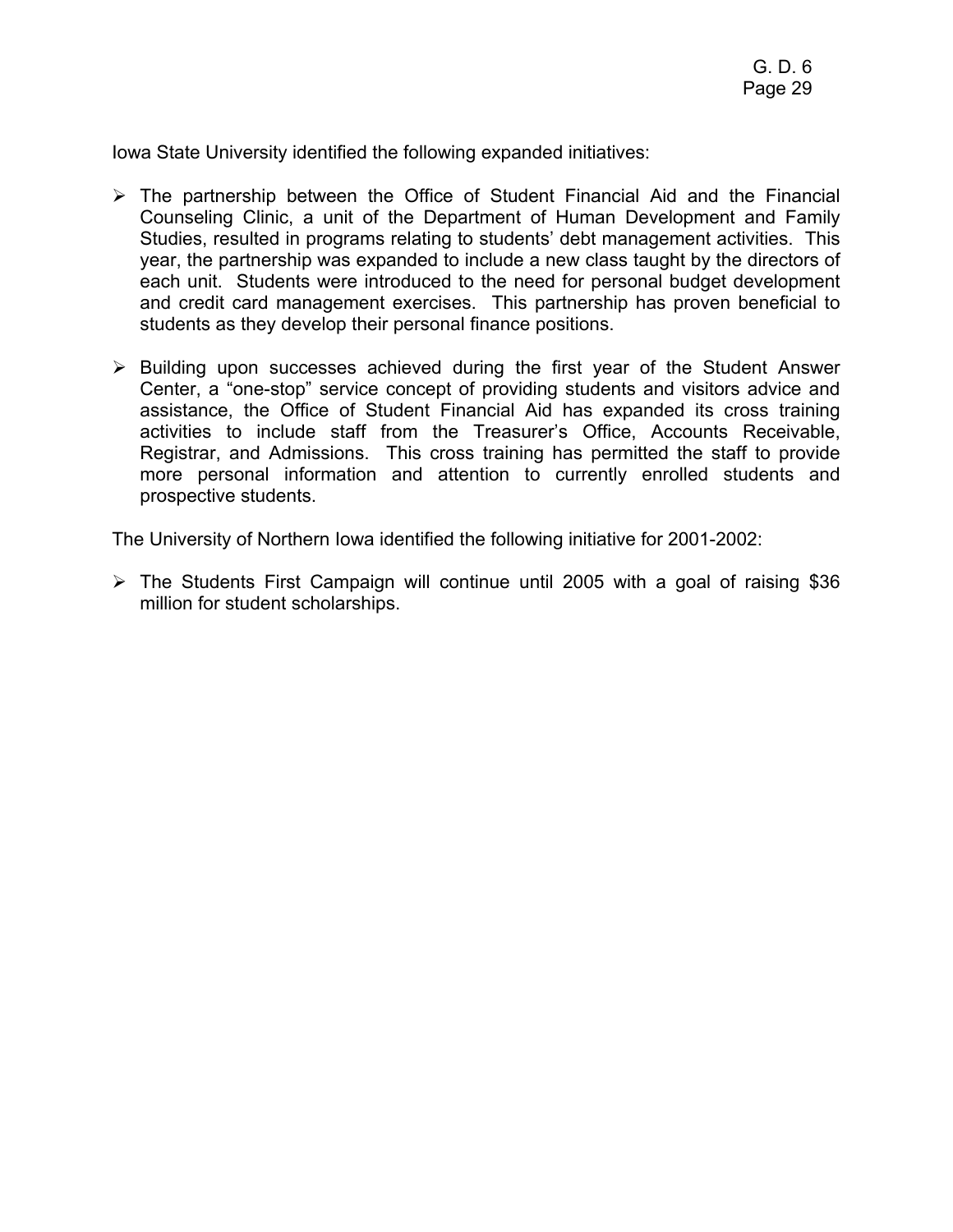#### PART II - IMAGES/COLLEGE BOUND

### **Background**:

The Iowa Minority Academic Grants for Economic Success (IMAGES) program was established to provide additional funding to the Regent universities to encourage Iowa minority students to remain in Iowa and to attend Iowa colleges and universities. The IMAGES program is supported by annual state appropriations as well as by institutional allocations. The grant awards are based on need and cannot exceed \$3,500 or the student's yearly financial need (whichever is less) per year. A total of 802 minority students received IMAGES grants during the 2000-2001 academic year. This represents a decrease of 57 students (-6.6%) from the previous year.

More than \$1.7 million was allocated to the IMAGES programs for the 2000-2001 academic year by the three universities as described in the table below:

|              | 1997-1998   | 1998-1999   | 1999-2000   | 2000-2001   |
|--------------|-------------|-------------|-------------|-------------|
| <b>SUI</b>   | \$637,211   | \$636,474   | \$700,000   | \$735,006   |
| <b>ISU</b>   | 634,836     | 680,528     | 690,045     | 680,000     |
| UNI          | 332,200     | 332,200     | 332,200     | 335,843     |
| <b>TOTAL</b> | \$1,604,247 | \$1,649,202 | \$1,722,245 | \$1,750,849 |

#### **IMAGES Allocations 1997-1998 to 2000-2001**

Through the College Bound program, the Regent universities provide programs and activities that encourage lowa minority students in grades  $7-12<sup>1</sup>$  to think of college as a choice and help them gain some of the skills needed for college success. Each university offers College Bound programs and cooperates with other Regent universities and other postsecondary institutions in joint programs. Vouchers may be obtained by any qualified secondary school student at any Regent university upon completion of a College Bound program. Students may receive one voucher for each program they attend. One or more vouchers entitle a student to priority over other students applying for IMAGES grants at a Regent university.

The metal conservance of the Regent universities provide activities for students as young as 1<sup>st</sup> graders.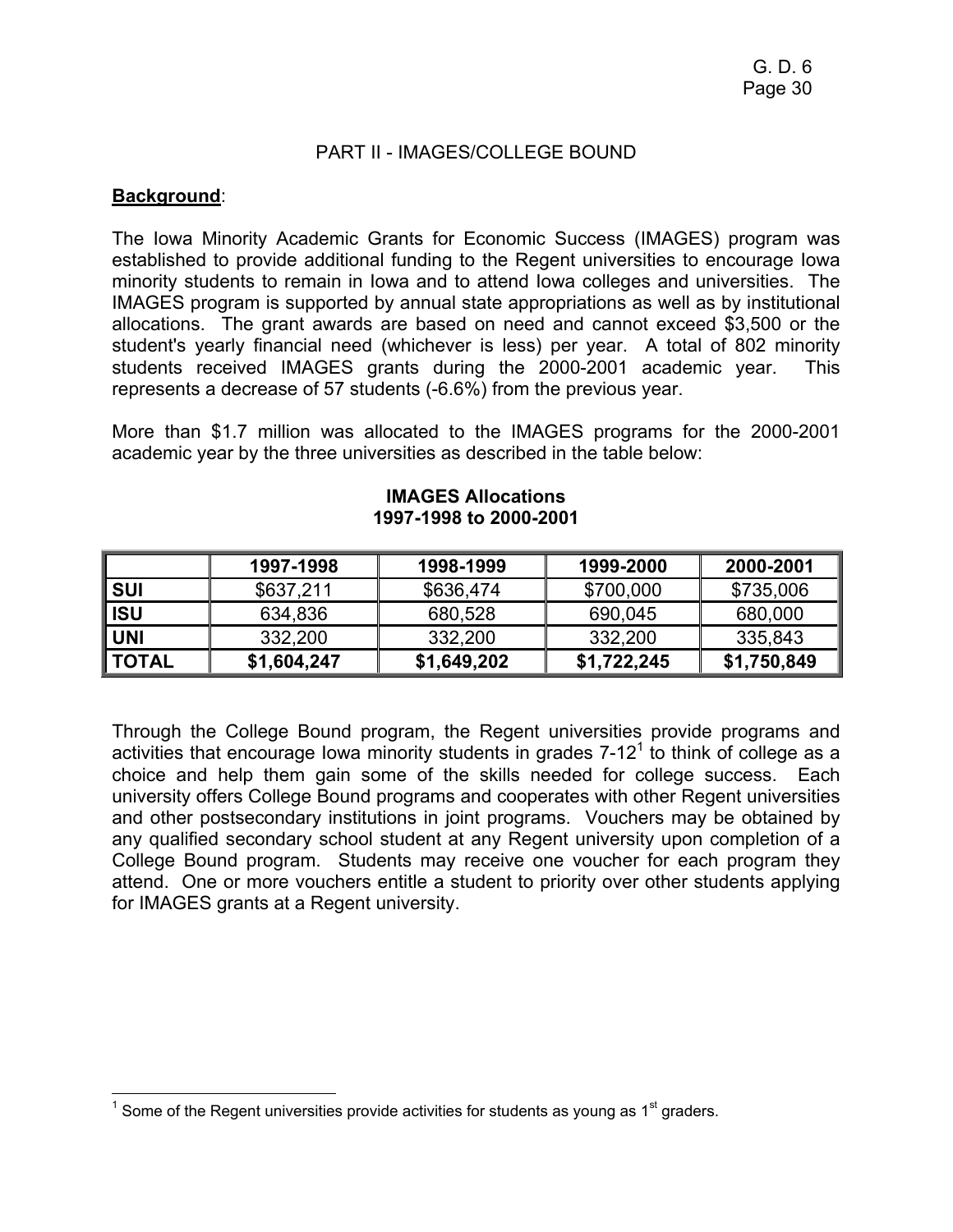More than \$285,000 was allocated to the College Bound programs for the 2000-2001 academic year by the three universities as described in the following table:

|              | 1999-2000 | 2000-2001 |
|--------------|-----------|-----------|
| <b>SUI</b>   | \$110,000 | \$110,000 |
| ISU          | \$92,066  | \$95,526  |
| UNI          | \$80,000  | \$80,000  |
| <b>TOTAL</b> | \$282,066 | \$285,526 |

## **College Bound Allocations 1999-2000 to 2000-2001**

## **Analysis**:

## **IMAGES**

One of the major thrusts of the IMAGES program has been to encourage minority students to remain in high school and to graduate with appropriate academic preparation for college admission. A racial/ethnic minority student is defined as a person who is African-American, Hispanic-American, Asian-American/Pacific Islander, or American Indian/Alaska Native.

IMAGES awards up to a maximum of \$3,500 per year are made to Iowa minority students who demonstrate financial need. The IMAGES grant may be received for a total of eight semesters if the student is making satisfactory academic progress toward the degree. IMAGES grants are not the only source of financial assistance available to minority students. Other grants, scholarships, and loans are also available to assist minority students who demonstrate financial need. Each university has developed activities based on its individual program goals.

The eligibility requirements of IMAGES grants are the same for all three universities. The table on the following page identifies the number of minority students by race/ethnicity who received IMAGES grants for the past four academic years.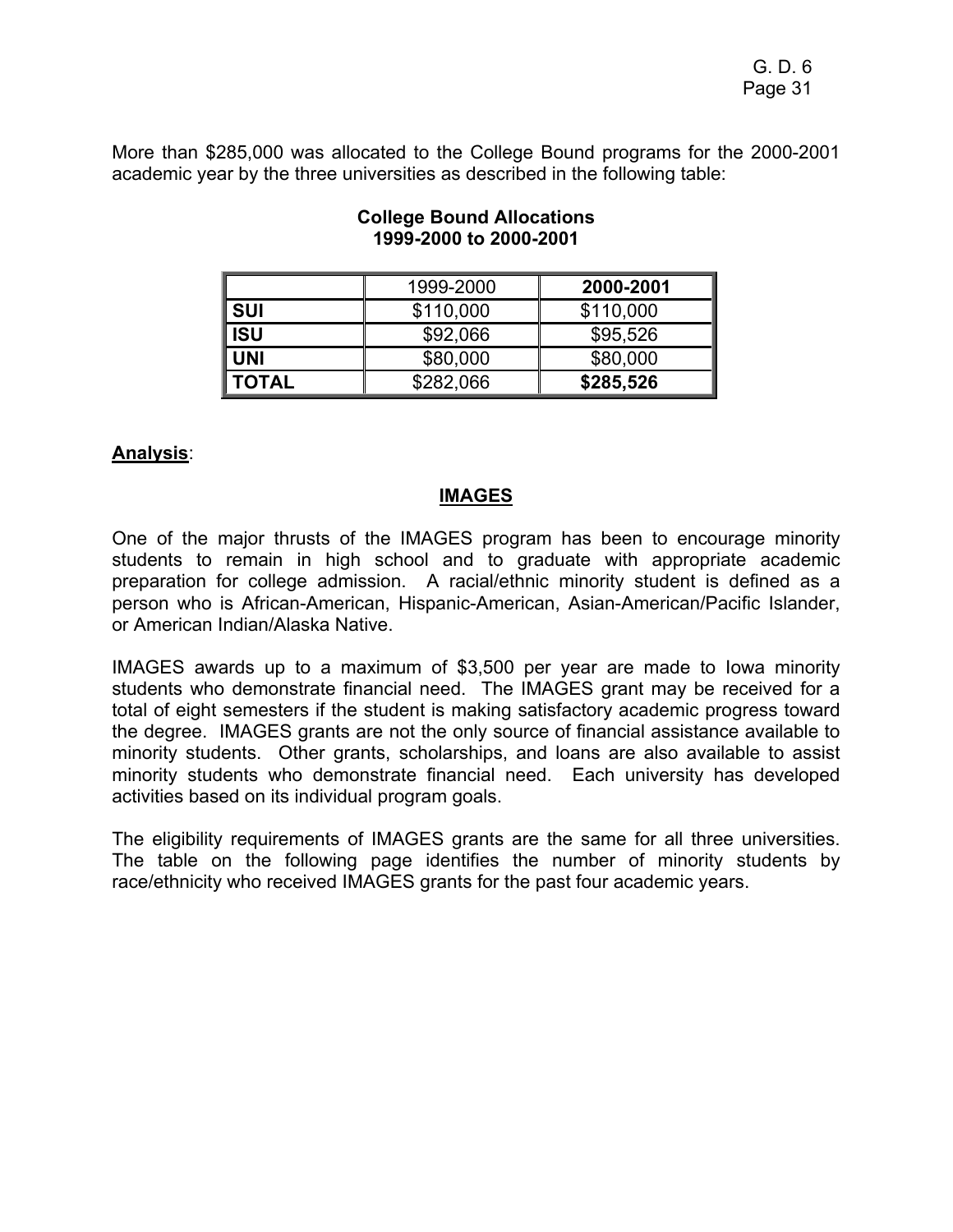|           | African-Am. | Hispanic-Am. | Asian-Am. | Am. Indian              | Total |
|-----------|-------------|--------------|-----------|-------------------------|-------|
| SUI       |             |              |           |                         |       |
| 1997-1998 | 57          | 36           | 144       | 21                      | 258   |
| 1998-1999 | 60          | 40           | 134       | 23                      | 257   |
| 1999-2000 | 76          | 45           | 158       | 21                      | 300   |
| 2000-2001 | 73          | 66           | 143       | 14                      | 296   |
|           |             |              |           |                         |       |
| ISU       |             |              |           |                         |       |
| 1997-1998 | 75          | 53           | 149       | 6                       | 283   |
| 1998-1999 | 84          | 55           | 183       | $\overline{\mathbf{4}}$ | 326   |
| 1999-2000 | 103         | 53           | 187       | 5                       | 348   |
| 2000-2001 | 90          | 67           | 151       | 6                       | 314   |
|           |             |              |           |                         |       |
| UNI       |             |              |           |                         |       |
| 1997-1998 | 95          | 27           | 47        | 10                      | 179   |
| 1998-1999 | 97          | 27           | 46        | $\overline{7}$          | 177   |
| 1999-2000 | 116         | 28           | 57        | 10                      | 211   |
| 2000-2001 | 95          | 35           | 55        | $\overline{7}$          | 192   |
|           |             |              |           |                         |       |
| TOTAL     |             |              |           |                         |       |
| 1997-1998 | 227         | 116          | 340       | 37                      | 720   |
| 1998-1999 | 241         | 122          | 363       | 34                      | 760   |
| 1999-2000 | 295         | 126          | 402       | 36                      | 859   |
| 2000-2001 | 258         | 168          | 349       | 27                      | 802   |

#### **Race/Ethnicity of IMAGES Recipients 1997-1998 to 2000-2001**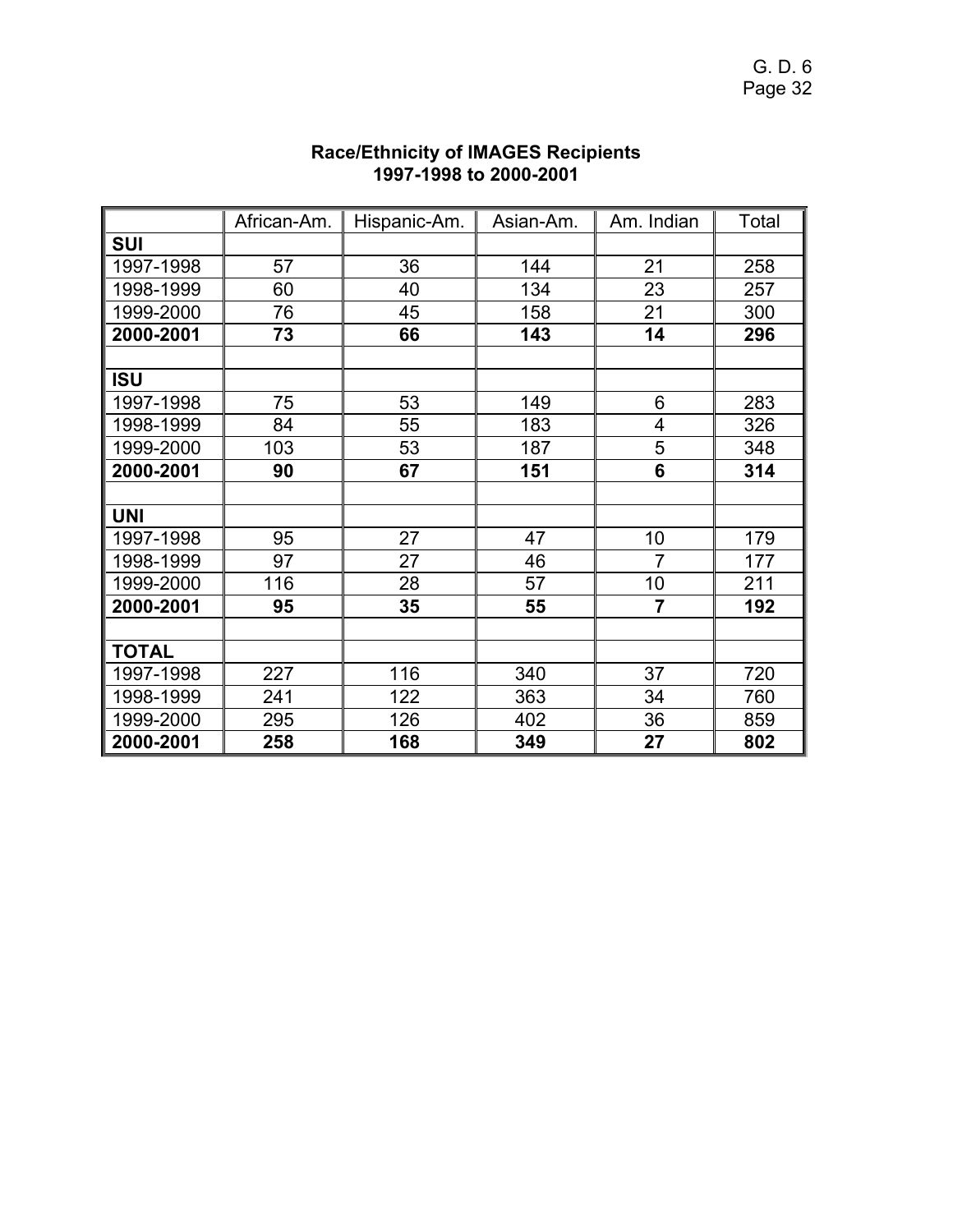The following table shows the distribution by educational class of IMAGES grant recipients.

|              | <b>Freshmen</b> | <b>Sophomores</b> | <b>Juniors</b> | <b>Seniors</b> | <b>Total</b> |
|--------------|-----------------|-------------------|----------------|----------------|--------------|
| <b>SUI</b>   |                 |                   |                |                |              |
| 1997-1998    | 74              | 64                | 63             | 57             | 258          |
| 1998-1999    | 62              | 70                | 70             | 55             | 257          |
| 1999-2000    | 44              | 62                | 50             | 144            | 300          |
| 2000-2001    | 106             | 53                | 55             | 82             | 296          |
|              |                 |                   |                |                |              |
| <b>ISU</b>   |                 |                   |                |                |              |
| 1997-1998    | 73              | 37                | 46             | 127            | 283          |
| 1998-1999    | 62              | 76                | 80             | 108            | 326          |
| 1999-2000    | 97              | 70                | 94             | 87             | 348          |
| 2000-2001    | 91              | 67                | 66             | 90             | 314          |
|              |                 |                   |                |                |              |
| <b>UNI</b>   |                 |                   |                |                |              |
| 1997-1998    | 48              | 26                | 40             | 65             | 179          |
| 1998-1999    | 47              | 28                | 45             | 57             | 177          |
| 1999-2000    | 50              | 35                | 46             | 80             | 211          |
| 2000-2001    | 59              | 33                | 48             | 52             | 192          |
|              |                 |                   |                |                |              |
| <b>TOTAL</b> |                 |                   |                |                |              |
| 1997-1998    | 195             | 127               | 149            | 249            | 720          |
| 1998-1999    | 171             | 174               | 195            | 220            | 760          |
| 1999-2000    | 191             | 167               | 190            | 311            | 859          |
| 2000-2001    | 256             | 153               | 169            | 224            | 802          |

#### **Distribution by Educational Class of IMAGES Awards 1997-1998 to 2000-2001**

At the University of Iowa, the following information was reported:

- ¾ A total of 296 Iowa minority undergraduate students received \$735,006 of IMAGES grant awards for the 2000-2001 academic year; the average award was \$2,483 per student. This represents a decrease of 4 (-1.3%) in the number of awards, an increase of \$35,006 (+5.0%) in the amount of funding and an increase of \$150 (+6.4%) in the per student award.
	- Of the 296 students who received IMAGES grant awards in 2000-2001, 162 recipients (54.7%) were College Bound/IMAGES voucher recipients who received a total of \$409,293; the average award was \$2,527 per student. This represents an increase of 15 (+10.2%) in the number of voucher recipients, an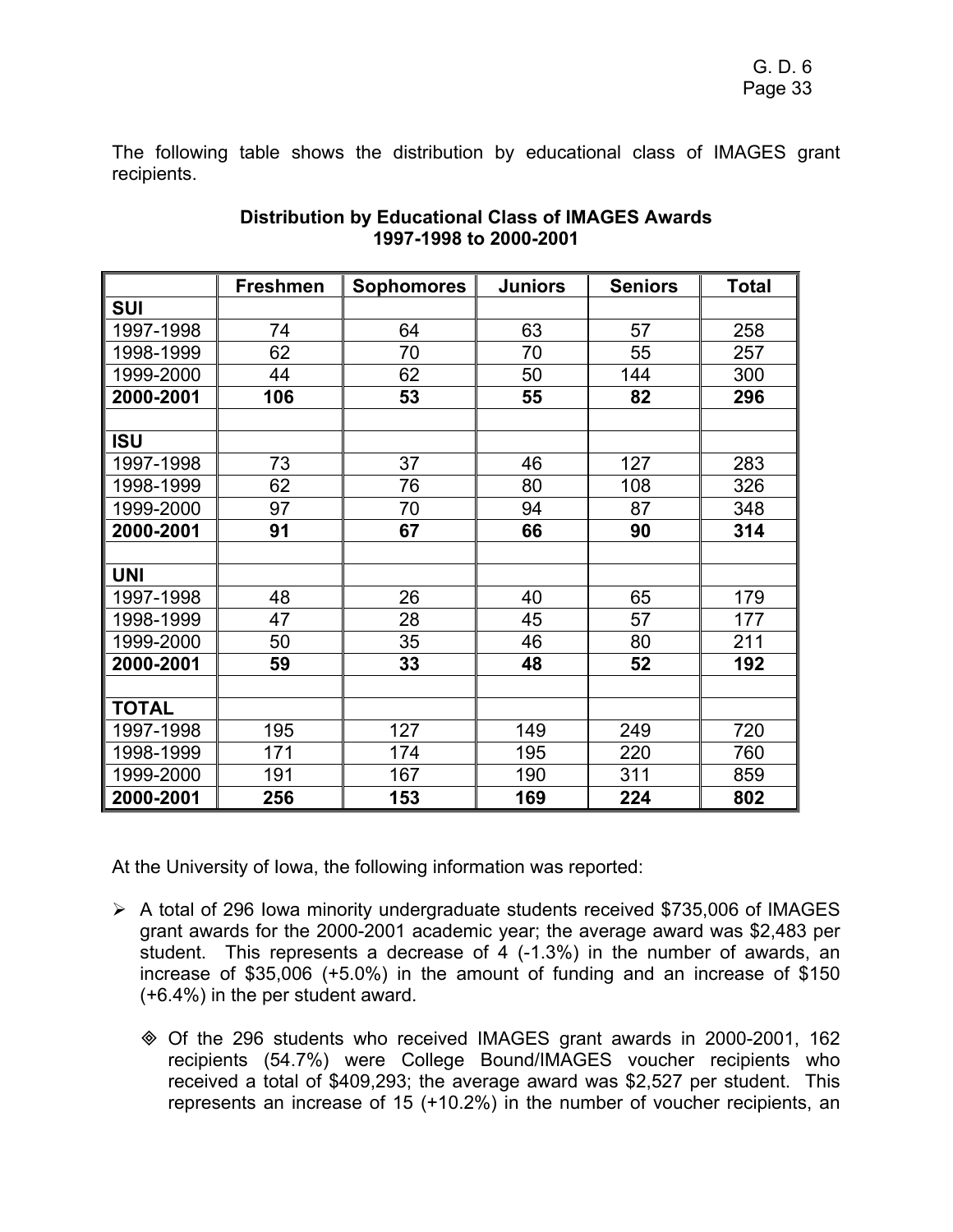increase of \$51,556 (+14.4%) in the amount of funding, and an increase of \$93 (+3.8%) in the per student award.

At Iowa State University, the following information was reported:

- $\triangleright$  A total of 314 Iowa minority undergraduate students received \$680,000 of IMAGES grant awards during the 2000-2001 academic year; the average award was \$2,166 per student. This represents a decrease of 34 (-9.8%) in the number of awards, a decrease of \$10,045 (-1.5%) in the amount of funding, and an increase of \$183 (+9.2%) in the per student award.
	- Of the 314 students who received IMAGES grant awards in 2000-2001, 93 (29.6%) were College Bound/IMAGES voucher recipients who received a total of \$256,827; the average award was \$2,762 per student.

At the University of Northern Iowa, the following information was reported:

- $\triangleright$  A total of 192 Iowa minority undergraduate students received \$335,843 of IMAGES grant awards for the 2000-2001 academic year; the average award was \$1,749 per student. This represents a decrease of 19 (-9.0%) in the number of awards, an increase of \$3,643 (+1.1%) in the amount of funding, and an increase of \$174 (+11.0%) in the per student award.
	- Of the 192 students who received IMAGES grant awards in 2000-2001, 62 recipients (32.3%) were College Bound/IMAGES voucher recipients who received \$114,958; the average award was \$1,854 per student. This represents a decrease of 10 (-13.9%) in the number of voucher recipients, a decrease of \$12,187 (-9.6%) in the amount of funding, and an increase of \$88 (+5.0%) in the per student award.

## **College Bound**

The College Bound programs at the Regent universities provide Iowa minority students with information and experiences relating to opportunities offered at the respective institutions. The universities develop and conduct programs for elementary, middle, and secondary students (grades 1 through 12) and their families aimed at encouraging children to attend a postsecondary institution, enriching and preparing students academically, and informing students on applying for admission.

Iowa minority students in grades 7-12 who participate in a College Bound activity are eligible to receive a College Bound/IMAGES voucher that entitles them to priority for an IMAGES grant when they are admitted to a Regent university and they demonstrate financial need.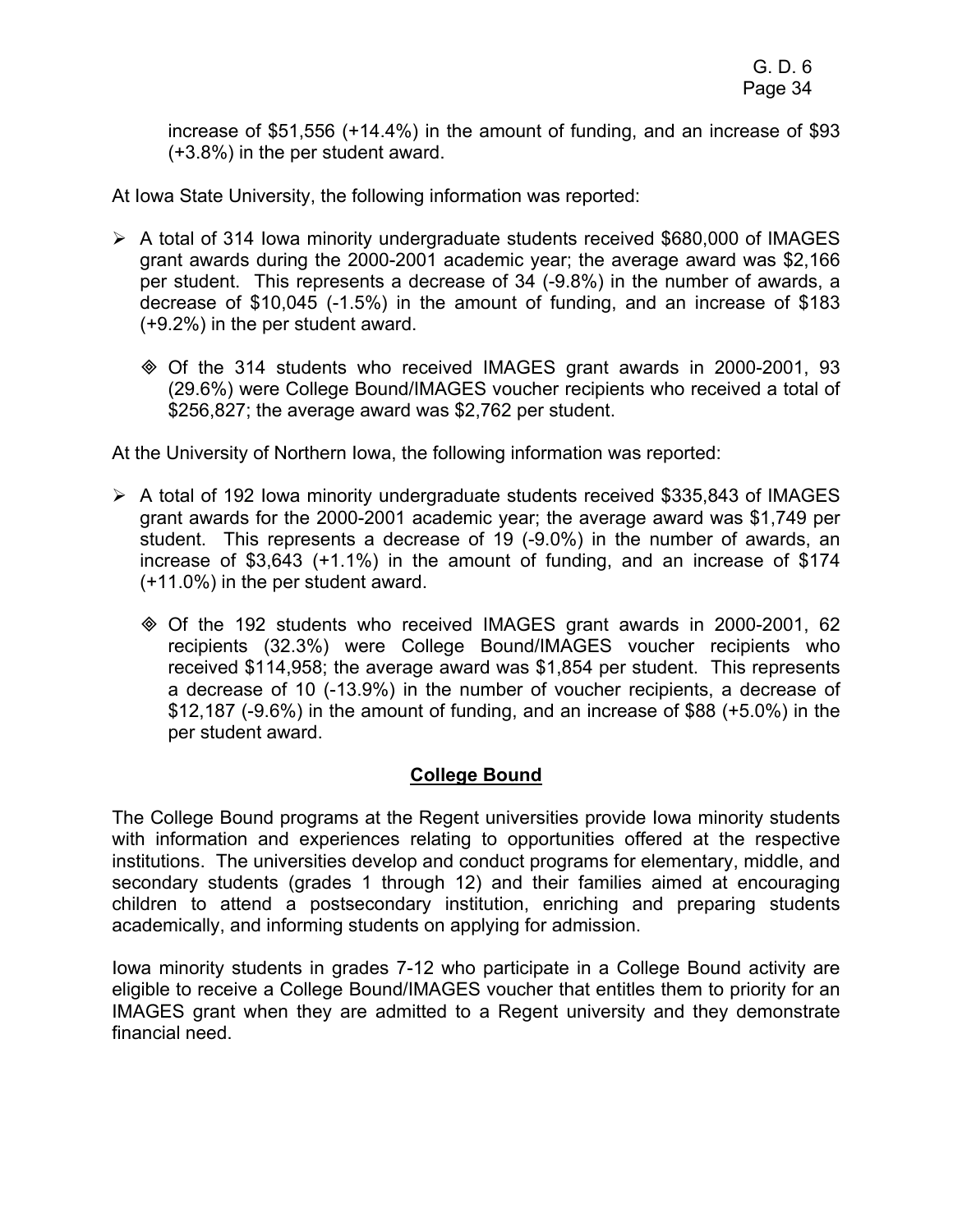The following table describes the race/ethnicity of College Bound participants at the Regent universities during 2000-2001.

|                               | <b>SUI</b> | <b>ISU</b> | <b>UNI</b> | <b>TOTAL</b> |
|-------------------------------|------------|------------|------------|--------------|
| American Indian/Alaska Native | 118        | 47         | 26         | 191          |
| African-American              | 456        | 373        | 249        | 1,078        |
| Hispanic-American             | 525        | 391        | 480        | 1,396        |
| Asian-American                | 243        | 224        | 96         | 563          |
| Other                         | 530        |            |            | 530          |
| <b>Total</b>                  | 1,872      | 1,035      | 851        | 3,758        |

## **Race/Ethnicity of College Bound Voucher Participants 2000-2001**

## University of Iowa

In 2000-2001, the University served 1,872 Iowa students, of whom 1,342 (71.7%) were minority students and 1,288 (68.8%) were voucher recipients. The University records participation of students in a College Bound program and issues vouchers to secondary school students (grades 7-12); this gives priority in awarding funds under the IMAGES program upon enrollment of the student at a Regent university and demonstration of financial need. The University allocated \$110,000 to support the College Bound Program in 2000-2001. The University developed and conducted programs for elementary, middle, and secondary school students and their families that included encouragement to consider attending a post-secondary institution, enrichment and academic preparation, and information about how to apply for admission. The following are examples of College Bound activities that were conducted during the year:

 $\triangleright$  Campus Visits

 $\overline{a}$ 

 High school students meet with staff from the offices of Admissions, Financial Aid, Support Service programs, and/or attend cultural events coordinated at Hancher Auditorium, Theatre Arts, or the campus cultural centers. Among the groups who visit the campus annually are Luther College Upward Bound, Waterloo Educational Talent Search, UNI Upward Bound, Davenport Community Schools, Burlington Minority Scholars, Quad Cities Scholars, Columbus Junction Community Schools, Burlington and Fort Madison Minority Scholars Program, West Liberty Schools, Des Moines M.A.P., South Tama High School, St. Ambrose Upward Bound, and the Meskwaki Summer Youth Employment Program.

 $1$  Some of the numbers may be duplicated because the Regent universities sponsor four joint College Bound programs whose enrollment is reflected by all three institutions.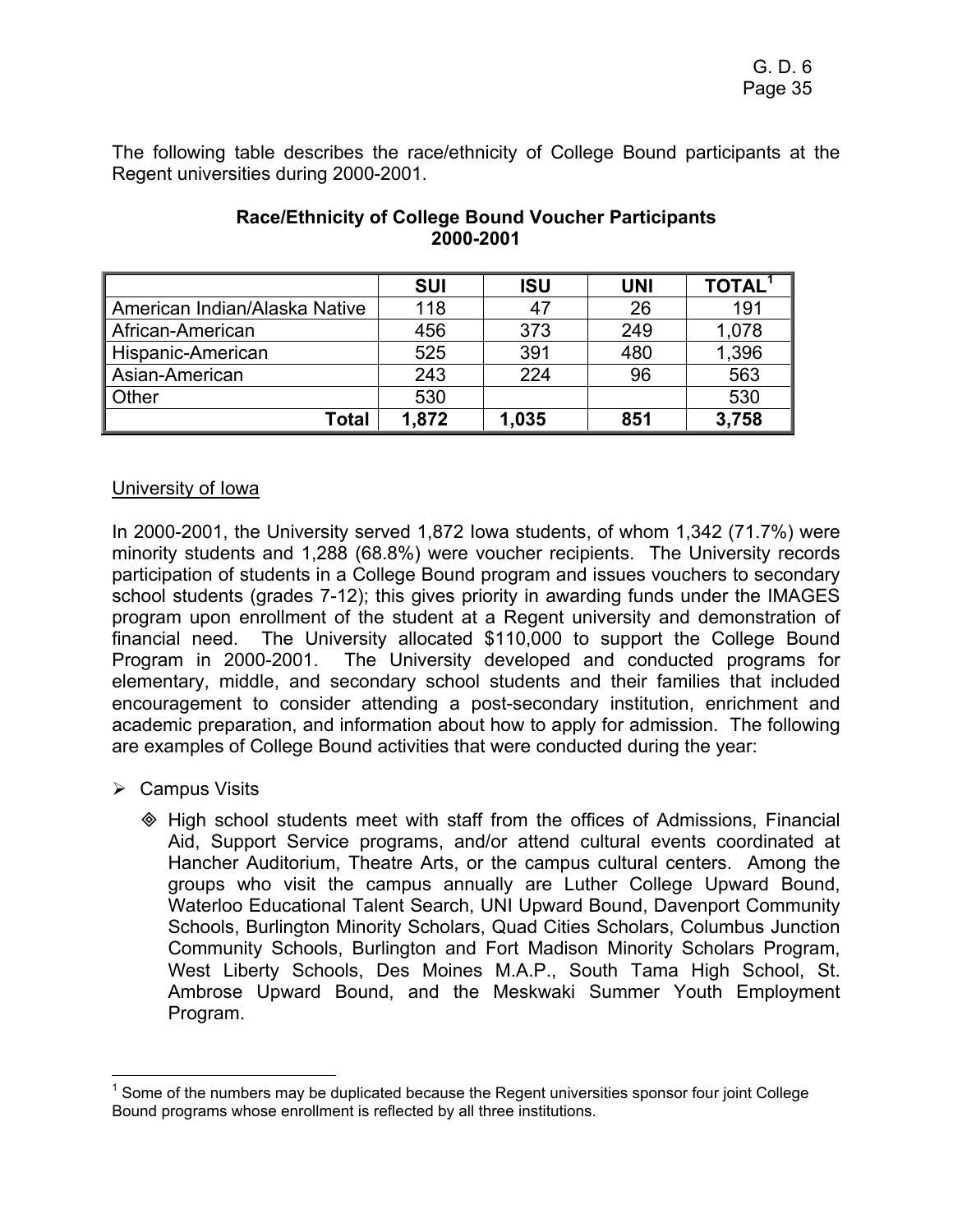- ¾ On-Campus Programs
	- Hawkeye Visit Days. This program, which invites Native American, African American, Latino, and Asian American students for a special luncheon and presentations about academic and other opportunities on campus, is conducted each fall and spring. These six, one-day events are an opportunity for prospective students to become more familiar with campus life and engage directly with faculty as well as current students. Parents and other family members are strongly urged to participate.
	- Cultural Diversity Day. The University designates a day to recognize, celebrate, and inform people about the diversity of cultures in the community. Approximately 3000-5000 students from Cedar Rapids Grant Wood Elementary School, West Liberty (with more than 100 minority middle school students), Waterloo, and Burlington Public Schools participate in the event.
	- **EXI (Future is Yours at lowa) Orientation.** This pre-orientation program for minority students who have been admitted to the University offers students and their parents an opportunity to connect with campus academic and social support systems, as well as gain information about registration, campus programs, and the Iowa City community. More than 65% of the students who participate eventually enroll at the University.
	- Multicultural Graduation and Recognition Banquet. More than 300 prospective students and their families attend this annual event, which is designed to recognize minority students receiving professional, graduate, and undergraduate degrees from the University. Deans and department directors present awards to students and students confer an award on a faculty or staff member(s) who has worked to enhance diversity in campus life.
- $\triangleright$  Off Campus Programs
	- Visits to Targeted Schools. Targeted Iowa schools include those with 5% or more minority enrollment and selected out-of-state schools with 15% or more minority enrollment. Opportunity at Iowa conducts outreach and recruitment of minority high school and undergraduate students within the state as well as out of state.
	- Quad Cities Senior High School Banquets for Latinos and African Americans. The University works with the Quad Cities Higher Education Committee to celebrate the accomplishments of minority high school seniors in the area by inviting 800 students and their parents to the banquets. The purpose of the banquets is to encourage high school seniors to maintain their momentum toward graduation and to consider college as an option after high school.
	- Muscatine Latino High School Banquet. The University joins Muscatine Community College and Latino community leaders in a program whose dual purpose is to recognize graduating seniors and to encourage younger students to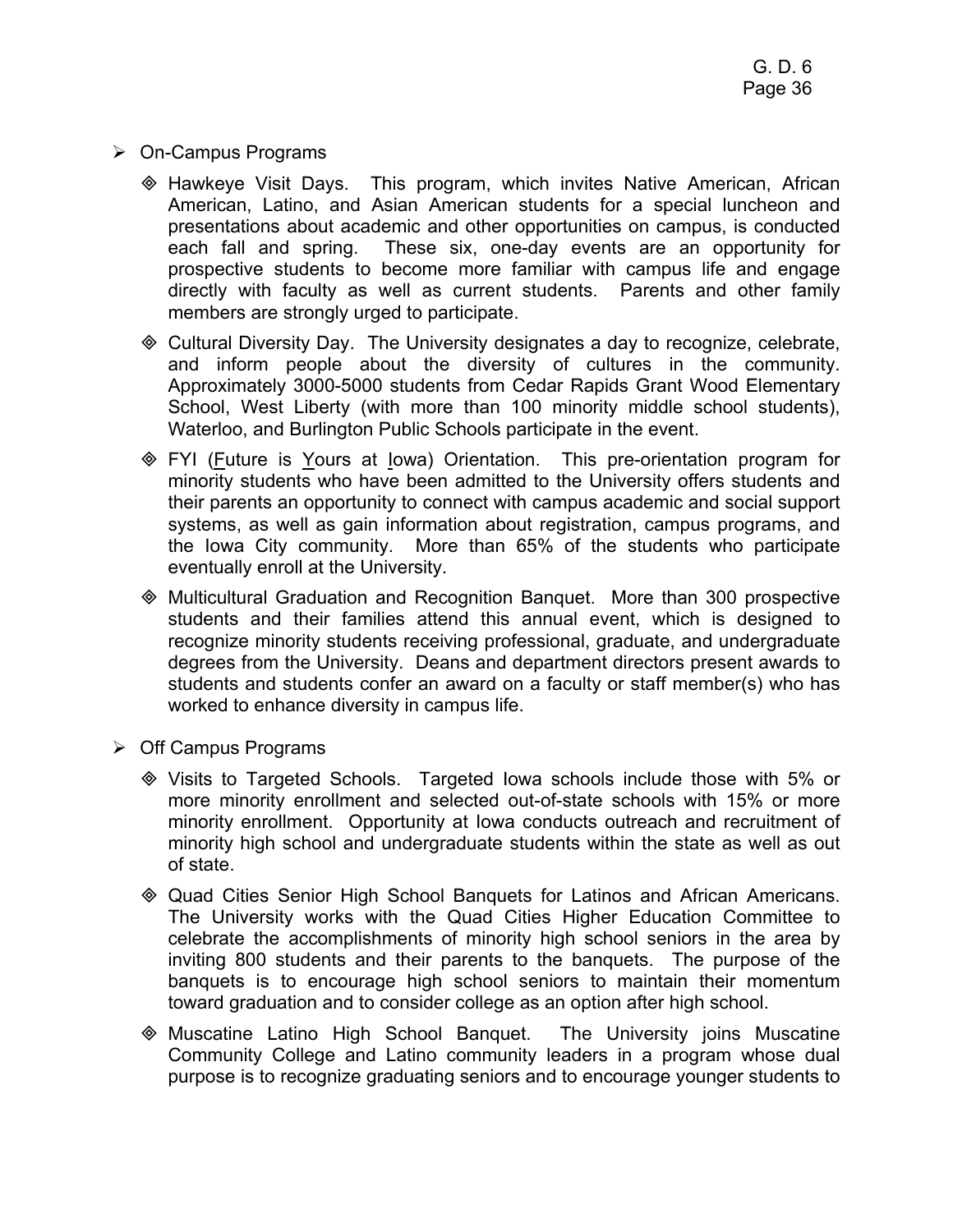continue with high school and to enroll in college bound courses so that they may be better prepared for college opportunities.

- $\Diamond$  Journalism West Liberty Project. The School of Journalism, in partnership with the Iowa City Press Citizen, West Liberty School District, and Opportunity at Iowa, works with 25 students who are primarily Latino and Laotian throughout the academic year. The program introduces them to the career of journalism by teaching them photography, writing, and how to produce a newsletter in their home communities.
- Multicultural Engineering Student Association (MESA). Students in the College of Engineering assist in tutoring minority students in the Iowa City School District.
- American Indian/Native Alaskan Initiatives. The University developed, conducted, and expanded a number of activities aimed at recruiting American Indian/Native Alaskan students. These included outreach to the Meskwaki Settlement with weekly tutoring sessions for primary and secondary school students, campus visits by Native students, participation in the University of Iowa American Indian Student Association Powwow, support for guest speakers, the American Indian Science and Engineering Society and the Iowa First Nations Summer Programs for  $9<sup>th</sup>$  and 10<sup>th</sup> grade students, and on-site visits to meet with different Iowa community groups.
- $\triangleright$  College Fairs
	- Sioux City Career, College, and Leadership Conference. This conference, cosponsored by the Regent universities, provides workshops on a variety of subjects, including how to prepare for college and how to complete financial aid information forms. Between 300-400 minority students from throughout the Sioux City Community School District participate.
	- Annual Central Iowa Latino College Exposition. With a focus on the Des Moines area, this event attracts more than 300 middle and high school Latino students, together with their counselors, community leaders, and parents. Des Moines Area Community College was the site of this annual college fair, co-sponsored by the Regent universities, the Commission on the Status of Latinos, and the Des Moines School District.
- $\triangleright$  School and Community Partnerships
	- $\otimes$  Schools and Communities Partnership (SCP) Program. Opportunity at Iowa began this program in 1999-2000 in which public schools, community colleges, and community-based education programs in Iowa's 23 largest minority-serving school districts/communities are visited on a regular basis. Partnerships between the schools and community-based programs and the University have formed to advance the academic success of participating students and to increase the likelihood that these students will pursue their higher education at a Regent university. Formal partnerships are underway with the following school districts/communities: Des Moines, Davenport, Waterloo, Sioux City, Cedar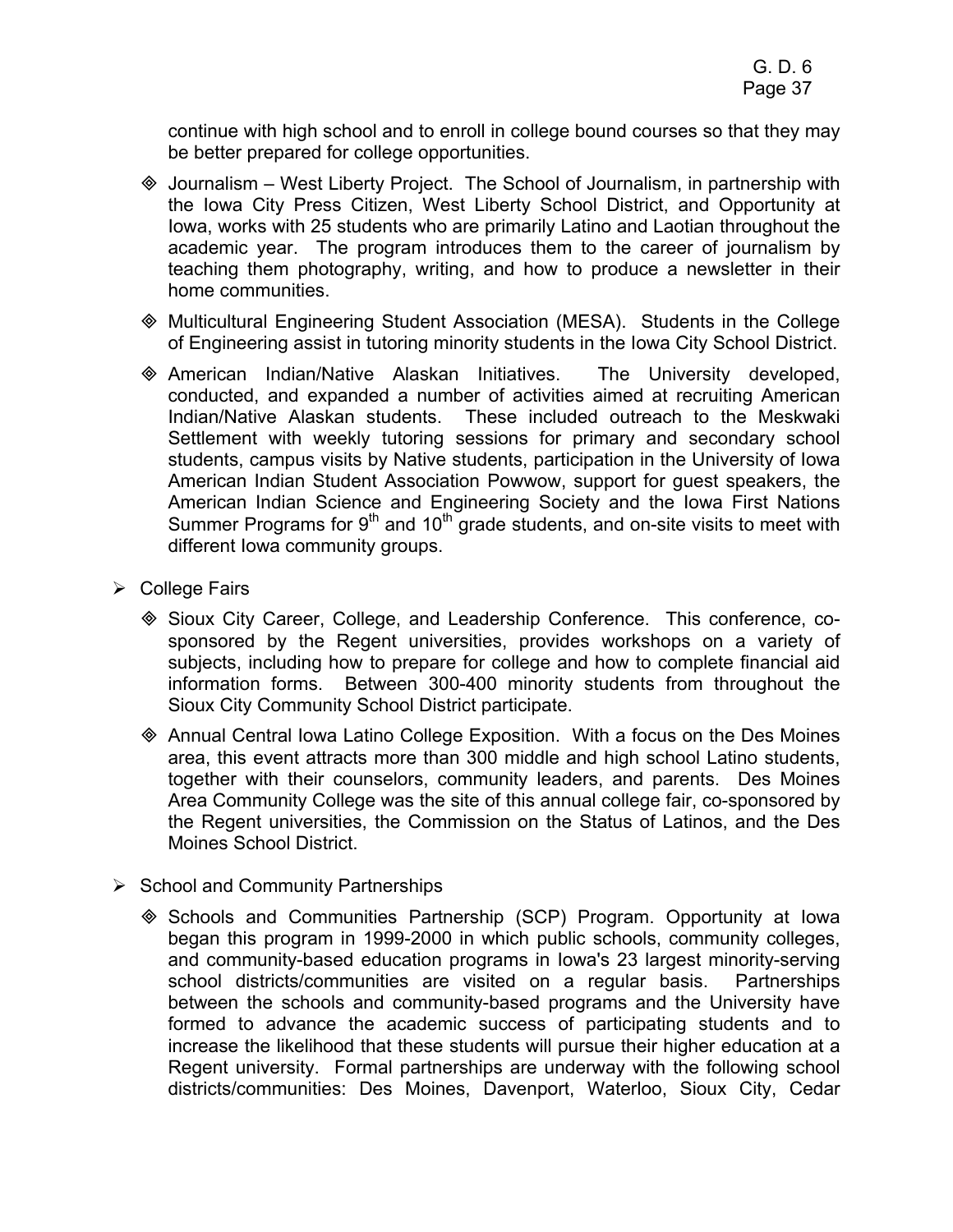Rapids, Iowa City, Muscatine, Council Bluffs, Ames, Marshalltown, Storm Lake, Bettendorf, Burlington, Dubuque, West Liberty, Tama, Fort Dodge, Clinton, Columbus Junction, Fort Madison, Pleasant Valley, and Perry.

- $\triangleright$  Pen Pals
	- $\textcircled{*}$  Pen Pal Partnerships. Elementary (4<sup>th</sup> and 5<sup>th</sup> graders) and middle school students from Cedar Rapids Grant Wood, West Liberty Middle School, Waterloo Lincoln Elementary, Sac and Fox Settlement, and Columbus Junction Schools are matched with faculty, staff, or student pen pals from the University. The goals of this program are to provide students with positive role models and to increase their motivation for academic success.
- $\triangleright$  Summer Programs
	- Pre-College Summer Programs. Almost 300 minority students participated in 14 different summer workshops or programs, the highest number to date. Students live on campus for two to six weeks, allowing them to explore the campus, meet students, and work closely with faculty and staff. These programs include Junior High Microscopy Camp, Secondary Student Training Program, Hughes Life Sciences Summer Program, Native American Mentoring Program, Journalism Workshops, Workshop in Theatre Arts, Art Workshop, National Institute of Forensics, All-State Music Camp, the Waterloo/McElroy Summer Program in Health Sciences, and the Des Moines Area Community College Health Careers Opportunity Program.
	- Cedar Rapids Academy. The Academy for Scholastic and Personal Success is a six-week summer program for African American students in grades 8-12. The goal of the program is to enhance self-concept and increase academic achievement through intensive instruction in African American history and literature, math, science, and study skills.
- $\triangleright$  Other College Bound Activities
	- University of Iowa Live Radio Shows. Through these weekly programs on KBBG (Waterloo) and KJMC (Des Moines), an Opportunity at Iowa staff host interviews a special guest from the University or community (i.e., a faculty member, student, program administrator or community member) to discuss issues of interest to the local community. Waterloo and Des Moines community leaders also have been special guests on the radio show. Listeners may call-in to talk or to ask questions of the host and guest.
	- Opportunity at Iowa Newsletters. *Opportunities* is published twice each semester, with brief stories and a current calendar of events. The publication strives to keep students informed of new minority faculty and students on campus, multicultural events, student services, academic programs, research/job/career development opportunities, and summer programs. More than 4,000 copies of each issue are distributed on campus and to prospective students. Opportunity at Iowa also produces a special edition summer newsletter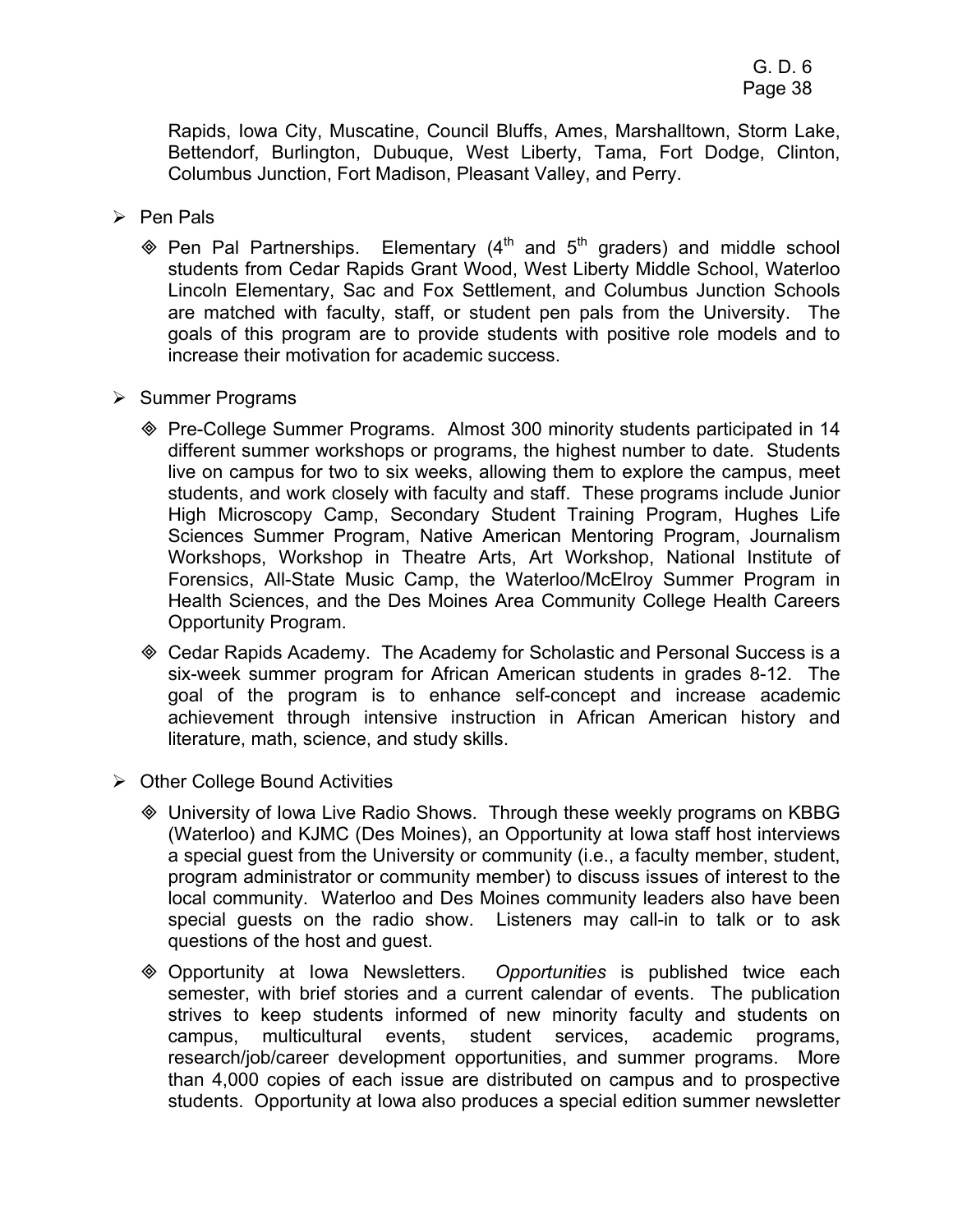that is distributed during the nine Summer Orientation sessions coordinated by the Office of Orientation Services. *KidZone* is a newsletter produced by Opportunity at Iowa for children in grades K-6. It encourages students to enjoy learning and to explore the possibility of attending college, especially at the University of Iowa.

 Opportunity of Iowa on the WEB. Opportunity at Iowa maintains an extensive, interactive web site on the University's web page. This is a rich source of information for prospective as well as current students. More than 1,700 viewings are registered each month on the site. The URL site is http://www.uiowa.edu/~provost/oi.

#### Iowa State University

In 2000-2001, ISU allocated \$95,526 to support the College Bound Program that served 1,035 Iowa minority students, all of whom were voucher recipients. The College Bound Program implemented a number of improvements during the year:

- programs and contacts focusing on a broader region of the state were developed;
- programs and activities focused on inviting students who had attended a previous College Bound event to a second or third activity with College Bound;
- the number of off-campus College Bound activities and minority workshops was increased;
- awareness of College Bound was increased among ISU staff and students;
- $\Diamond$  contact with TRIO programs throughout the state was maintained, as was involvement with their state activities;
- $\textcircled{*}$  a major leadership role was taken in planning the summer 2001 Early Outreach Program at ISU (EOP@ISU);
- more personalized campus visits and workshops for minority students and their families were offered, e.g., stops at the various cultural centers while on campus and student panels involving ISU students from similar ethnic backgrounds as the student visit group; and
- a more comprehensive and up-to-date ISU College Bound brochure was created to generate more participants in College Bound.

The following are examples of College Bound activities that were conducted during the year:

¾ Multicultural Vision Program (MVP). This program targeted minority students with academic potential and demonstrated financial need to receive IMAGES grants in the form of the MVP Award. Information and publications were mailed to high school administrators and education agencies throughout the state. Students and families also received information introducing the program and the award. Enrollment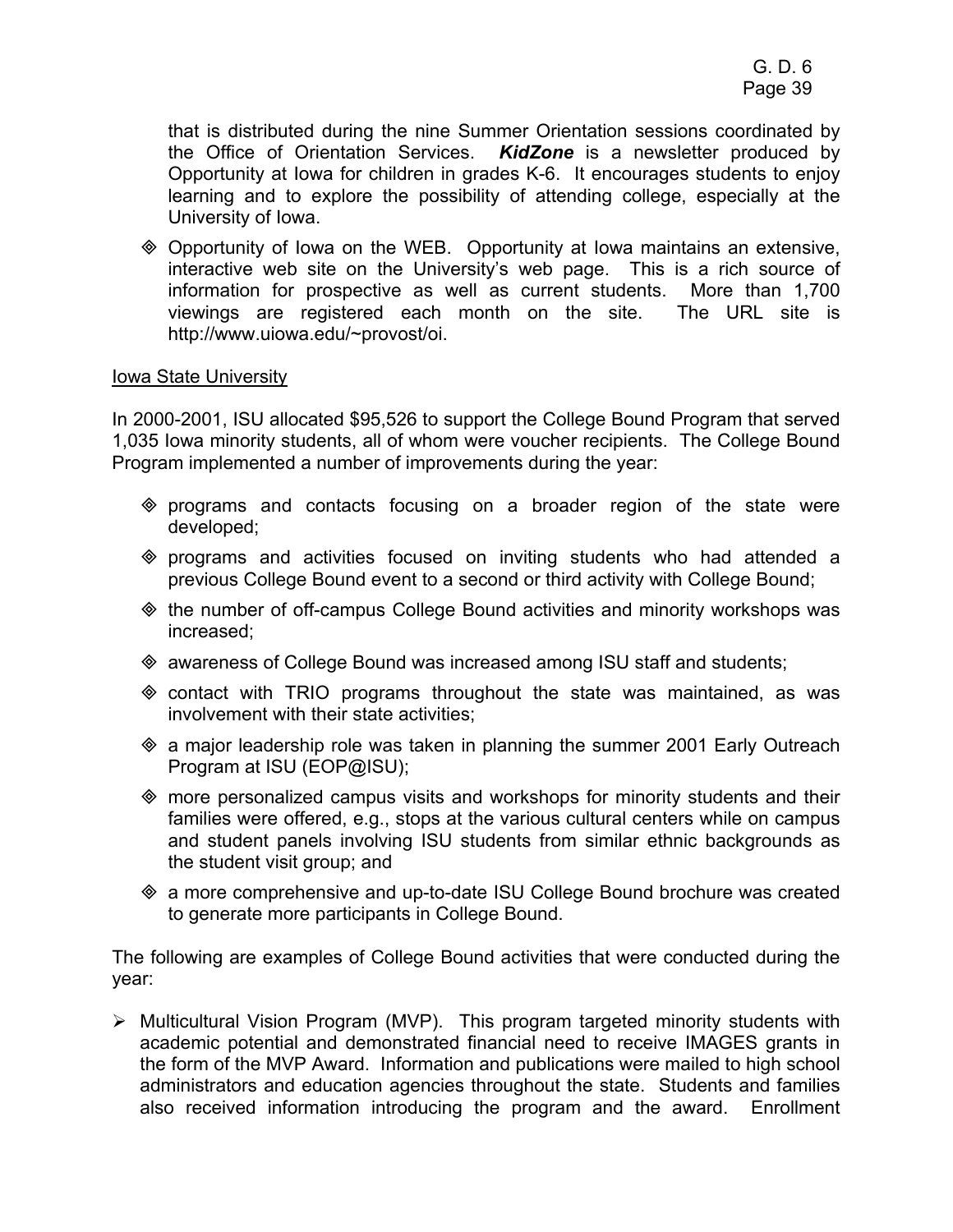presentations and interview sessions were hosted at seven sites across the state. Staff shared information with 186 potential participants and their families during these sessions. A total of 200 MVP award applications were received; of this number, 158 students are expected to enroll at ISU. ISU offered 114 MVP awards based on financial need; 100 students accepted the MVP award and will enroll in Fall 2001. These 100 students will participate in a seminar course during their first year and in special monthly programming, including events for families, throughout their enrollment.

- ¾ 4-H Youth Conference. The 2001 4-H Youth Conference, titled "Step Outside Yourself," was held in June for hundreds of Iowa 4-H participants. College Bound sponsored scholarships to cover registration fees and expenses for minority students to attend. A breakout session, titled "Step Outside Yourself and Into Someone Else's Shoes," focused on multiculturalism and awareness and allowed students to participate in simulations and games/activities. Fifteen minority students participated in this event.
- $\triangleright$  Ames College Bound Night. A college information night was held for 13 minority students and their parents at the Black Cultural Center in Ames. Information was distributed about College Bound, EOP@ISU (Early Outreach Program), APEX (Academic Program for Excellence), and the Multicultural Vision Program (MVP). In addition, parents and students received information about programs and opportunities at the University.
- ¾ Career, College, and Leadership Conference. The conference theme was "Capacity to Dream...A 21<sup>st</sup> Century Necessity" and focused on academic, leadership, career, and motivational issues. Students attended breakout sessions and participated in a college fair. There were 124 minority students from the Sioux City tri-state area who attended the conference. The College Bound program presented breakout sessions that showcased Iowa State and programs and services available to students. Twelve of the 37  $12<sup>th</sup>$  graders who participated in the conference applied to ISU and six have been accepted.
- ¾ Central Iowa Latino College Expo. College Bound co-sponsored this annual event targeting Hispanic youth in the Central Iowa area. The daylong program offered informational sessions on academics, financial aid, and career paths; student panels; and college representatives/booths. Students were also given several opportunities to learn about careers through sessions with guest speakers. Eighty-five minority high school students were in attendance.
- ¾ Council Bluffs Minority Student Workshop. Twenty-five minority students from Abraham Lincoln High School were offered a college workshop presented by College Bound. Students learned about College Bound and received a "Preparing for College in the New Millenium" packet. The presentation focused on benefits of attending college and the differences between 2-year and 4-year colleges, and provided a checklist for each grade level to prepare for college. Students also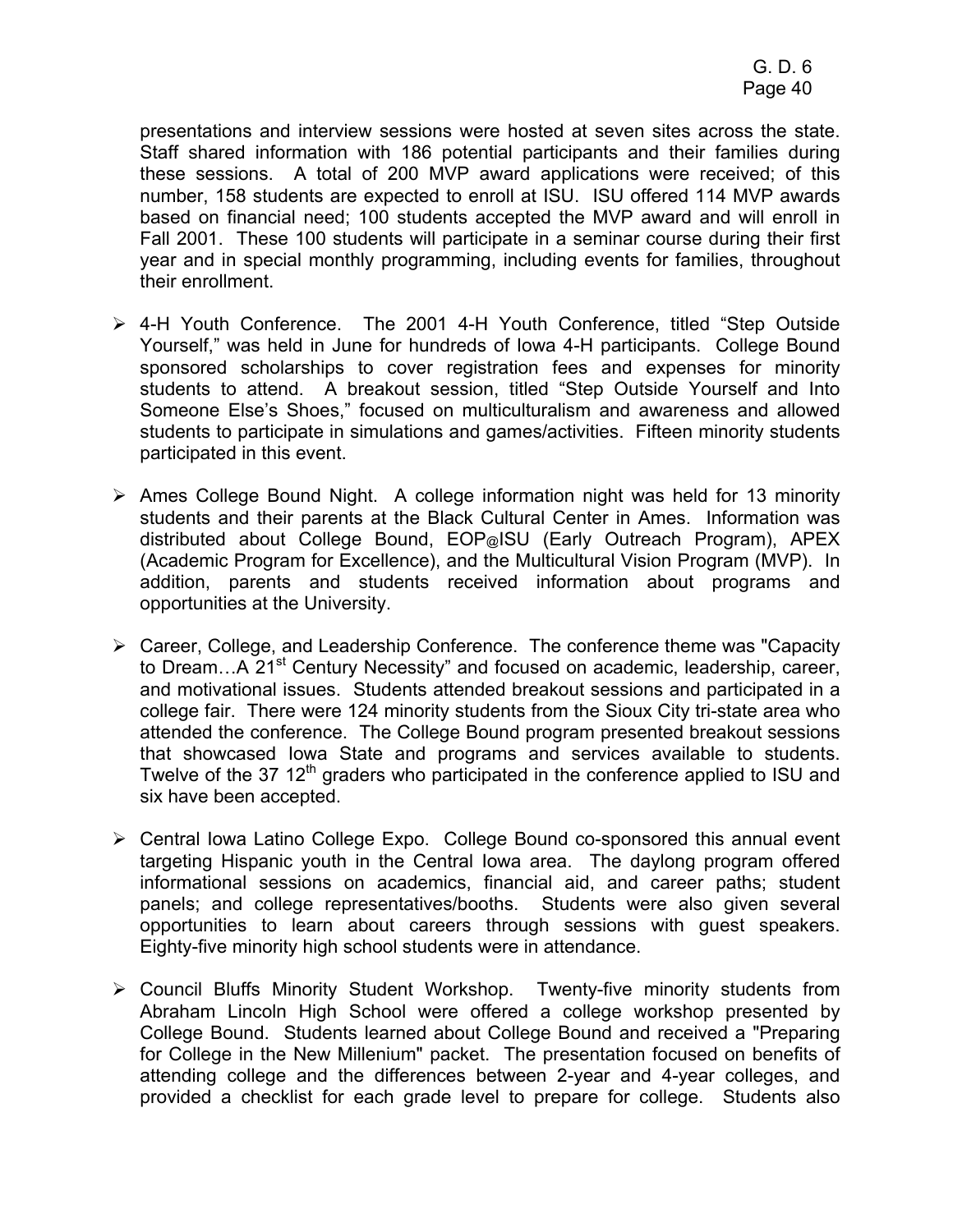received an enrollment presentation and learned about the programs offered at the University (e.g., MSA, MVP, APEX, IMAGES, and GWC). One of the  $12<sup>th</sup>$  graders who participated in the workshop applied to ISU and has been accepted.

- ¾ Denison Minority Student Workshop. Twenty-four minority students from Denison received a "Preparing for College in the New Millennium" packet during the workshop. The presentation focused on the benefits of attending college and the differences between 2-year and 4-year colleges, and provided a checklist for each grade level to prepare for college. Students also learned about the MVP, APEX, IMAGES, and GWC programs offered by ISU and services provided by the Minority Student Affairs Office.
- ¾ EOP@ISU (Early Outreach Program at ISU). Three separate, weeklong residential programs were offered to 119 rising  $8<sup>th</sup>$ ,  $9<sup>th</sup>$ ,  $10<sup>th</sup>$ , and  $11<sup>th</sup>$  grade students. Students who had attended the program the previous year were given priority in admission to the program. The goals of the program were to provide exposure to college life, help explore career options, assist with leadership and teamwork skills, and present opportunities to interact with ISU staff and students. Students received instruction in math, science, and language arts while participating in hands-on activities and projects. Final projects were presented at the end of each week. Parents and siblings attended opening and closing ceremonies and received information related to college admissions, appropriate pre-college curriculum choices, and financial aid procedures.
- ¾ Incentive Grant Burlington Minority Scholars Program. An incentive grant was awarded to Burlington Community Schools for their Minority Scholars Program. The program meets throughout the school year, offering a variety of opportunities to its members. A total of 153 minority students had the opportunity to attend a job/career fair, an all-school cultural assembly, the NAACP Freedom Banquet, hear guest speakers, participate in the DARE program, participate in a mentoring program, speak with college admissions staff, and participate in community service projects. Three of the  $12<sup>th</sup>$  graders who participated in this program applied to ISU and one student has been accepted.
- ¾ ISCORE. The Iowa State Conference on Race and Ethnicity (ISCORE) for high school students was a new initiative created as a spin-off from the adult conference held each spring at ISU and the national conference (NCORE) held each summer. ISCORE is a forum on issues of race and ethnicity; it offers students the opportunity to develop and enhance awareness of racial and ethnic issues in their schools and communities and around the country. The conference hosted 27 minority high school students from Des Moines, Fort Dodge, Davenport, and Ames, providing them information on issues of race and ethnicity and open forums for discussion of these topics. The students attended sessions and joined the adults for the luncheon and keynote speaker. One of the two  $12<sup>th</sup>$  graders who attended the conference applied to ISU and has been accepted.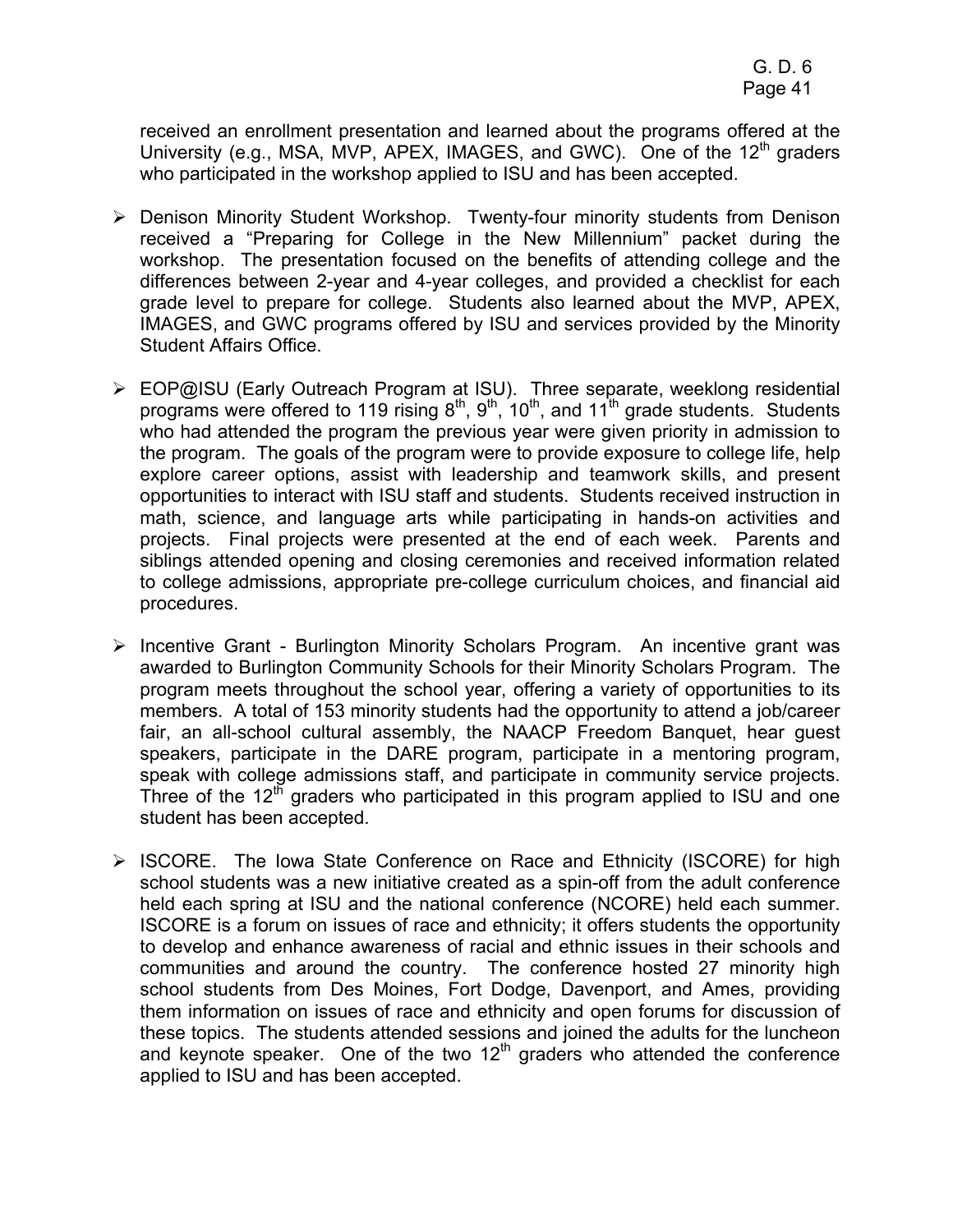- $\triangleright$  Minorities in Teaching. The Minorities in Teaching initiative was implemented through the Each One Teach One (EOTO) mentoring program at ISU. EOTO, created and facilitated by College Bound and the Minority Liaison Officer in the College of Education, matches ISU undergraduate student mentors with minority high school students. The program is intended to help generate interest in education fields through an interactive peer mentoring process and by completing a shared comprehensive project. The program was implemented at South Tama High School and included activities in Tama and on the ISU campus.
- ¾ Perry College Bound Night. A college information night was held for 14 minority students and their parents at the Perry middle school. Information was distributed about College Bound, EOP@ISU (Early Outreach Program at ISU), APEX (Academic Program for Excellence), and MVP (Multicultural Vision Program). Information about majors and programs offered at ISU were distributed as well.
- ¾ Science Bound Minority Parent Workshop. College Bound offered a workshop to parents of Science Bound students during a Saturday session. Information was distributed about College Bound, IMAGES, MVP, APEX, EOP, and other services/programs offered at ISU. Parents had an opportunity to learn more about four-year college choices, the cost of attending college, and financial aid resources. They were also given an opportunity to ask questions and discuss their students' individual needs. The  $12<sup>th</sup>$  grader who participated in the workshop has been accepted at ISU.
- ¾ Sioux City Minority Student Workshop. Information about College Bound, EOP@ISU, APEX, and MVP was distributed to 40 minority high school students at three Sioux City high schools. Information about majors and programs at ISU, programs offered through the Minority Student Affairs office, pre-college curriculum, and how to select a college were also provided to the students. Sixteen of the  $12<sup>th</sup>$ graders who attended the workshop applied to ISU and eight have been accepted.
- ¾ South Tama Minority Student Workshop. An information session was held at South Tama High School to give students information about the Minorities in Teaching (Each One Teach One) mentoring program that was started in cooperation with their school. Students received information and applications for the EOTO program and had an opportunity to ask questions. They were also given information about ISU, programs and services in Minority Student Affairs, pre-college curriculum, and majors offered at ISU.
- ¾ Taking the Road Less Traveled in Math and Science Conference. Seventeen minority young women in grades 6-12 attended the conference, sponsored by the Program for Women in Science and Engineering (WISE). Sessions for  $6<sup>th</sup>$  -  $9<sup>th</sup>$ graders and  $9<sup>th</sup>$  - 12<sup>th</sup> graders were held separately. The program offered career sessions, hands-on workshops, informational booths, and tours of the campus. Students were given an opportunity to learn about careers while attending sessions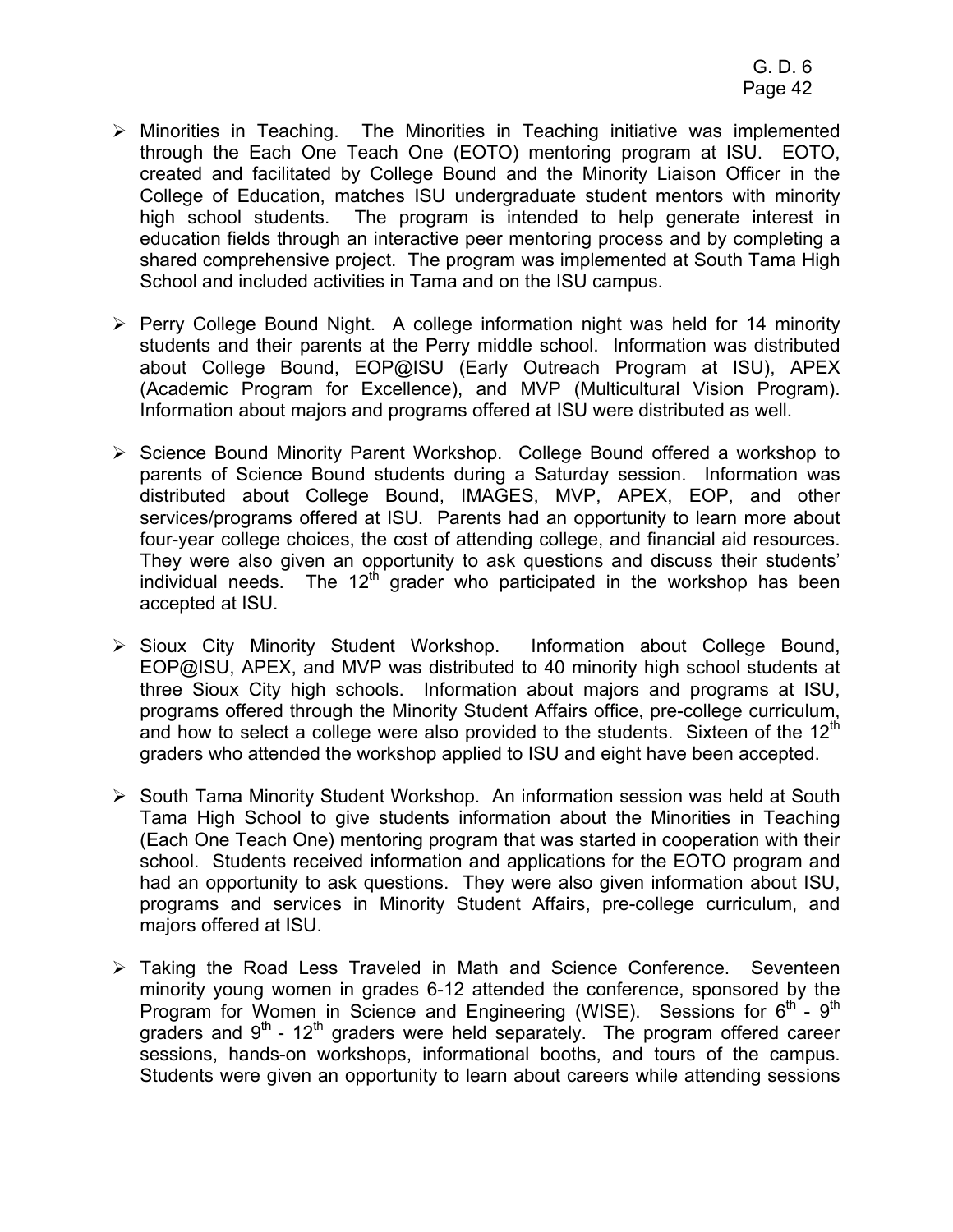and hearing speakers from a variety of fields. One  $12<sup>th</sup>$  grader who participated in the conference applied to ISU and has been accepted.

- ¾ Urban Visions, INC. Minority Student Workshop. A college information workshop was held at the community center in Fort Dodge. Information was distributed to 13 junior and senior high school minority students about College Bound, EOP@ISU, APEX, and MVP. Information about majors and programs at ISU and programs offered through the Minority Student Affairs Office was also distributed.
- $\triangleright$  White Privilege Conference. College Bound sponsored the 2<sup>nd</sup> Annual White Privilege Conference, titled "Understanding, Respecting, and Connecting with the Changing Faces of America," at Cornell College for high school students. Eleven minority students attended breakout sessions exposing them to new ideas, practical tools, and greater understanding of difficult, critical issues (prejudice, power, and privilege). Distinguished local, national, and international presenters enlightened the conference participants, with Dr. Cornel West addressing a packed house as the featured keynote speaker.
- ¾ College Campus Visits. The purpose of campus visits is to provide an opportunity for ethnic minority students to visit ISU and explore their options. The College Bound Program sponsored nine group visits for 103 minority students during the year. The participants received information from admissions and financial aid staff, received information in the discipline of their choice, had opportunities to interact with ethnic minority staff and students, toured the campus, and ate lunch at the residence hall facilities. The groups included 25 minority students from Des Moines East High School, one from Des Moines Hoover High School, five from Des Moines Urbandale High School, 12 from Sanford Community Center, eight from the Native American Symposium, 10 from Sioux City Community Schools, 23 from Storm Lake Community Schools, 17 from UNI Educational Talent Search, and one from Waukee High School. Eight of the  $12<sup>th</sup>$  graders who participated in the campus visits have been accepted at ISU.

#### University of Northern Iowa

College Bound incorporates a variety of activities sponsored by the Office of Admissions, the Minorities in Teaching Program, College of Business Administration, and individual University departments/colleges. Activities include a residential program, campus visitation programs, community/high school visits and co-sponsored programs. The Ethnic Student Promoters, a group of UNI students who assist with campus and community programs, provide tours, host visitors for lunch, present panel discussions, and are instrumental in providing a minority student perspective on college life.

In 2000-2001, the University allocated \$80,000 to support 27 College Bound activities that were attended by 851 students, all of whom were voucher recipients. The following are examples of College Bound activities provided by the University: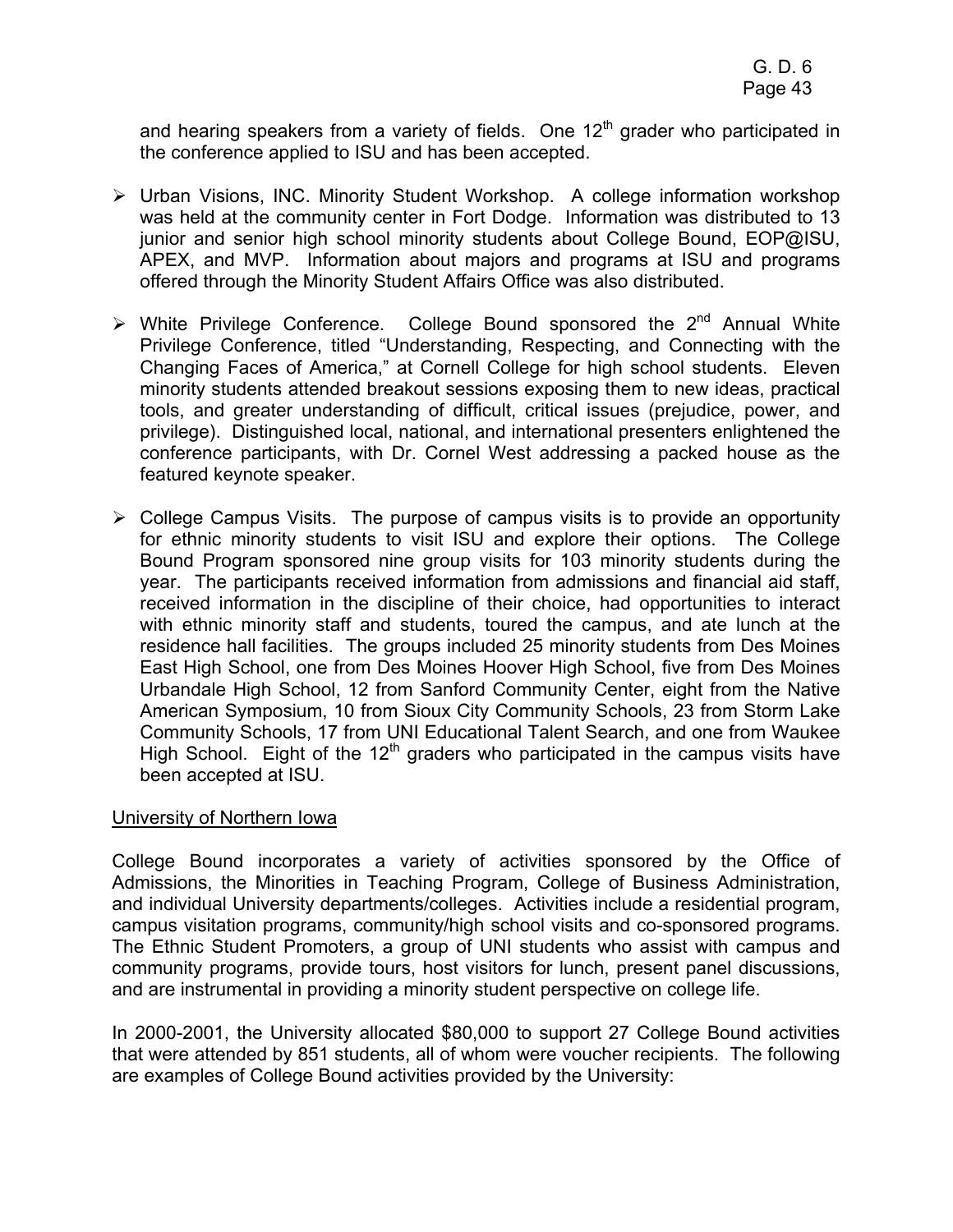- ¾ Campus Visitation Programs. During a campus visit, participants learn about admissions requirements and procedures, financial aid, and have the opportunity to visit a class. UNI Ethnic Student Promoters assist in these visitations by guiding prospective students, parents, and counselors on campus tours, accompanying them to lunch in a dining center, and presenting "Life as a UNI Student." The focus of the visit is to encourage middle and senior high school students to pursue postsecondary education. Programs are designed according to the age and grade levels of the participants.
- ¾ College of Natural Science Outreach Programs. Dr. Leslie Jones from UNI's Science Education/Biology Department initiated outreach programs during Spring 1999. These programs were designed to bring middle school minority students to campus to spark their interest in science. In Spring 2001, the program focused on high school students from Waterloo East High School. The activities included encouraging academic performance, a tour of the UNI Greenhouse, and science mini workshops taught by UNI Science Education students. Tours of the campus and the Wellness Recreation Center were included in the day's activities. UNI Ethnic Student Promoters and UNI science education students assisted in hosting 15 minority students on campus.
- ¾ Fort Dodge Multicultural Campus Visit. Twenty-one minority students from Fort Dodge High School participated in the annual multicultural campus visit. The program included presentations on admission requirements, financial aid, support services, a student panel, campus tour, and lunch in one of the dining centers.
- ¾ UNI College Fair. Minority students from the Waterloo/Cedar Falls and surrounding area were invited to participate in the annual UNI DOME College Fair. Eighteen students identified as ethnic minorities were sent a letter to acknowledge their participation.
- ¾ UNI Educational Talent Search Summer Program. Thirty-four minority students from the UNI Educational Talent Search Program visited campus. The visit included an admissions presentation, tour of the campus, and visit to student support services.
- ¾ Educational Talent Search Middle School Shadow Program. UNI staff from a variety of career fields hosted ten minority students to expose them to a variety of careers. The educational requirements of the jobs shadowed and descriptions of the positions were discussed with students. Students were encouraged to excel in school and prepare for future options.
- ¾ Educational Talent Search Senior College Visit. Twenty-one minority students from the UNI Educational Talent Search Program visited campus and received an admissions presentation, a tour of campus, and a visit to student support services.
- ¾ Educational Talent Search Senior Planning Day. Twenty minority students from the UNI Educational Talent Search Program visited campus. The visit included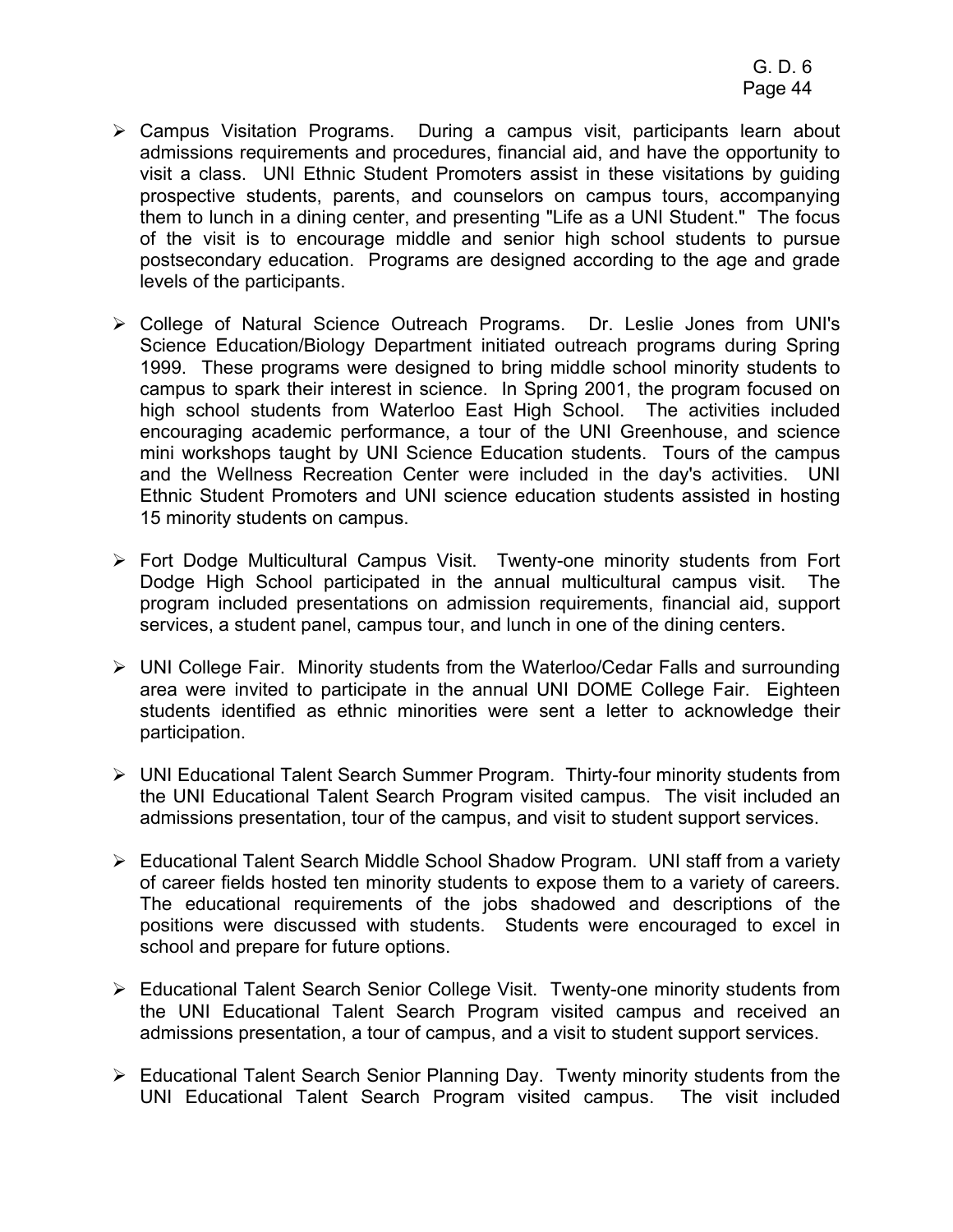assistance in completing applications for admission and information regarding deadlines for financial aid and scholarship applications.

- $\triangleright$  Educational Talent Search Campus Visit. Ten minority students from the UNI Educational Talent Search Program visited campus and received an admissions presentation, a tour of campus, and a visit to student support services.
- ¾ Fall Senior Campus Visits. Two minority students who visited campus received an admissions presentation, campus tour, faculty appointment, and lunch on campus.
- ¾ PEP Academy Campus Visit. Seventeen minority students from the Partners in Education Program (PEP) in Des Moines visited campus and participated in presentations on admission requirements, financial aid/scholarships, and student support services available on campus. The visit also included lunch on campus and attendance at a UNI football game. Parents accompanied the students and were present at all sessions.
- ¾ College of Education Middle School Campus Visit. Dr. Charline Barnes hosted seven middle school minority students on campus. The group visited College of Education classes, toured the campus, had lunch on campus, and learned about the requirements for admission to the University.
- ¾ TRIO Program Students/Gallagher Bluedorn Performing Arts Center. Five minority students shadowed and assisted staff members at the Gallagher Bluedorn Performing Arts Center.
- $\triangleright$  Educational Talent Search Campus Visit. Five minority students from the UNI Educational Talent Search Program visited campus and received an admissions presentation, a tour of the campus, and a visit to student support services.
- ¾ Southeast Community College Upward Bound Program. The four minority students who participated in this visit received presentations on admissions, financial aid, student support services, a campus tour, and lunch in a dining center.
- $\triangleright$  lowa Lakes Science Camp. There were eleven minority participants in the first program offered through Logan's new learning center, which cooperates with various community agencies to provide academic and recreational opportunities for children and adults when school is not in session. The camp is sponsored by UNI's Biology Department.
- ¾ High School Visits. Seven visits were arranged for 106 minority students from Davenport High School, Des Moines High School, Cedar Rapids High School, Fort Dodge High School, and other high schools. Specifically arranged sessions for minority students in Iowa high schools included a presentation on admission requirements and procedures for admission. Information on housing, financial aid, and the student support service program for minority students was also presented.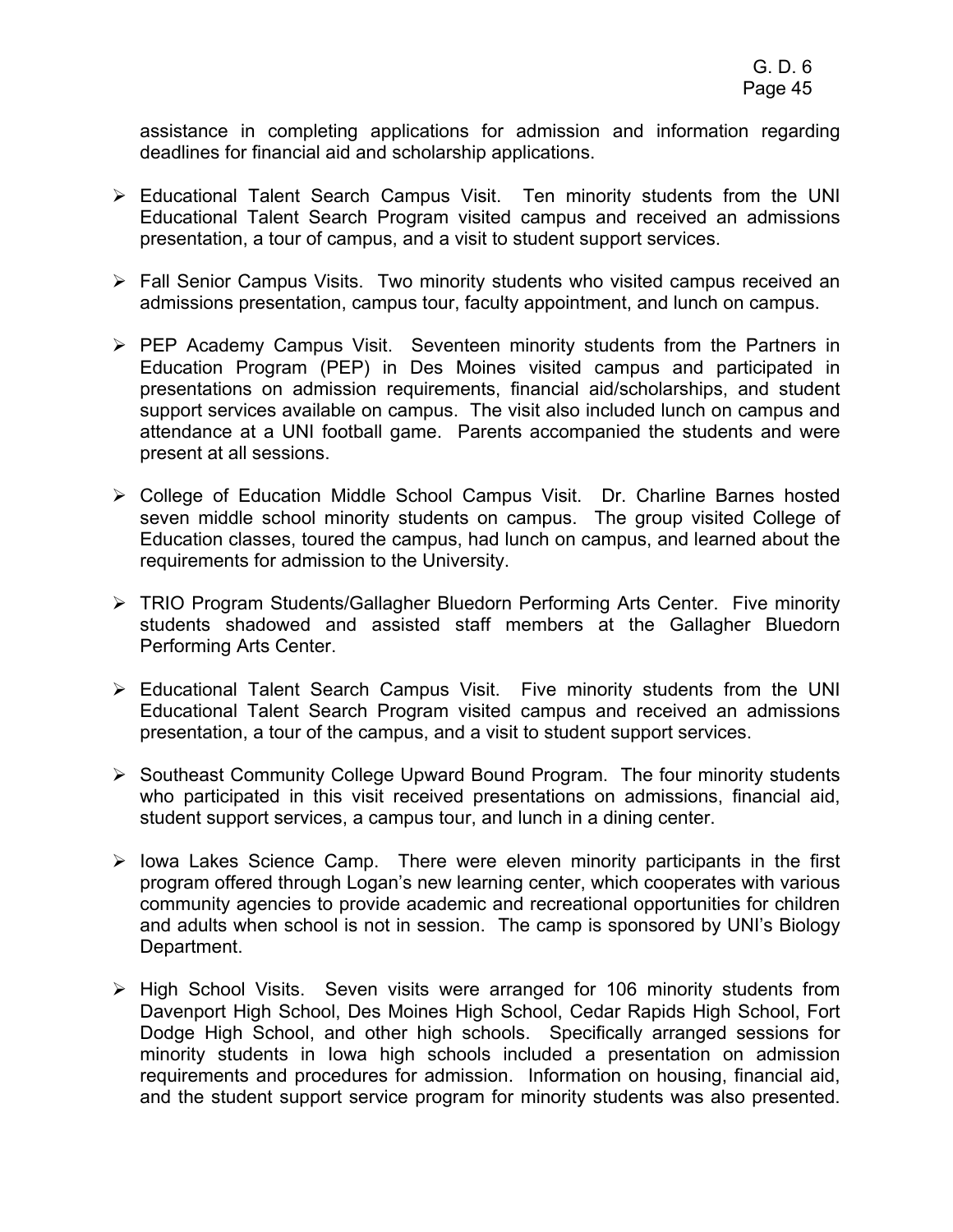Visits were arranged through high school guidance counselors, MAP (Minority Achievement Program) coordinators, and/or school personnel who work specifically with minority students.

- $\triangleright$  Community Colleges. Community colleges with substantial minority enrollments were targeted for special minority visits. Contact was made with the minority advisors or designated counselors to inform them of upcoming visits. Identified students were entered into the admissions tracking system to insure that appropriate information is sent to these students periodically.
- ¾ Multicultural Resource Guide. This guide was developed and distributed to new freshmen and transfer students in the fall semester. The guide is a reference for African-American, Native American, Asian-American, and Latino(a) students, faculty, and staff. It contains information regarding on-campus resources, such as traditions and events, ethnic student organizations, multicultural courses, and a directory of minority faculty and staff. Off-campus information includes places of worship, barber/beauty shops, and ethnic restaurants and grocery stores.
- $\triangleright$  Multicultural Recruitment Guide. The purpose of the Guide, which is a supplement to the UNI Viewbook, is to highlight the University's minority services, courses, and faculty/staff to prospective students. The Guide profiles successful students, describes student services designed for minority students' success, admission requirements, and financial aid information.
- ¾ Multicultural Initiatives in Teaching (formerly Minorities in Teaching) (MIT) Program. The program promotes diversity and excellence in teaching. The major goal of the program is to assist students from diverse ethnic and cultural backgrounds to become professional educators. The MIT Program was initiated in 1988 as a university-school partnership between the University of Northern Iowa and five Iowa school districts with significant ethnic minority student populations. The districts included Davenport, Waterloo, Cedar Rapids, Sioux City, and Des Moines. During the past 10 years, Muscatine, Marshalltown, Fort Dodge, and the Sauk and Fox Settlements have been included in efforts to increase students' awareness of the MIT Program and interest in pursuing a career in education at UNI. There are 57 students who are receiving scholarships.
	- $\textcircled{}$  Initially, the College of Education was allocated \$25,000 for the MIT Program. These funds have been used to support efforts with local school districts, develop curriculum for minority students, and finance the summer program that brings minority students to campus, and other operating costs of the program. An additional \$25,000 was allocated to provide staff support. The Office of Admissions was allocated \$15,000 to hire an admissions counselor dedicated to minority student recruitment. The remaining \$15,000 is used by the Office of Admissions for printing recruitment literature, travel to high schools and community colleges, leadership conferences, and other expenses associated with minority students visiting campus.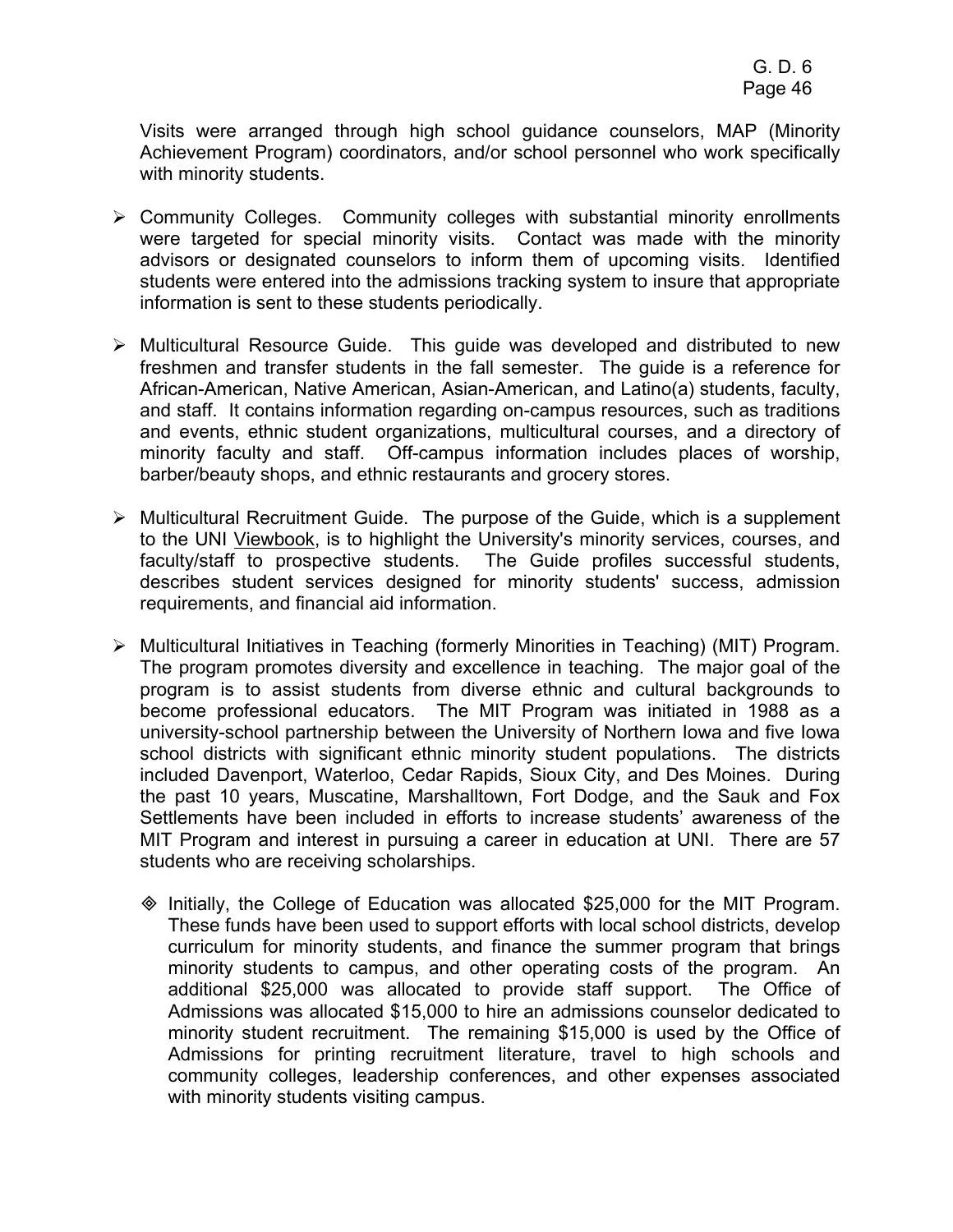- The MIT Summer Enrichment Program has sponsored a weeklong residential experience on the UNI campus since 1990. Participants include students from each of the represented school districts. Students explore teaching as a career, attend classes, and experience college life on the UNI campus. Students have the opportunity to participate in a leadership role by teaching young children at the Malcolm Price Laboratory School, the YMCA, and other community settings. The 2000 program was designed for  $8<sup>th</sup>$  grade students to observe and study teaching as a career. The program included 15 students representing Waterloo, Cedar Falls, Tama, and Muscatine.
- Multicultural Future Teacher's Academy (MFTA). This is a collaborative project of the Waterloo Community Schools and the Multicultural Initiatives in Teaching. The purpose of the MFTA is to encourage students to consider a career in education; provide opportunities for students to explore the teaching profession; increase awareness of multicultural gender-fair teaching strategies; and recruit future teachers from diverse cultural backgrounds. Students who participate in the MFTA have opportunities to work with professional educators, participate in classroom teaching experiences, and enroll in an Introduction to Teaching course at UNI.
- MIT Scholarships. MIT scholarships are provided to eligible MIT high school participants who enroll at UNI and pursue a major in teaching. Eligible students are also supported through the IMAGES program as well as other financial aid provided by UNI, local, state, and federal programs. Fifty-seven students received MIT scholarships during 2000-2001. The Lily Nina Furgerson Scholarship was awarded to one student during 2000-2001.
- Leadership Seminar. In Fall 1991, *The Leadership for Diversity: Teachers as Change Agents Seminar* was initiated to provide support to the cohort of MIT students on campus. Participants discuss selected topics, explore teaching methods, gain leadership skills, experiment with change strategies, and examine issues relevant to cultural diversity and education. Students participate in American Education Week as storytellers and speakers. New students who receive the MIT scholarships are required to enroll in the course during their first year. Thirteen students enrolled in the seminar in Fall 2000.
- Community Involvement and Outreach. The MIT radio show, *Chalkdust Chats*, is designed to strengthen community awareness and support for education. It provides information to the Cedar Falls/Waterloo community and all students in the surrounding areas about educational issues relevant to success. Through the distribution of program tapes, it serves as a model for other communities involved in the MIT program.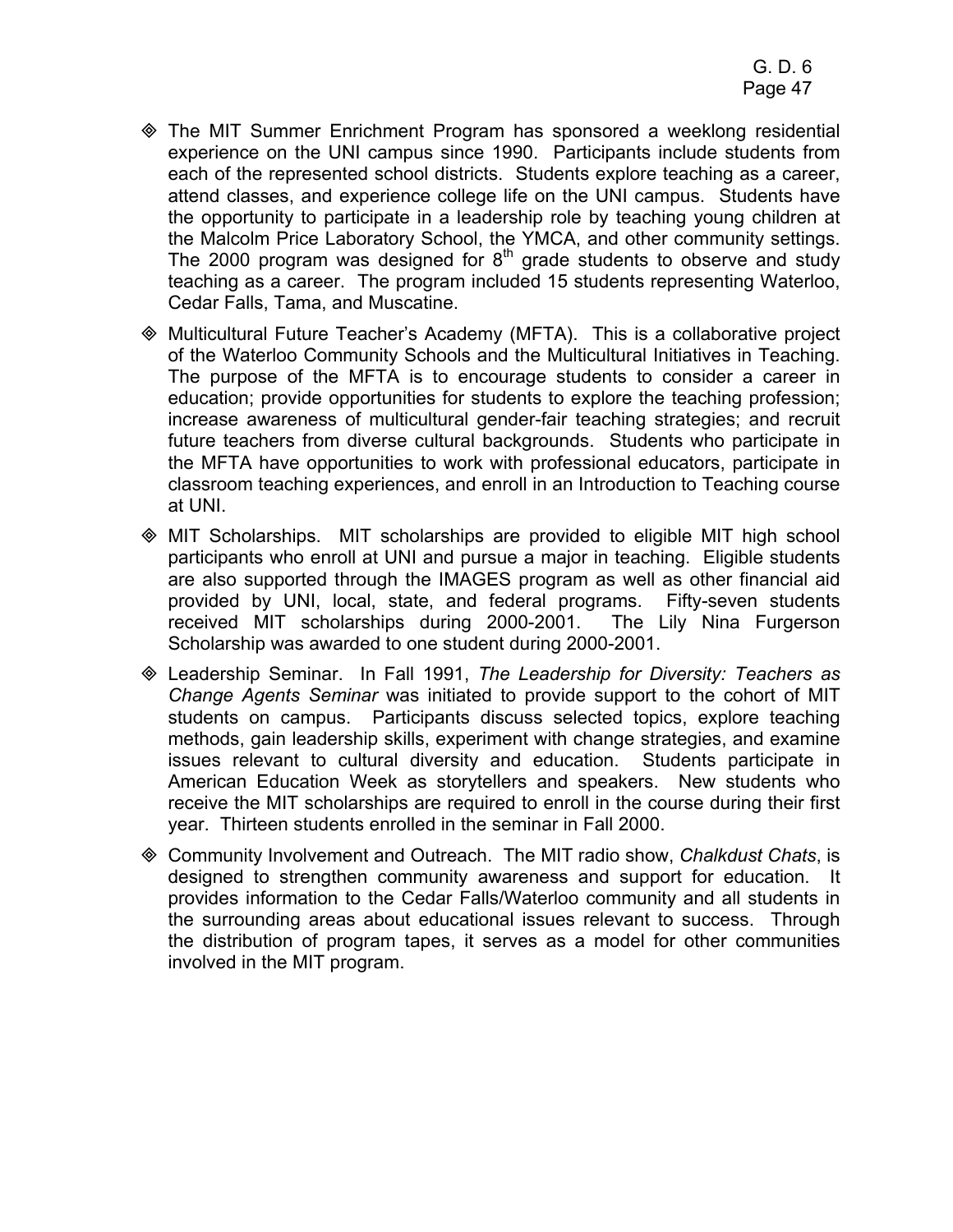## Co-Sponsored Programs

The following College Bound activities were co-sponsored by the three Regent universities:

- ¾ Sioux City Leadership Conference. The Sioux City School District and the Regent universities sponsor an annual Leadership Conference for minority students from Sioux City and the surrounding area. Students have the opportunity to meet admissions representatives from colleges/universities, participate in small group presentations, listen to a motivational speaker, and meet with college students. Approximately 200 Iowa high school students attended this conference in October 2000.
- $\triangleright$  Latino Expo. The 7<sup>th</sup> annual program for Latino students from Des Moines and surrounding communities was held in November 2000. Activities included a presentation on college preparation, a college fair, motivational speakers, campus tours of Simpson College, financial aid information, and information about campus life. Approximately 300 middle and high school students from Des Moines, Perry, and Marshalltown participated in this event. The co-sponsors were the Regent universities, Drake University, Simpson College, and Des Moines Area Community College.
- $\triangleright$  Muscatine Hispanic 8<sup>th</sup> Grade Program. This annual program, which is held on the Muscatine Community College campus, includes a motivational speaker, a presentation on college preparation, a college fair, information on career options, study skills needed for college, and a student panel. Ten Latino  $8<sup>th</sup>$  graders from Muscatine and surrounding areas participated in this event co-sponsored by the Regent universities and Muscatine Community College.

The institutions continue to evaluate the effectiveness of College Bound activities and cite the following examples as particularly useful in attracting students:

- $\triangleright$  At the University of Iowa, the pre-college summer programs and college visits have shown great success in recruiting students to the University. Last year, SUI experienced the highest number of participants (300) in the pre-college summer programs. These residential programs allow students to participate in a variety of specialty areas, including science, teaching, music, art, and journalism.
- $\triangleright$  The Multicultural Vision Program (MVP) targets minority students with academic potential and demonstrated financial need to receive IMAGES grants through the MVP Award. High school administrators, education agencies, students, and families receive information introducing the program and the award. In 2000-2001, enrollment presentations and interview sessions were hosted at seven sites around the state. Staff shared information with 186 potential participants and their families during the sessions. A total of 200 applications for the MVP award were received